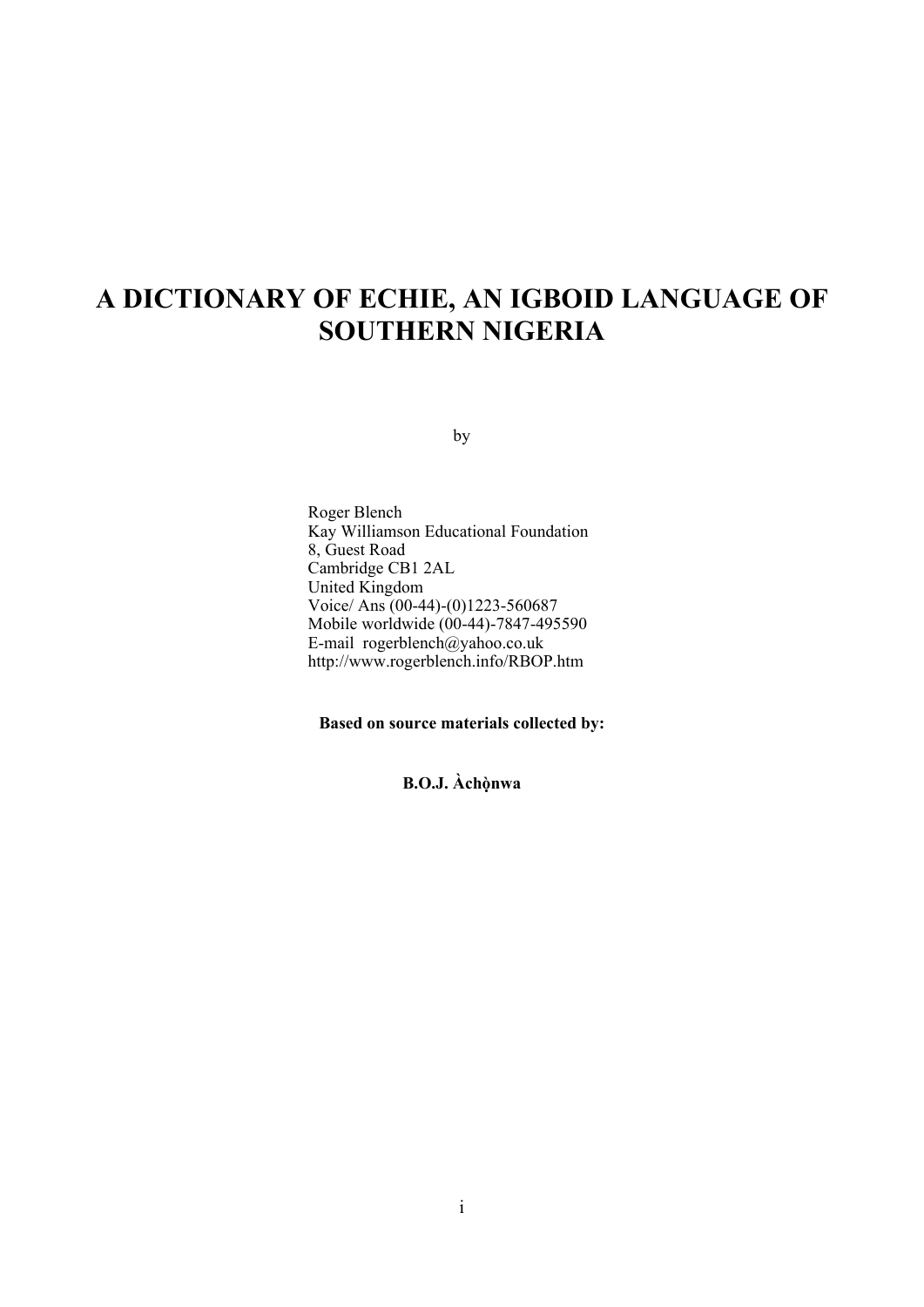### **1. Introduction**

The present document is a composite put together from various unpublished or locally published source on the Echie language, an Igboid language spoken in Southern Nigeria. The 250,000 Echie people of occupy the Etche Local Government Area, to the North-East of the Rivers State of Nigeria. The language is a member of the Lower Niger Group. The only modern description of the language is Ndimele (2003) upon which the presentation of the sound-system below is based.

### **2. Phonology and orthography**

### **2.1 Vowels**

Echie has eight phonemic vowels (Table 1);

| <b>Table 1. Echie vowels</b> |              |                |               |             |   |
|------------------------------|--------------|----------------|---------------|-------------|---|
|                              | Front        | <b>Central</b> |               | <b>Back</b> |   |
| Close                        | $\mathbf{1}$ |                |               |             | u |
|                              | I            |                |               | Ω           |   |
| Close-Mid                    | e            |                |               | $\Omega$    |   |
| Open-mid                     |              |                | $\mathcal{O}$ |             |   |
| pen                          |              | a              |               |             |   |

Echie vowels typically form harmony sets and can be arranged as follows using the Nigerian orthographic convention of subdots;

| $+ATR$      | -ATR         |
|-------------|--------------|
| u           | ų            |
| 1           | $\mathbf{1}$ |
| $\mathbf 0$ | 0            |
| e           |              |
| a           |              |

#### **2.2 Consonants**

Echie, like many Igbo lects in this area, has a rich inventory of consonants, with palatal, labial, nasal and aspirated prosodies. There is no ideal way to set these out in a single table, but Table 2 shows the consonants;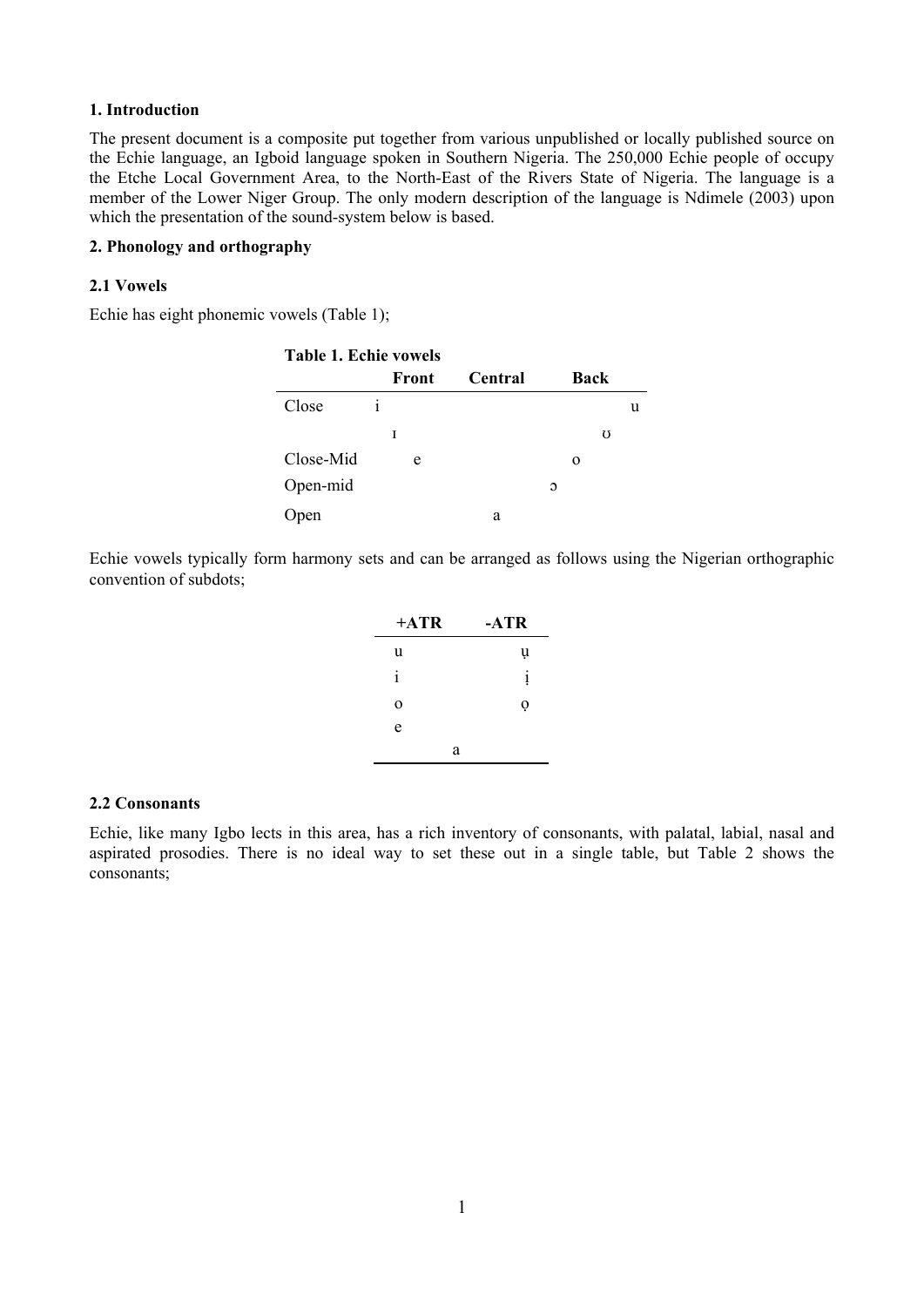| rapic 2. Ecuive consonant in ventor y |                                    |                                                                    |               |                               |                                |            |                |
|---------------------------------------|------------------------------------|--------------------------------------------------------------------|---------------|-------------------------------|--------------------------------|------------|----------------|
|                                       | <b>Bilabial</b>                    | Alve-                                                              | <b>Alveop</b> | Palatal                       | Velar                          | Labial     | <b>Glottal</b> |
|                                       |                                    | olar                                                               | alatal        |                               |                                | -velar     |                |
| Plosive                               | $\mathfrak b$<br>$\mathbf{p}$      | d<br>t                                                             |               |                               | k<br>g                         |            |                |
| Aspirated plosive                     | $b^h$<br>$\mathbf{p}^{\mathrm{h}}$ | $t^h d^h$                                                          |               |                               | $k^h$<br>$g^h$                 |            |                |
| Aspirated labial plosive              |                                    |                                                                    |               |                               | $k^{wh}$<br>$g^{\text{wh}}$    |            |                |
| Implosive                             | $6\phantom{1}6$<br>ß               | (f)                                                                |               |                               |                                | $(k\beta)$ |                |
| Fricative                             | f<br>(v)                           | ${\bf S}$<br>$\mathbf{Z}% ^{T}=\mathbf{Z}^{T}\times\mathbf{Z}^{T}$ | (1)(3)        |                               | Y                              |            | $\mathbf h$    |
| Labialised fricatives                 |                                    |                                                                    |               |                               |                                |            | $h^w$          |
| Affricates                            |                                    |                                                                    |               | фz                            |                                |            |                |
| Aspirated affricates                  |                                    |                                                                    |               | $\mathrm{d}_{5}^{\mathrm{h}}$ |                                |            |                |
| <b>Nasals</b>                         | m                                  | n                                                                  |               | $\mathfrak n$                 | ŋ                              |            | $h^n$          |
| Labialised nasals                     |                                    |                                                                    |               |                               | $\boldsymbol{\eta}^{\text{w}}$ |            | $h^{nw}$       |
| Laterals                              |                                    | 1 r                                                                |               |                               |                                |            |                |
| Labialised trill                      |                                    | $r^n$                                                              |               |                               |                                |            |                |
| Approximant                           |                                    |                                                                    |               | y                             |                                | W          |                |

### **Table 2. Echie consonant inventory**

The table uses superscript 'n' to represent postnasalisation. { $\{\}$ } and  $\{3\}$  are allophones of /s/ and /z/ before front vowels.

### **2.3 Tone**

Echie has a typical Igboid tone-system with two level tones, and downstep as well as falling and rising glides. The basic conventions are as follows;

| High     | Unmarked     |
|----------|--------------|
| Low      |              |
| Downstep |              |
| Rising   | $\checkmark$ |
| Falling  | $\lambda$    |

### **2.4 Echie orthography**

Echie orthographic conventions correspond to the IPA symbols used in the phonology as follows;

|    | t∫ |
|----|----|
| 1  | d3 |
| ng | η  |
| ny | η  |
| sh |    |
| zh |    |

However, phonetic  $\sqrt{S}$  and  $\sqrt{Z}$  are treated as allophones of  $\sqrt{S}$  and  $\sqrt{Z}$  but written 'sh' and 'zh' in the orthography.

tf is written 'ch' in deference to English orthography.

Post-consonantal nasalisation is represented as Cn. Thus;

| $h^n$    | hn  |
|----------|-----|
| $h^{nw}$ | hnw |
| $r^n$    | rn  |

Aspiration is represented as Ch. Thus;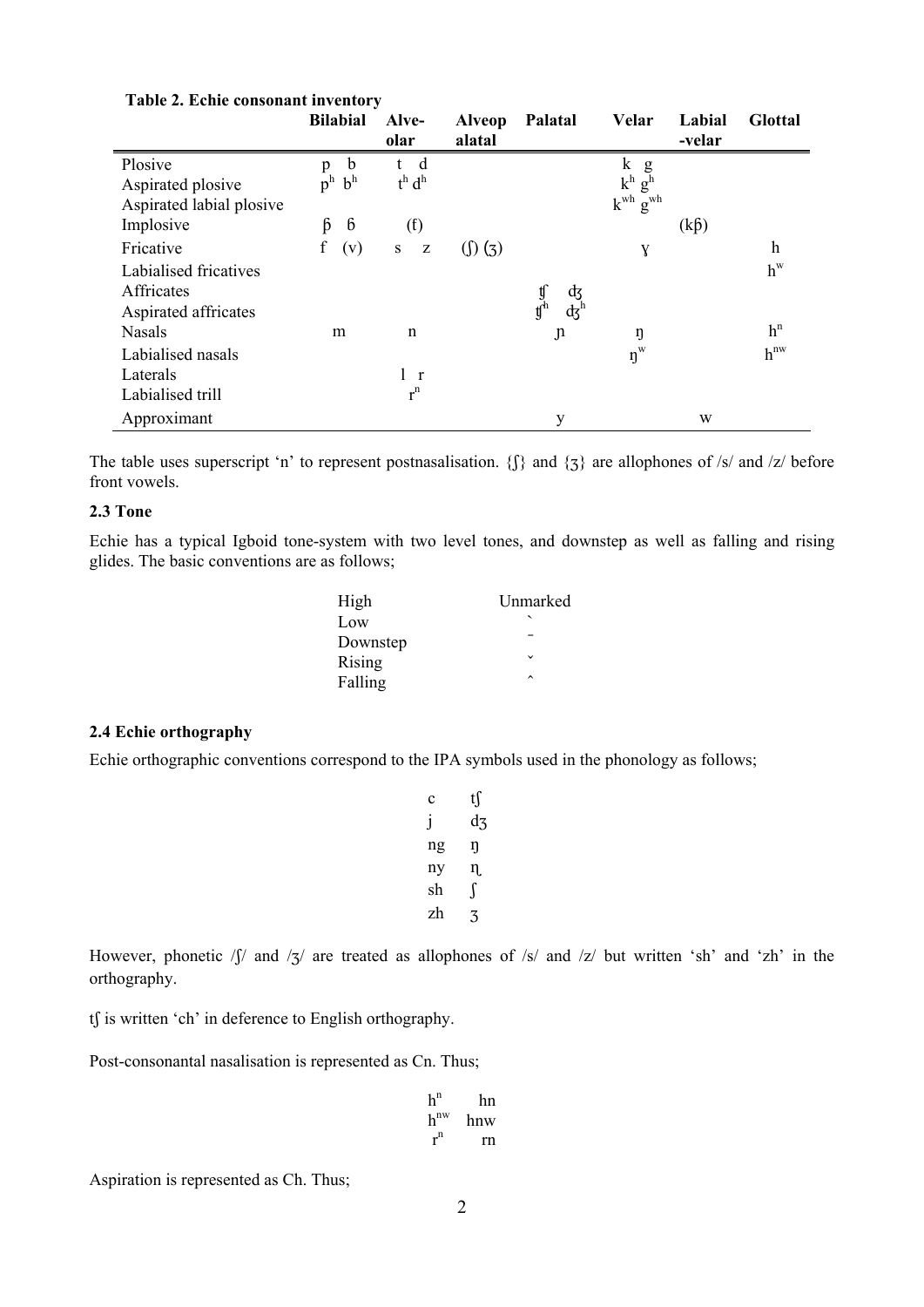| $p^h$ $b^h$                                            | ph bh  |  |
|--------------------------------------------------------|--------|--|
| $\frac{1}{t}$ h d <sup>h</sup>                         | th dh  |  |
| $\begin{array}{c} k^h\ g^h\\ t\ f^h\ dg^h \end{array}$ | kh gh  |  |
|                                                        | chh jh |  |

and similarly.

/β/ and /kβ/ are in complementary distribution in different lects and are represented orthographically as 'kp'. / $t$ / and / $t$ / are in allophonic distribution in one Echie lect only and are thus not represented in the writing system.

Table 3 shows the Echie alphabet used in this dictionary and is recommended in the existing literacy materials;

| <b>Table 3. The Echie alphabet</b> |              |                                 |
|------------------------------------|--------------|---------------------------------|
| Letter                             | Echie        | <b>English</b>                  |
| a                                  | aka          | hand                            |
| b                                  | ibà          | to dig                          |
| bh                                 | ibhà         | to grapple with                 |
| ch                                 | ichà         | to slice                        |
| chh                                | ichhà        | to dodge                        |
| d                                  | idē          | to write                        |
| dh                                 | idhē         | to rumble                       |
| e                                  | eke          | python                          |
| f                                  | efè          | tapping knife                   |
| g                                  | igā          | to go, court                    |
| gb                                 | igbā         | to sew, fence, shoot, burst     |
| gh                                 | ighā         | to become disorganised, lie     |
| ghh                                | ighhā        | to put in strings, mature, wean |
| gn                                 | ignā         | to singe off fur                |
| gw                                 | igwà         | to lure                         |
| gwh                                | igwhà        | to tie wrapper                  |
| h                                  | įhà          | to let go, shell                |
| hn                                 | ihnà         | to arrange                      |
| i                                  | ishī         | to cook                         |
| į                                  | įshì         | to gossip, say                  |
| $\dot{j}$                          | ijī          | to use                          |
| jh                                 | ijhī         | common fly                      |
| k                                  | ikē          | to trim wood                    |
| kh                                 | ikhē         | to tie                          |
| kp                                 | ikpē         | to ask for love, say, judge     |
| kw                                 | ikwē         | to assent                       |
| kwh.                               | ikwhē        | to lose pregnancy, weave        |
| 1                                  | ilē          | to look, inspect                |
| m                                  | imē          | to do, quarrel                  |
| n                                  | inè          | to warp, twist                  |
| nw                                 | inwè         | to barter, disentangle          |
| ny                                 | inyè         | to try to remember              |
| 0                                  | òrò          | search for affection            |
| Ô                                  | òrò          | sacred chalk                    |
| p                                  | <u>ipì</u>   | to blind                        |
| ph                                 | <u>ị</u> phị | to sharpen                      |
| r                                  | irē          | to sell, decay                  |
| rn                                 | irnē         | to burn                         |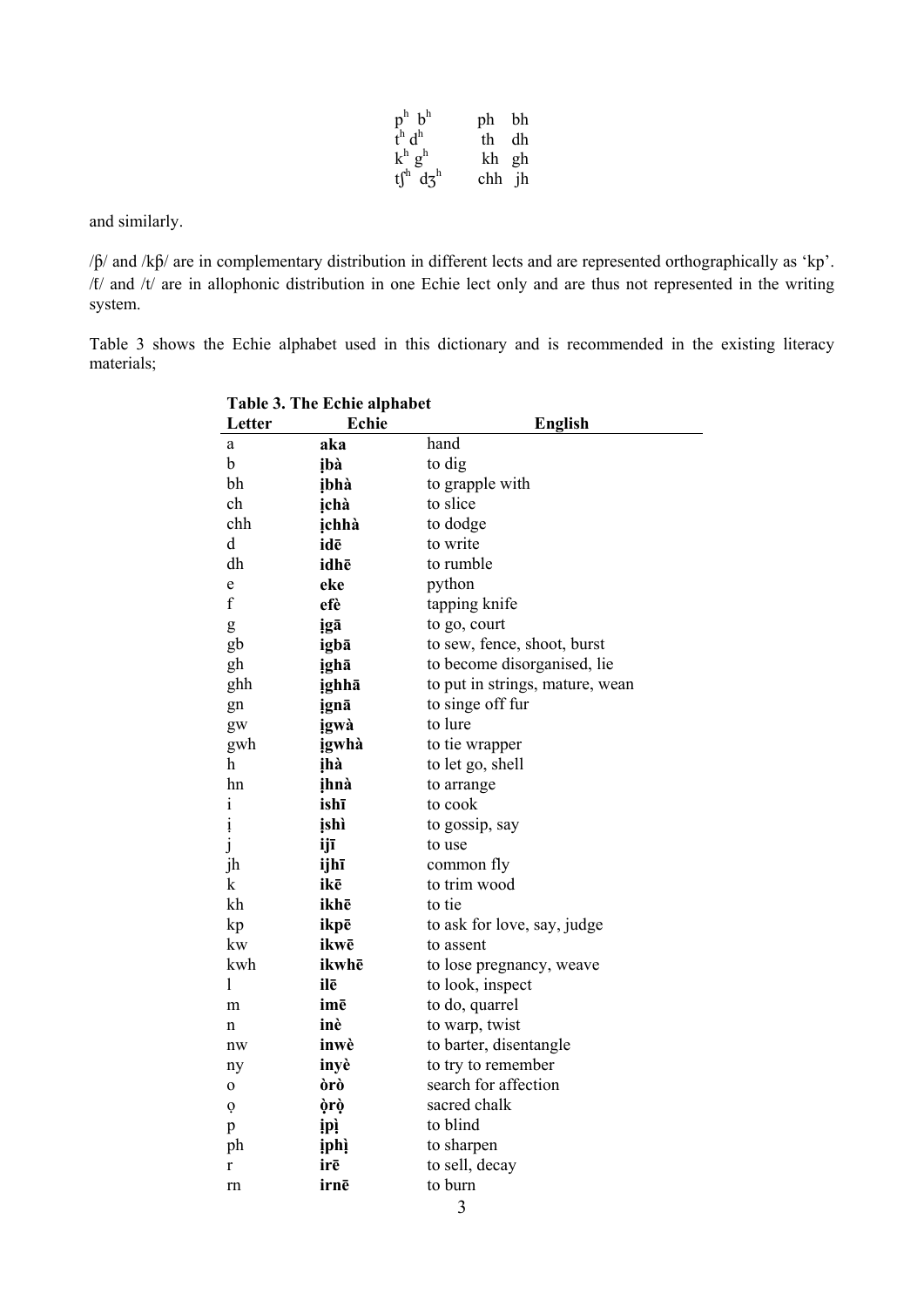| Table 3. The Echie alphabet |       |                          |  |
|-----------------------------|-------|--------------------------|--|
| Letter                      | Echie | <b>English</b>           |  |
| S                           | ishè  | to whine, whimper        |  |
| sh                          | ishè  | to pull, draw (image)    |  |
| t                           | ità   | to bite                  |  |
| th                          | ithà  | to gauge                 |  |
| u                           | ùsu   | disaster                 |  |
| ų                           | ùsų   | stammer                  |  |
| V                           | ùvòm  | lost chance in a game    |  |
| W                           | iwē   | to poke                  |  |
| whn                         | iwhnē | to peel                  |  |
| у                           | iyē   | to peel                  |  |
| Z                           | izhē  | to show briefly          |  |
| zh                          | izhiē | to raise a prolonged din |  |

### **References**

Ndimele, Ozo-Mekuri 2003. *A concise grammar and lexicon of Echie*. Aba: National Institute for Nigerian Languages.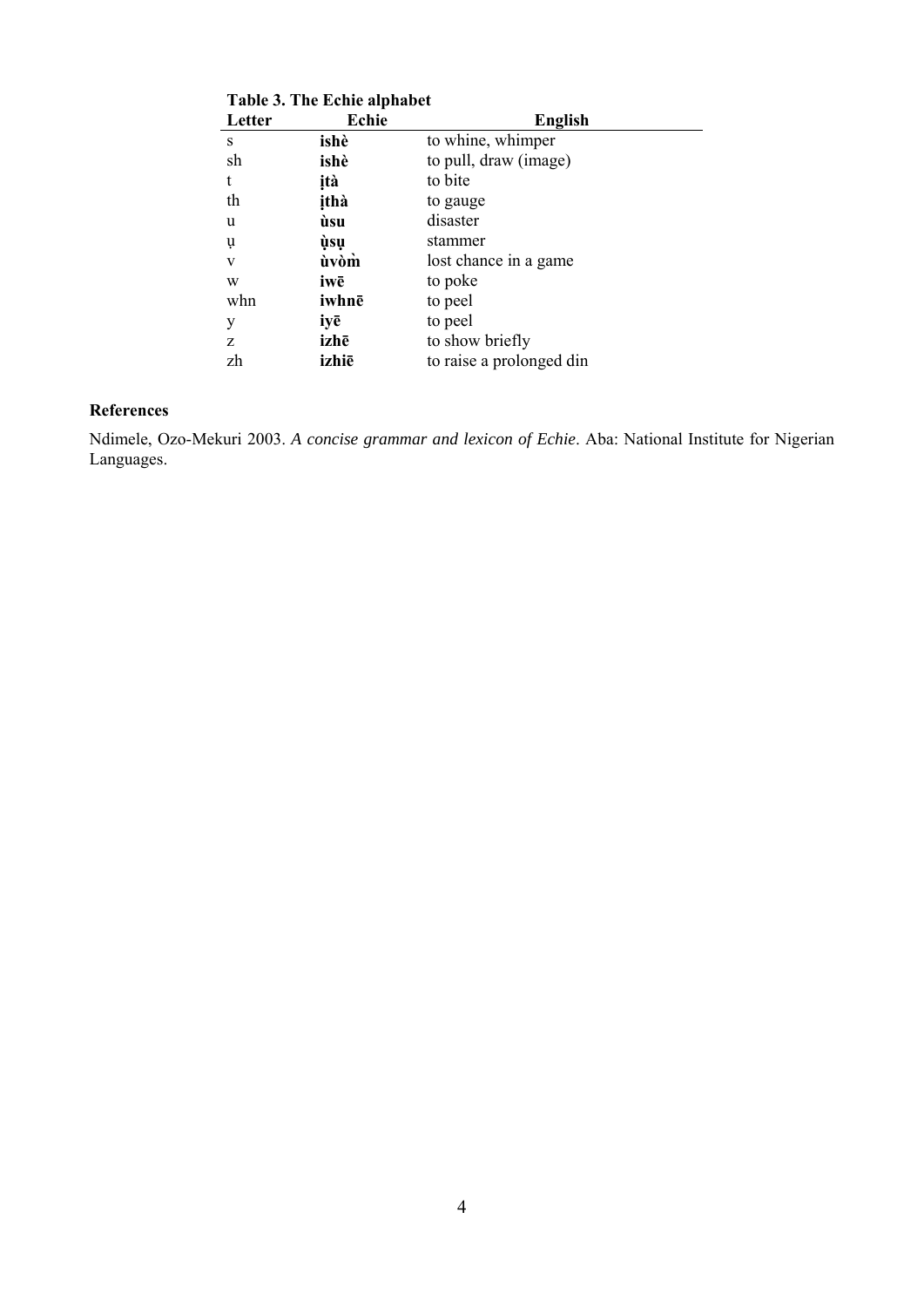### **Echie-English Dictionary**

| Echie                       | PoS      | <b>English</b>                                                            |
|-----------------------------|----------|---------------------------------------------------------------------------|
| àbà                         | n.       | pivot and heave wrestling style                                           |
| abà/udubara                 | n.       | season of boom, surplus yield                                             |
| <b>Abàchì</b>               | p.n.     | The mighty one whose celestial robe sweeps the earth (in                  |
|                             |          | <b>Ophiro</b> )                                                           |
| àbàdà                       | n.       | kidney-shaped seeds strung for <b>igbiri</b> masquerade jingles           |
| àbakā/irò                   | n.       | branch                                                                    |
| abàkàlà                     | n.       | fat                                                                       |
| àbàlì                       | n.       | night                                                                     |
| àbàlì/njìrìchị              | n.       | shrub sp., the juice of which gives beautiful weal patterns               |
| abarasha                    | n.       | joke, fun, joviality, humour                                              |
| abasha/àbosha               | n.       | top minnow                                                                |
| àbàshìkolorī/idhìdhè        | n.       | earthworm                                                                 |
| abhelū                      | n.       | panther                                                                   |
| abhìà/àdùdùkala/mbelē       | n.       | sizeable breed                                                            |
| abhu                        | n.       | pus                                                                       |
| abhų nthì                   | n.       | inflammation of the ear producing pus                                     |
| àbhubhà                     | n.       | feather                                                                   |
| àbhubhù                     | n.       | chaff                                                                     |
| abhù                        | n.       | song, dance                                                               |
| abhù                        | n.       | tree with small leaves                                                    |
| abhùbhara                   | n.       | peeling                                                                   |
| abhùbhùruanyà               | n.       | eyebrow                                                                   |
| àbịì                        | n.       | money                                                                     |
| àbiì ojiī                   | n.       | manila                                                                    |
| àbiì òchhaa                 | n.       | cowry                                                                     |
| abo                         | n.       | rectangular basket                                                        |
| abo nwinini                 | n.       | comic monologue                                                           |
| àbòrò                       | n.       | inflammation of the vaginal region                                        |
| abòshì                      | n.       | shrub useful as pole, fender or spike                                     |
| àcha                        | n.       | clone                                                                     |
| Àchà                        | n.       | wicket whisk                                                              |
| àchà                        | n.       | palm fruit of multiple apexes                                             |
| àcha/àchalà/arilō           | n.       | stunted breed                                                             |
| àchaàlà                     | n.       | residue                                                                   |
| àchakikpō/ifirìfè/iwhìrìwhè | n.       | small tapering bony fish                                                  |
| achalu                      | n.       | small coral bead                                                          |
| Àchàrà                      | n.       | grass                                                                     |
| achhumachhu                 | n.       | action in spite of oneself                                                |
| àchịchì                     | n.       | type of bitter spice                                                      |
| nnùnnù/àsàrà/nshìrimà       |          |                                                                           |
| achita ntì                  | n.       | cheek                                                                     |
| adà                         | n.       | beetle                                                                    |
| Àdha                        | p.n.     | first daughter                                                            |
| adhàrà/adhìdhà/aghhà        | n.       | side, coast, bank, edge                                                   |
| adhù                        | n.       | climber with heart-shaped foliage and edible aerial bulb<br>leftover meal |
| àdìda rì                    | n.       |                                                                           |
| àdìma/ngelenge<br>àdùm hne  | n.       | xylophone                                                                 |
|                             | n.       | problem, source of worry<br>incitement                                    |
| àdùdù<br>afa                | n.       | divination                                                                |
| afiri oghō                  | n.<br>n. | cotton wool                                                               |
|                             |          |                                                                           |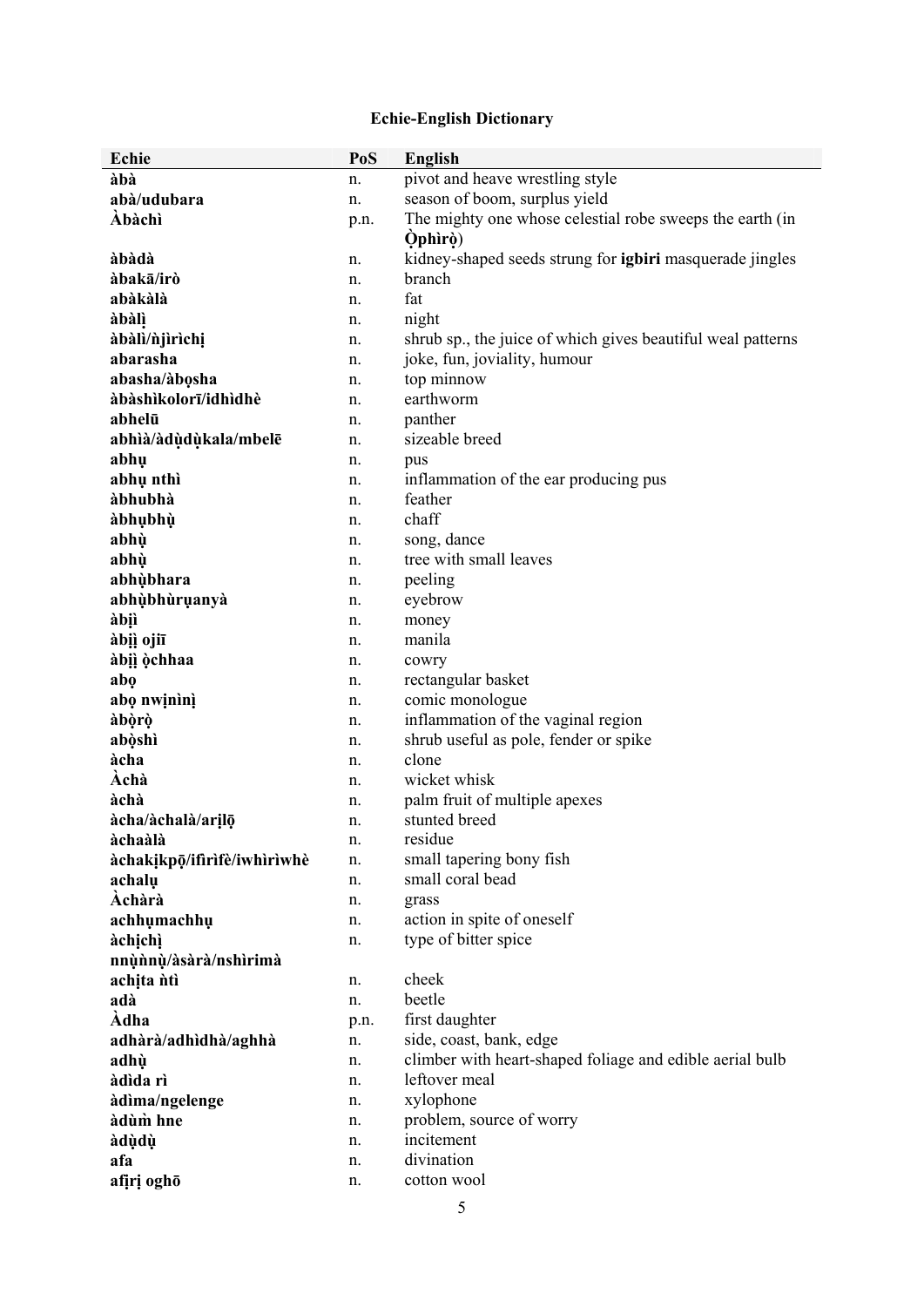| Echie                    | PoS      | <b>English</b>                                                    |
|--------------------------|----------|-------------------------------------------------------------------|
| afo                      | n.       | belly, intestine                                                  |
| afo ime                  | n.       | pregnancy                                                         |
| afo mgbahi/afo mmahi/afo | n.       | costiveness, constipation                                         |
| <b>òtìtà</b>             |          |                                                                   |
| afo òkhùkhò              | n.       | stomach upset                                                     |
| afò                      | n.       | year                                                              |
| àfò                      | n.       | one of the four traditional weekdays                              |
| afò gara aga             | adv.     | last year                                                         |
| àfụfā                    | n.       | garden egg, eggplant, aubergine                                   |
| afùfù                    | n.       | weal                                                              |
| àgàlà                    | n.       | musical pipe                                                      |
| Àgàlàbà                  | n.       | forked stick                                                      |
| àgàlàgalanwū             | n.       | mosquito                                                          |
| agamaga                  | n.       | wanderlust                                                        |
| agbà                     | n.       | cornification                                                     |
| agbā                     | n.       | paint, skin blemish, filarisis                                    |
| àgbà                     | n.       | tumour, abscess                                                   |
| àgbà naàm                | n.       | between and betwixt                                               |
| agbajiri                 | n.       | lotion potent in cut treatment                                    |
| agbàkà                   | n.       | advanced larval stage of the rhinoceros beetle                    |
| agbamagbà                | n.       | divination                                                        |
| <b>Agbàngo</b>           | n.       | bench                                                             |
| agbara-ènwè              | n.       | olive colobus, Colobus verus                                      |
| agbàrà                   | n.       | juju, fetish, spirit, ghost, deity                                |
| agbàrà                   | n.       | oath                                                              |
| àgbàyì/òkoro (ukwū)      | n.       | footwear                                                          |
| <b>Agbidi</b>            | n.       | coven (grove between Akpokhu and Odufo)                           |
| agbidi/agbiri            | n.       | ancient musical form in which tortoise shell was principal        |
|                          |          | instrument                                                        |
| agbirigba                | n.       | shin<br>small black ant, the bane of sleepers on uncemented floor |
| agbishì                  | n.       | vomit nausea                                                      |
| agbō<br>àgbòlì           | n.<br>n. | male impotence                                                    |
| agbugba miīrni           | n.       | (deep) soup plate                                                 |
| agbugba ndo/pokiti       | n.       | bucket                                                            |
| agbugba nkwosha          | n.       | wash hand basin                                                   |
| aka/agbugba abiì ise     |          |                                                                   |
| agbugba ntigha uthàrà    | n.       | (flat) fufu plate                                                 |
| agbù                     | n.       | gum of the jaw                                                    |
| àgbùgbà                  | n.       | plate, corrugated iron roofing sheet cf. gbamgbam                 |
| aghhà                    | n.       | edge, side                                                        |
| àghhà                    | n.       | infertility, lacking offspring, barrenness                        |
| àghhàdighhāra            | n.       | witch                                                             |
| aghhamebu                | n.       | eucalyptus                                                        |
| aghhū                    | n.       | leopard, Panthera pardus. 'tiger' cf. also nwekpèkèlè             |
| aghhụ iyī                | n.       | crocodile spp. Nile crocodile, Crocodylus niloticus and           |
|                          |          | slender-snouted crocodile, Crocodylus cataphractus                |
| aghhū nkwō/ùghhà nkwo    | n.       | kite [check transcription!]                                       |
| aghhụụ                   | n.       | hunger                                                            |
| <b>Aghiri</b>            | n.       | costume, regalia                                                  |
| aghū                     | n.       | monitor lizard, Varanus sp., 'iguana'                             |
| aghùrù/elekere mbà ohia  | n.       | crow/forest dwellers' timepiece                                   |
| <b>Agidhà</b>            | n.       | chair                                                             |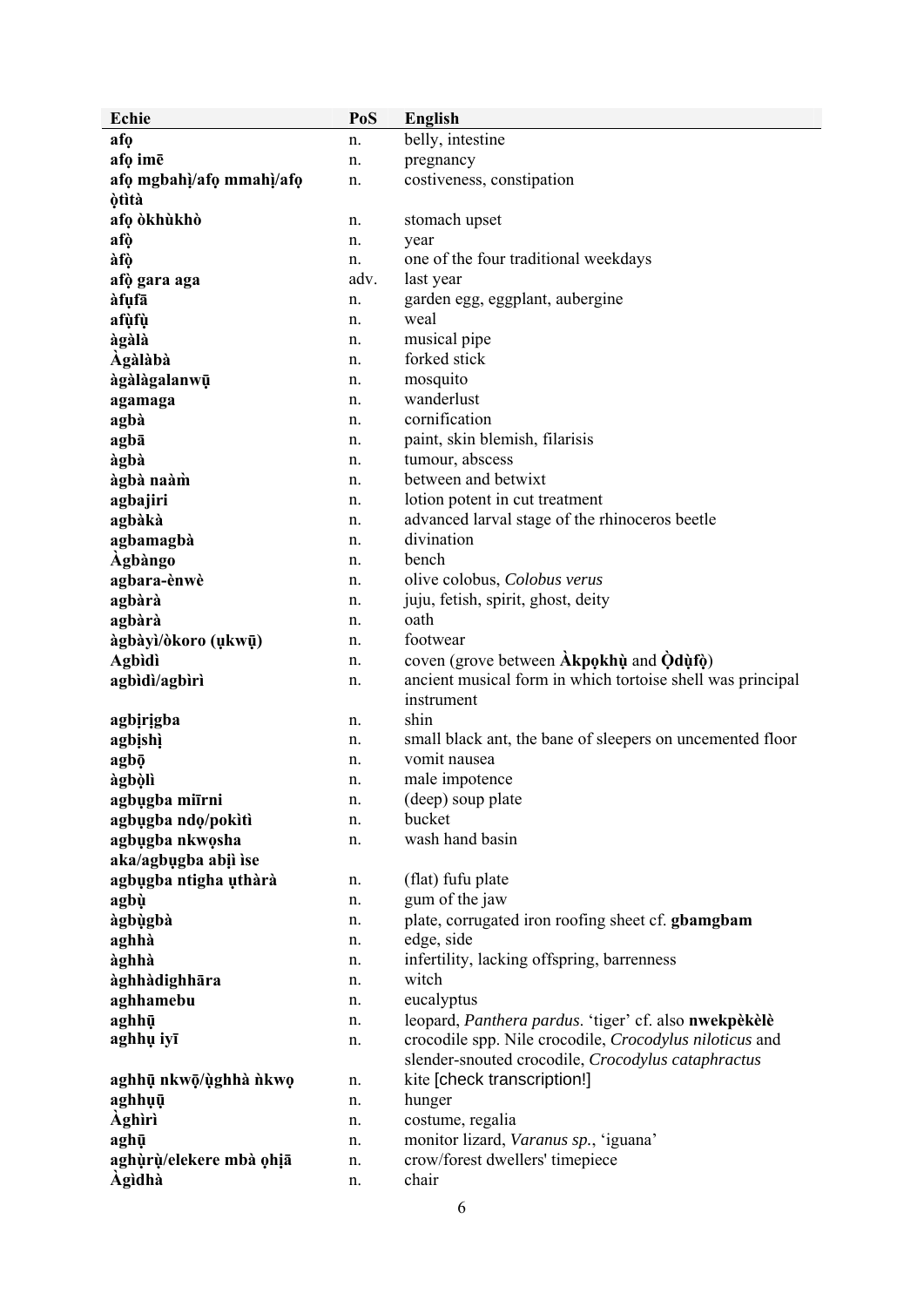| three-legged stool<br>àgìdha egū<br>n.<br>short spear for taking food out of the pot<br>àgìgà/ngụgụ<br>n.<br>species of small rattan<br>agnā<br>n.<br>bitter spice<br>agnàrnà<br>n.<br>odonta<br>agnàrna àwòm<br>n.<br>denial<br>agō/agùgo<br>n.<br>namesake, godson<br>agù<br>n.<br>shaving blade<br>agùbò<br>n.<br>disputation, debate, argument<br>àgùgò<br>n.<br>climber from which syrup is extracted to cure stomach ache<br>agwà<br>n.<br>àgwà <sup>1</sup><br>conduct, behaviour<br>n.<br>àgwà <sup>2</sup><br>beans<br>n.<br>agwhā<br>wooded water space where many fish live<br>n.<br>àgwhà<br>jaw, chin<br>n.<br>God of Possession and Divination<br>Àgwhùmaghhù<br>p.n.<br>Rain God (in Umowo Qzuzu)<br>Agwhùmagwhū Ogbuù<br>p.n.<br>species, tribe, lineage<br>àgwhùrù<br>n.<br>snake<br>agwo<br>n.<br>àhà/mpu<br>guinea worm, any intra-muscular worm<br>n.<br>àhà/mpu<br>intramuscular worm<br>n.<br>àhàbà/ichēku<br>shrub with hard stem used to prop up rafters on which<br>n.<br>things are stored<br>hard shrub good as chewing stick<br>àhịgbù<br>n.<br>weeds<br>ahihia<br>n.<br>àhiì<br>opening call from a narrator<br>excl.<br>(raised) platform<br>ahiri ogbùdù/ogbùdù<br>n.<br>line, queue, row<br>ahirī<br>n.<br>barn row<br>ahirì obha<br>n.<br>ahnà<br>name<br>n.<br>fart, remark<br>ahnù<br>n.<br>mole, variation in skin pigmentation<br>ahnùma chì<br>n.<br>fit, tetanus<br>ahù<br>n.<br>body<br>àhụ<br>n.<br>groundnut<br>àhu ekere<br>n.<br>àhụ ikhē<br>health<br>n.<br>fever<br>àhụ okhụ<br>n.<br>àhụ okhụ òrnù<br>common cold<br>n.<br>high fever leading to convulsion and/or delirium<br>ahų okhų oshè<br>n.<br>feverish condition associated with infantile convulsion<br>ahų okhų ukwuu<br>n.<br>fever<br>àhụ okhū<br>n.<br>watermelon<br>àhụ mbēle<br>n.<br>sacrifice<br>àjà<br>n.<br>quick sand, beach sand<br>ajha iyī<br>n.<br>subsoil<br>ajha mīrni<br>n.<br>ajha nchhāra<br>fired red earth, terra-cotta<br>n.<br>ajha ochhaa<br>red earth, subsoil<br>n.<br>sand<br>ajhā/ ajha ighara<br>n.<br>hair of the body, fur<br>ajhị<br>n.<br>body hair<br>ajhi ahù<br>n.<br>pubic hair<br>ajhį amų<br>n.<br>pubic hair<br>ajhį amų<br>n.<br>ajhi mkpabhù<br>armpit hair<br>n.<br>female pubic hair<br>ajhį o(w)hnū<br>n. | <b>Echie</b> | PoS | <b>English</b> |
|-----------------------------------------------------------------------------------------------------------------------------------------------------------------------------------------------------------------------------------------------------------------------------------------------------------------------------------------------------------------------------------------------------------------------------------------------------------------------------------------------------------------------------------------------------------------------------------------------------------------------------------------------------------------------------------------------------------------------------------------------------------------------------------------------------------------------------------------------------------------------------------------------------------------------------------------------------------------------------------------------------------------------------------------------------------------------------------------------------------------------------------------------------------------------------------------------------------------------------------------------------------------------------------------------------------------------------------------------------------------------------------------------------------------------------------------------------------------------------------------------------------------------------------------------------------------------------------------------------------------------------------------------------------------------------------------------------------------------------------------------------------------------------------------------------------------------------------------------------------------------------------------------------------------------------------------------------------------------------------------------------------------------------------------------------------------------------------------------------------------------------------------------------------------------------------------------------------------------------------------------------------------|--------------|-----|----------------|
|                                                                                                                                                                                                                                                                                                                                                                                                                                                                                                                                                                                                                                                                                                                                                                                                                                                                                                                                                                                                                                                                                                                                                                                                                                                                                                                                                                                                                                                                                                                                                                                                                                                                                                                                                                                                                                                                                                                                                                                                                                                                                                                                                                                                                                                                 |              |     |                |
|                                                                                                                                                                                                                                                                                                                                                                                                                                                                                                                                                                                                                                                                                                                                                                                                                                                                                                                                                                                                                                                                                                                                                                                                                                                                                                                                                                                                                                                                                                                                                                                                                                                                                                                                                                                                                                                                                                                                                                                                                                                                                                                                                                                                                                                                 |              |     |                |
|                                                                                                                                                                                                                                                                                                                                                                                                                                                                                                                                                                                                                                                                                                                                                                                                                                                                                                                                                                                                                                                                                                                                                                                                                                                                                                                                                                                                                                                                                                                                                                                                                                                                                                                                                                                                                                                                                                                                                                                                                                                                                                                                                                                                                                                                 |              |     |                |
|                                                                                                                                                                                                                                                                                                                                                                                                                                                                                                                                                                                                                                                                                                                                                                                                                                                                                                                                                                                                                                                                                                                                                                                                                                                                                                                                                                                                                                                                                                                                                                                                                                                                                                                                                                                                                                                                                                                                                                                                                                                                                                                                                                                                                                                                 |              |     |                |
|                                                                                                                                                                                                                                                                                                                                                                                                                                                                                                                                                                                                                                                                                                                                                                                                                                                                                                                                                                                                                                                                                                                                                                                                                                                                                                                                                                                                                                                                                                                                                                                                                                                                                                                                                                                                                                                                                                                                                                                                                                                                                                                                                                                                                                                                 |              |     |                |
|                                                                                                                                                                                                                                                                                                                                                                                                                                                                                                                                                                                                                                                                                                                                                                                                                                                                                                                                                                                                                                                                                                                                                                                                                                                                                                                                                                                                                                                                                                                                                                                                                                                                                                                                                                                                                                                                                                                                                                                                                                                                                                                                                                                                                                                                 |              |     |                |
|                                                                                                                                                                                                                                                                                                                                                                                                                                                                                                                                                                                                                                                                                                                                                                                                                                                                                                                                                                                                                                                                                                                                                                                                                                                                                                                                                                                                                                                                                                                                                                                                                                                                                                                                                                                                                                                                                                                                                                                                                                                                                                                                                                                                                                                                 |              |     |                |
|                                                                                                                                                                                                                                                                                                                                                                                                                                                                                                                                                                                                                                                                                                                                                                                                                                                                                                                                                                                                                                                                                                                                                                                                                                                                                                                                                                                                                                                                                                                                                                                                                                                                                                                                                                                                                                                                                                                                                                                                                                                                                                                                                                                                                                                                 |              |     |                |
|                                                                                                                                                                                                                                                                                                                                                                                                                                                                                                                                                                                                                                                                                                                                                                                                                                                                                                                                                                                                                                                                                                                                                                                                                                                                                                                                                                                                                                                                                                                                                                                                                                                                                                                                                                                                                                                                                                                                                                                                                                                                                                                                                                                                                                                                 |              |     |                |
|                                                                                                                                                                                                                                                                                                                                                                                                                                                                                                                                                                                                                                                                                                                                                                                                                                                                                                                                                                                                                                                                                                                                                                                                                                                                                                                                                                                                                                                                                                                                                                                                                                                                                                                                                                                                                                                                                                                                                                                                                                                                                                                                                                                                                                                                 |              |     |                |
|                                                                                                                                                                                                                                                                                                                                                                                                                                                                                                                                                                                                                                                                                                                                                                                                                                                                                                                                                                                                                                                                                                                                                                                                                                                                                                                                                                                                                                                                                                                                                                                                                                                                                                                                                                                                                                                                                                                                                                                                                                                                                                                                                                                                                                                                 |              |     |                |
|                                                                                                                                                                                                                                                                                                                                                                                                                                                                                                                                                                                                                                                                                                                                                                                                                                                                                                                                                                                                                                                                                                                                                                                                                                                                                                                                                                                                                                                                                                                                                                                                                                                                                                                                                                                                                                                                                                                                                                                                                                                                                                                                                                                                                                                                 |              |     |                |
|                                                                                                                                                                                                                                                                                                                                                                                                                                                                                                                                                                                                                                                                                                                                                                                                                                                                                                                                                                                                                                                                                                                                                                                                                                                                                                                                                                                                                                                                                                                                                                                                                                                                                                                                                                                                                                                                                                                                                                                                                                                                                                                                                                                                                                                                 |              |     |                |
|                                                                                                                                                                                                                                                                                                                                                                                                                                                                                                                                                                                                                                                                                                                                                                                                                                                                                                                                                                                                                                                                                                                                                                                                                                                                                                                                                                                                                                                                                                                                                                                                                                                                                                                                                                                                                                                                                                                                                                                                                                                                                                                                                                                                                                                                 |              |     |                |
|                                                                                                                                                                                                                                                                                                                                                                                                                                                                                                                                                                                                                                                                                                                                                                                                                                                                                                                                                                                                                                                                                                                                                                                                                                                                                                                                                                                                                                                                                                                                                                                                                                                                                                                                                                                                                                                                                                                                                                                                                                                                                                                                                                                                                                                                 |              |     |                |
|                                                                                                                                                                                                                                                                                                                                                                                                                                                                                                                                                                                                                                                                                                                                                                                                                                                                                                                                                                                                                                                                                                                                                                                                                                                                                                                                                                                                                                                                                                                                                                                                                                                                                                                                                                                                                                                                                                                                                                                                                                                                                                                                                                                                                                                                 |              |     |                |
|                                                                                                                                                                                                                                                                                                                                                                                                                                                                                                                                                                                                                                                                                                                                                                                                                                                                                                                                                                                                                                                                                                                                                                                                                                                                                                                                                                                                                                                                                                                                                                                                                                                                                                                                                                                                                                                                                                                                                                                                                                                                                                                                                                                                                                                                 |              |     |                |
|                                                                                                                                                                                                                                                                                                                                                                                                                                                                                                                                                                                                                                                                                                                                                                                                                                                                                                                                                                                                                                                                                                                                                                                                                                                                                                                                                                                                                                                                                                                                                                                                                                                                                                                                                                                                                                                                                                                                                                                                                                                                                                                                                                                                                                                                 |              |     |                |
|                                                                                                                                                                                                                                                                                                                                                                                                                                                                                                                                                                                                                                                                                                                                                                                                                                                                                                                                                                                                                                                                                                                                                                                                                                                                                                                                                                                                                                                                                                                                                                                                                                                                                                                                                                                                                                                                                                                                                                                                                                                                                                                                                                                                                                                                 |              |     |                |
|                                                                                                                                                                                                                                                                                                                                                                                                                                                                                                                                                                                                                                                                                                                                                                                                                                                                                                                                                                                                                                                                                                                                                                                                                                                                                                                                                                                                                                                                                                                                                                                                                                                                                                                                                                                                                                                                                                                                                                                                                                                                                                                                                                                                                                                                 |              |     |                |
|                                                                                                                                                                                                                                                                                                                                                                                                                                                                                                                                                                                                                                                                                                                                                                                                                                                                                                                                                                                                                                                                                                                                                                                                                                                                                                                                                                                                                                                                                                                                                                                                                                                                                                                                                                                                                                                                                                                                                                                                                                                                                                                                                                                                                                                                 |              |     |                |
|                                                                                                                                                                                                                                                                                                                                                                                                                                                                                                                                                                                                                                                                                                                                                                                                                                                                                                                                                                                                                                                                                                                                                                                                                                                                                                                                                                                                                                                                                                                                                                                                                                                                                                                                                                                                                                                                                                                                                                                                                                                                                                                                                                                                                                                                 |              |     |                |
|                                                                                                                                                                                                                                                                                                                                                                                                                                                                                                                                                                                                                                                                                                                                                                                                                                                                                                                                                                                                                                                                                                                                                                                                                                                                                                                                                                                                                                                                                                                                                                                                                                                                                                                                                                                                                                                                                                                                                                                                                                                                                                                                                                                                                                                                 |              |     |                |
|                                                                                                                                                                                                                                                                                                                                                                                                                                                                                                                                                                                                                                                                                                                                                                                                                                                                                                                                                                                                                                                                                                                                                                                                                                                                                                                                                                                                                                                                                                                                                                                                                                                                                                                                                                                                                                                                                                                                                                                                                                                                                                                                                                                                                                                                 |              |     |                |
|                                                                                                                                                                                                                                                                                                                                                                                                                                                                                                                                                                                                                                                                                                                                                                                                                                                                                                                                                                                                                                                                                                                                                                                                                                                                                                                                                                                                                                                                                                                                                                                                                                                                                                                                                                                                                                                                                                                                                                                                                                                                                                                                                                                                                                                                 |              |     |                |
|                                                                                                                                                                                                                                                                                                                                                                                                                                                                                                                                                                                                                                                                                                                                                                                                                                                                                                                                                                                                                                                                                                                                                                                                                                                                                                                                                                                                                                                                                                                                                                                                                                                                                                                                                                                                                                                                                                                                                                                                                                                                                                                                                                                                                                                                 |              |     |                |
|                                                                                                                                                                                                                                                                                                                                                                                                                                                                                                                                                                                                                                                                                                                                                                                                                                                                                                                                                                                                                                                                                                                                                                                                                                                                                                                                                                                                                                                                                                                                                                                                                                                                                                                                                                                                                                                                                                                                                                                                                                                                                                                                                                                                                                                                 |              |     |                |
|                                                                                                                                                                                                                                                                                                                                                                                                                                                                                                                                                                                                                                                                                                                                                                                                                                                                                                                                                                                                                                                                                                                                                                                                                                                                                                                                                                                                                                                                                                                                                                                                                                                                                                                                                                                                                                                                                                                                                                                                                                                                                                                                                                                                                                                                 |              |     |                |
|                                                                                                                                                                                                                                                                                                                                                                                                                                                                                                                                                                                                                                                                                                                                                                                                                                                                                                                                                                                                                                                                                                                                                                                                                                                                                                                                                                                                                                                                                                                                                                                                                                                                                                                                                                                                                                                                                                                                                                                                                                                                                                                                                                                                                                                                 |              |     |                |
|                                                                                                                                                                                                                                                                                                                                                                                                                                                                                                                                                                                                                                                                                                                                                                                                                                                                                                                                                                                                                                                                                                                                                                                                                                                                                                                                                                                                                                                                                                                                                                                                                                                                                                                                                                                                                                                                                                                                                                                                                                                                                                                                                                                                                                                                 |              |     |                |
|                                                                                                                                                                                                                                                                                                                                                                                                                                                                                                                                                                                                                                                                                                                                                                                                                                                                                                                                                                                                                                                                                                                                                                                                                                                                                                                                                                                                                                                                                                                                                                                                                                                                                                                                                                                                                                                                                                                                                                                                                                                                                                                                                                                                                                                                 |              |     |                |
|                                                                                                                                                                                                                                                                                                                                                                                                                                                                                                                                                                                                                                                                                                                                                                                                                                                                                                                                                                                                                                                                                                                                                                                                                                                                                                                                                                                                                                                                                                                                                                                                                                                                                                                                                                                                                                                                                                                                                                                                                                                                                                                                                                                                                                                                 |              |     |                |
|                                                                                                                                                                                                                                                                                                                                                                                                                                                                                                                                                                                                                                                                                                                                                                                                                                                                                                                                                                                                                                                                                                                                                                                                                                                                                                                                                                                                                                                                                                                                                                                                                                                                                                                                                                                                                                                                                                                                                                                                                                                                                                                                                                                                                                                                 |              |     |                |
|                                                                                                                                                                                                                                                                                                                                                                                                                                                                                                                                                                                                                                                                                                                                                                                                                                                                                                                                                                                                                                                                                                                                                                                                                                                                                                                                                                                                                                                                                                                                                                                                                                                                                                                                                                                                                                                                                                                                                                                                                                                                                                                                                                                                                                                                 |              |     |                |
|                                                                                                                                                                                                                                                                                                                                                                                                                                                                                                                                                                                                                                                                                                                                                                                                                                                                                                                                                                                                                                                                                                                                                                                                                                                                                                                                                                                                                                                                                                                                                                                                                                                                                                                                                                                                                                                                                                                                                                                                                                                                                                                                                                                                                                                                 |              |     |                |
|                                                                                                                                                                                                                                                                                                                                                                                                                                                                                                                                                                                                                                                                                                                                                                                                                                                                                                                                                                                                                                                                                                                                                                                                                                                                                                                                                                                                                                                                                                                                                                                                                                                                                                                                                                                                                                                                                                                                                                                                                                                                                                                                                                                                                                                                 |              |     |                |
|                                                                                                                                                                                                                                                                                                                                                                                                                                                                                                                                                                                                                                                                                                                                                                                                                                                                                                                                                                                                                                                                                                                                                                                                                                                                                                                                                                                                                                                                                                                                                                                                                                                                                                                                                                                                                                                                                                                                                                                                                                                                                                                                                                                                                                                                 |              |     |                |
|                                                                                                                                                                                                                                                                                                                                                                                                                                                                                                                                                                                                                                                                                                                                                                                                                                                                                                                                                                                                                                                                                                                                                                                                                                                                                                                                                                                                                                                                                                                                                                                                                                                                                                                                                                                                                                                                                                                                                                                                                                                                                                                                                                                                                                                                 |              |     |                |
|                                                                                                                                                                                                                                                                                                                                                                                                                                                                                                                                                                                                                                                                                                                                                                                                                                                                                                                                                                                                                                                                                                                                                                                                                                                                                                                                                                                                                                                                                                                                                                                                                                                                                                                                                                                                                                                                                                                                                                                                                                                                                                                                                                                                                                                                 |              |     |                |
|                                                                                                                                                                                                                                                                                                                                                                                                                                                                                                                                                                                                                                                                                                                                                                                                                                                                                                                                                                                                                                                                                                                                                                                                                                                                                                                                                                                                                                                                                                                                                                                                                                                                                                                                                                                                                                                                                                                                                                                                                                                                                                                                                                                                                                                                 |              |     |                |
|                                                                                                                                                                                                                                                                                                                                                                                                                                                                                                                                                                                                                                                                                                                                                                                                                                                                                                                                                                                                                                                                                                                                                                                                                                                                                                                                                                                                                                                                                                                                                                                                                                                                                                                                                                                                                                                                                                                                                                                                                                                                                                                                                                                                                                                                 |              |     |                |
|                                                                                                                                                                                                                                                                                                                                                                                                                                                                                                                                                                                                                                                                                                                                                                                                                                                                                                                                                                                                                                                                                                                                                                                                                                                                                                                                                                                                                                                                                                                                                                                                                                                                                                                                                                                                                                                                                                                                                                                                                                                                                                                                                                                                                                                                 |              |     |                |
|                                                                                                                                                                                                                                                                                                                                                                                                                                                                                                                                                                                                                                                                                                                                                                                                                                                                                                                                                                                                                                                                                                                                                                                                                                                                                                                                                                                                                                                                                                                                                                                                                                                                                                                                                                                                                                                                                                                                                                                                                                                                                                                                                                                                                                                                 |              |     |                |
|                                                                                                                                                                                                                                                                                                                                                                                                                                                                                                                                                                                                                                                                                                                                                                                                                                                                                                                                                                                                                                                                                                                                                                                                                                                                                                                                                                                                                                                                                                                                                                                                                                                                                                                                                                                                                                                                                                                                                                                                                                                                                                                                                                                                                                                                 |              |     |                |
|                                                                                                                                                                                                                                                                                                                                                                                                                                                                                                                                                                                                                                                                                                                                                                                                                                                                                                                                                                                                                                                                                                                                                                                                                                                                                                                                                                                                                                                                                                                                                                                                                                                                                                                                                                                                                                                                                                                                                                                                                                                                                                                                                                                                                                                                 |              |     |                |
|                                                                                                                                                                                                                                                                                                                                                                                                                                                                                                                                                                                                                                                                                                                                                                                                                                                                                                                                                                                                                                                                                                                                                                                                                                                                                                                                                                                                                                                                                                                                                                                                                                                                                                                                                                                                                                                                                                                                                                                                                                                                                                                                                                                                                                                                 |              |     |                |
|                                                                                                                                                                                                                                                                                                                                                                                                                                                                                                                                                                                                                                                                                                                                                                                                                                                                                                                                                                                                                                                                                                                                                                                                                                                                                                                                                                                                                                                                                                                                                                                                                                                                                                                                                                                                                                                                                                                                                                                                                                                                                                                                                                                                                                                                 |              |     |                |
|                                                                                                                                                                                                                                                                                                                                                                                                                                                                                                                                                                                                                                                                                                                                                                                                                                                                                                                                                                                                                                                                                                                                                                                                                                                                                                                                                                                                                                                                                                                                                                                                                                                                                                                                                                                                                                                                                                                                                                                                                                                                                                                                                                                                                                                                 |              |     |                |
|                                                                                                                                                                                                                                                                                                                                                                                                                                                                                                                                                                                                                                                                                                                                                                                                                                                                                                                                                                                                                                                                                                                                                                                                                                                                                                                                                                                                                                                                                                                                                                                                                                                                                                                                                                                                                                                                                                                                                                                                                                                                                                                                                                                                                                                                 |              |     |                |
|                                                                                                                                                                                                                                                                                                                                                                                                                                                                                                                                                                                                                                                                                                                                                                                                                                                                                                                                                                                                                                                                                                                                                                                                                                                                                                                                                                                                                                                                                                                                                                                                                                                                                                                                                                                                                                                                                                                                                                                                                                                                                                                                                                                                                                                                 |              |     |                |
|                                                                                                                                                                                                                                                                                                                                                                                                                                                                                                                                                                                                                                                                                                                                                                                                                                                                                                                                                                                                                                                                                                                                                                                                                                                                                                                                                                                                                                                                                                                                                                                                                                                                                                                                                                                                                                                                                                                                                                                                                                                                                                                                                                                                                                                                 |              |     |                |
|                                                                                                                                                                                                                                                                                                                                                                                                                                                                                                                                                                                                                                                                                                                                                                                                                                                                                                                                                                                                                                                                                                                                                                                                                                                                                                                                                                                                                                                                                                                                                                                                                                                                                                                                                                                                                                                                                                                                                                                                                                                                                                                                                                                                                                                                 |              |     | 7              |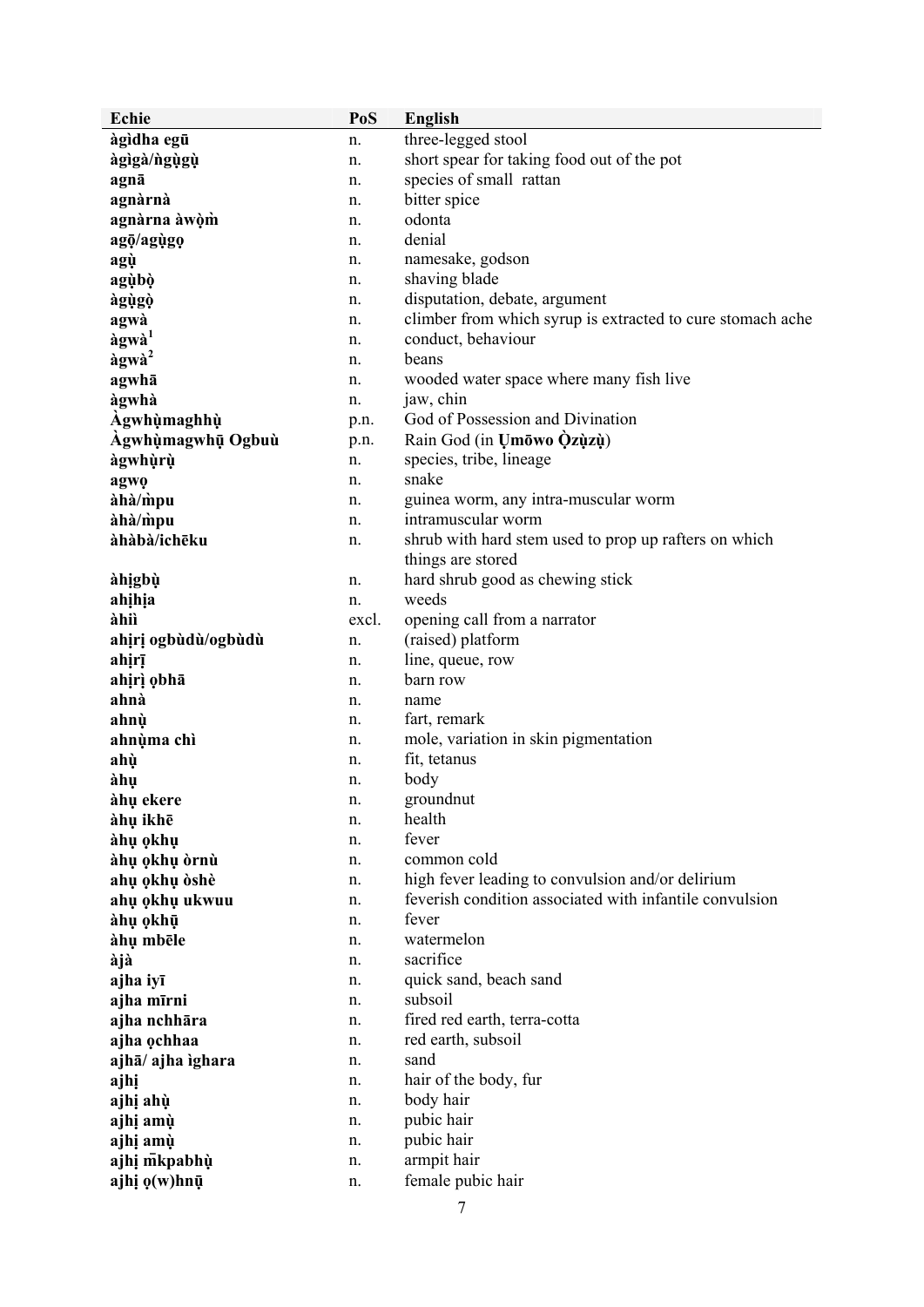| <b>Echie</b>         | PoS      | <b>English</b>                                   |
|----------------------|----------|--------------------------------------------------|
| àjhijhìrị ishì       | n.       | hair on the head                                 |
| àjìàjịa/ ìhìègwè     | n.       | lack of artistry or craftsmanship                |
| Ajokhų Ji            | n.       | yam God                                          |
| ajōo dyi okpù        | n.       | severe tumour of the hip region                  |
| àjụ                  | n.       | antidote                                         |
| ajų àlà              | n.       | puff adder, Bitis arietans                       |
| ajųjų                | n.       | question                                         |
| àjù                  | n.       | first fruit harvest                              |
| aka                  | n.       | hand                                             |
| àkà                  | n.       | green snake, Dendroaspis jamesoni                |
| àkà                  | n.       | larva of the black ant                           |
| aka omū/akpùkoro omū | n.       | daughter stone                                   |
| aka ornū             | n.       | skill, craftmanship, profession                  |
| akanème              | n.       | local gin                                        |
| àkàwàrà              | n.       | raphia cloth                                     |
| akha/ùkha            | n.       | length see also ogologo                          |
| akhìrịlù/akhìrịlùlù  | n.       | bitter nut                                       |
| akhų                 | n.       | species, cornification, kernel                   |
| akhù                 | n.       | stalk, handful of vegetable, leaf                |
| akhù                 | n.       | foliage                                          |
| àkhù                 | n.       | wealth                                           |
| àkhù <sup>2</sup>    | n.       | domestic animal                                  |
| àkhù <sup>3</sup>    | n.       | flying ant                                       |
| akhų gbèkeè          | n.       | coconut ( <i>i.e.</i> European bitter cola)      |
| àkhù huū             | n.       | edible winged ant                                |
| akhų igwē            | n.       | hailstorm                                        |
| akhų ozà             | n.       | rust                                             |
| akhu/ùdi/ukpa        | n.       | type, brand, species                             |
| akhurù ìlù           | n.       | bitter cola (Garcina kola)                       |
| àkhụrụ               | n.       | pancreas, kidney                                 |
| àkịdị                | n.       | sword bean                                       |
| àkịkà                | n.       | white ant, termite                               |
| àkịkarā              | n.       | climber like yam tendril but with sharper spikes |
| àkìrì                | n.       | frog                                             |
| àkọ                  | n.       | craftiness                                       |
| àkọ nā uchè          | n.       | wisdom                                           |
| àkọrō                | n.       | tiny yellow climber of tiny bluish foliage       |
| àkò                  | n.       | scabies                                          |
| àkòlì/osūenyì        | n.       | hunchback<br>malaria                             |
| akòm                 | n.       |                                                  |
| akpà<br>akpā         | n.<br>n. | clasper, clamper<br>soldier ant, safari ant      |
| àkpà                 | n.       | bag, sack                                        |
| akpa àfo (ukwuu)     | n.       | large intestine, stomach                         |
| akpa àkpùrù          | n.       | sack, bag from coarse material                   |
| akpa amù             | n.       | scrotum                                          |
| akpa mamirni         | n.       | bladder                                          |
| akpa nlu             | n.       | bile sack                                        |
| akpa nwa             | n.       | uterus, womb                                     |
| akpa shi             | n.       | pejorative term for stomach                      |
| àkpara               | n.       | rod, pole, antenna, walking stick                |
| àkpara ncheē mirni   | n.       | umbrella rod, type of cassava                    |
| àkpàràkpà            | n.       | embroidery                                       |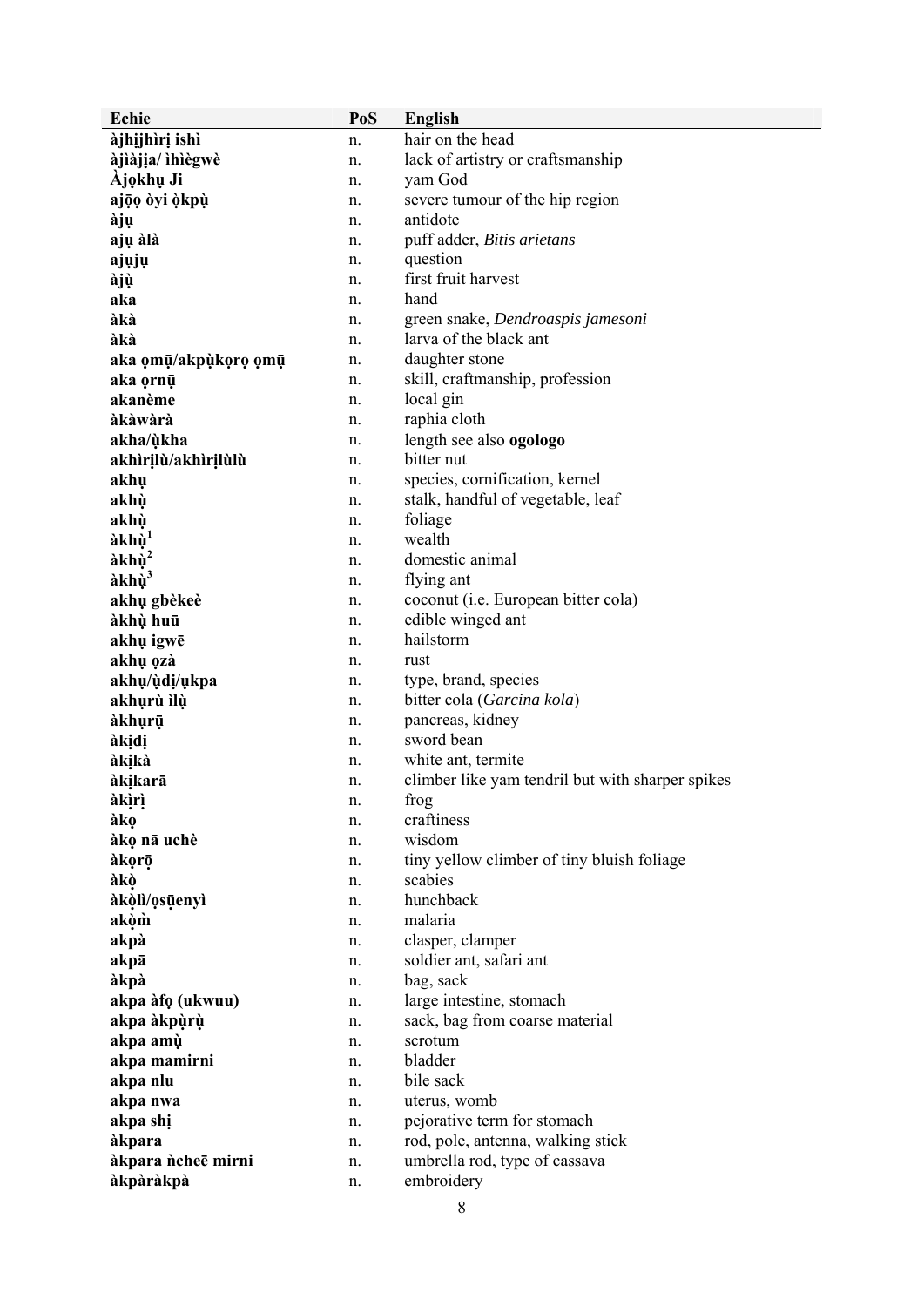| <b>Echie</b>             | PoS  | English                                         |
|--------------------------|------|-------------------------------------------------|
| àkpàràkpara              | n.   | farmer's rod                                    |
| akpàtà                   | n.   | measles                                         |
| akpì                     | n.   | caudal depression                               |
| akpì                     | n.   | scorpion, ? tick                                |
| akpi                     | n.   | whitish specks affecting yam tubers             |
| àkpìrì                   | n.   | thrift                                          |
| àkpìrì                   | n.   | sandfly                                         |
| àkpiri                   | n.   | larynx, gullet, throat                          |
| àkpiri                   | n.   | gluttony                                        |
| akpiri nnàm              | n.   | bedbug                                          |
| Akpohiā                  | n.   | Ekpeye                                          |
| àkpò                     | n.   | alchemy, strong medicine, charm                 |
| àkpòrì                   | n.   | convalescence effect                            |
| akpukpo                  | n.   | hide, leather, skin                             |
| akpū obì                 | n.   | chest                                           |
| akpū ukwu                | n.   | ankle                                           |
| akpù/akpùrùkpù           | n.   | benign swelling                                 |
| akpùka                   | n.   | stunted fowl ugly for poor feather arrangement  |
|                          | n.   | benign enlargement of the clitoris              |
| àkpùrù                   |      | deafness                                        |
| àkpùtù                   | n.   |                                                 |
| àkụ                      | n.   | spike, arrow                                    |
| akubo                    | n.   | Egyptian mongoose, Herpestes ichneumon and Two- |
|                          |      | spotted palm civet, Nandina binotata            |
| akuko                    | n.   | narrative, tale, story                          |
| akum drnù                | n.   | yellow fever                                    |
| akùbò                    | n.   | pangolin cf. akwirikwa                          |
| akùm                     | n.   | malaria                                         |
| akwà                     | n.   | coarse cloth                                    |
| akwā mirni               | n.   | towel                                           |
| akwha                    | n.   | lamentation, cry                                |
| àkwha                    | n.   | egg                                             |
| àkwha amù/mkpụarụ amù    | n.   | testis                                          |
| àkwha mkpiri             | n.   | advanced larval stage of the raphia palm beetle |
| akwhakwha                | n.   | tree with soft timber                           |
| àkwharà                  | n.   | twine, artery, vein                             |
| àkwhukwhù                | n.   | termite cf. àkikà                               |
| àkwhùkwhà                | n.   | curse                                           |
| akwhùkwhà/akwhàm àkwhà   | n.   | urge to act in spite of self                    |
| akwhùkwhù                | n.   | second yield tuber                              |
| akwhùrù/ùkwhùru          | n.   | trail                                           |
| akwirikwa                | n.   | pangolin cf. akubo                              |
| àkwụ                     | n.   | nest                                            |
| akwukwo/akhù             | n.   | leaf, letter, book                              |
| akwukwo irnī             | n.   | pumpkin                                         |
| àkwụkwụ                  | n.   | epilepsy                                        |
| àlà                      | n.   | earth, home, ground, soil, land                 |
| Àlà                      | p.n. | <b>Earth Goddess</b>                            |
| àlà ezè                  | n.   | paradise                                        |
| àlà ipà                  | n.   | submarine terrain, clay soil                    |
| àlà ìwụrụ ajhā           | n.   | alluvial soil                                   |
| àlà ùlò                  | n.   | floor                                           |
| àlàlandhū nk;airi/arandè | n.   | lime                                            |
| nkiri                    |      |                                                 |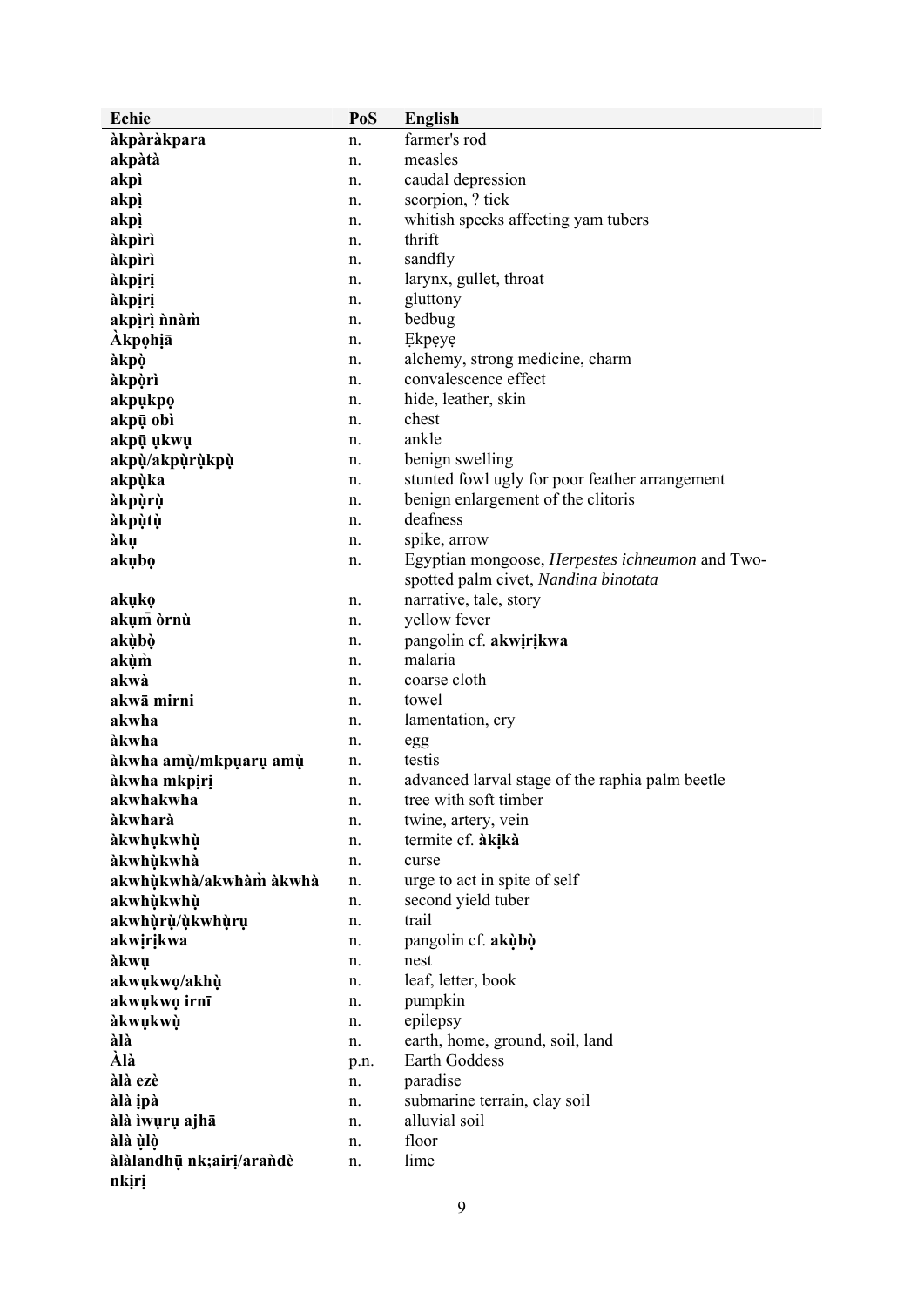| Echie                        | PoS      | English                                                                                        |
|------------------------------|----------|------------------------------------------------------------------------------------------------|
| àlàlàndhù/arandè             | n.       | orange                                                                                         |
| àlìbashà                     | n.       | onion < Hausa cf. ayo                                                                          |
| àlịbò                        | n.       | tortoise                                                                                       |
| alįkįrįjā                    | n.       | predecessor of jazz music                                                                      |
| àlilà/àlilà esù              | n.       | small brown millipede                                                                          |
| àlilò/àlulò/lòri lòri        | n.       | soft, fluffy                                                                                   |
| alili                        | n.       | wrinkles                                                                                       |
| alō                          | n.       | afterbirth, umbilical cord                                                                     |
| alùlo ùwà                    | n.       | predestination                                                                                 |
| àlụm dị nà nwanyī            |          |                                                                                                |
| ama                          | n.       | settlement, hamlet, thuftless lawn                                                             |
| Amadiòhnà                    | p.n.     | the Mighty One whose celestial robe sweeps the Earth as<br>Major Oracle of the Region at Qzuzu |
|                              |          | monitor lizard                                                                                 |
| àmadigōlo<br>àmàm ihne       | n.<br>n. | knowledge                                                                                      |
| àmàma                        | n.       | footprint                                                                                      |
| àmàmà                        | n.       | paddle                                                                                         |
| àmàrnà                       | n.       | indulgence                                                                                     |
| amì                          | n.       | lobe                                                                                           |
| àmìnigọngọ                   | n.       | skink                                                                                          |
| amù                          | n.       | testicles, penis                                                                               |
| amubèe nwā                   | n.       | last child                                                                                     |
| amuma                        | n.       | prophecy                                                                                       |
| àmuma                        | n.       | dirt, filth                                                                                    |
| amùmà                        | n.       | plot, stratagem, intrigue                                                                      |
| àmùmà                        | n.       | lightning                                                                                      |
| amūsu                        | n.       | witchcraft                                                                                     |
| anų ohīa                     | n.       | wild animal                                                                                    |
| anų(kpo) àhù                 | n.       | skin                                                                                           |
| $an\mu'$                     | n.       | meat, animal                                                                                   |
| $an\mu^2$                    | n.       | weight                                                                                         |
| ànùngidhēre                  | n.       | cobweb, spider                                                                                 |
| anụnụ àhù                    | n.       | flesh                                                                                          |
| ànùnù                        | n.       | archaism for bird                                                                              |
| ànùnù ebēe ebe               | n.       | unapproachable spirit tree of dangerous sap                                                    |
| anwùrnù                      | n.       | tobacco                                                                                        |
| anya                         | n.       | eye, hole                                                                                      |
| anya ajù                     | n.       | vertigo, dizziness                                                                             |
| ànya àsù                     | n.       | night, evening                                                                                 |
| anya mirni akwhā             | n.       | tears                                                                                          |
| anya mirni asù/mirni asù/asu | n.       | saliva, spittle                                                                                |
| anya okhū/anyakala okhu      | n.       | fireplace                                                                                      |
| anya ushà/uthāra anyà        | n.       | yellowish paste that collects around the eyelashes                                             |
| anyanwū                      | n.       | sun                                                                                            |
| ànyìm                        | n.       | tortoise cf. nnabi                                                                             |
| ànno, 'nno                   | num.     | four                                                                                           |
| àpàrì                        | n.       | climber, cord from climber                                                                     |
| àphịa                        | n.       | long tapering unbarbed fishing basket                                                          |
| àphịphịā                     | n.       | pelican, hornbill?                                                                             |
| apìtì, apìtìrì               | n.       | slime, mud                                                                                     |
| ara mbe                      | n.p.     | craziness                                                                                      |
| àràraà                       | n.       | flower                                                                                         |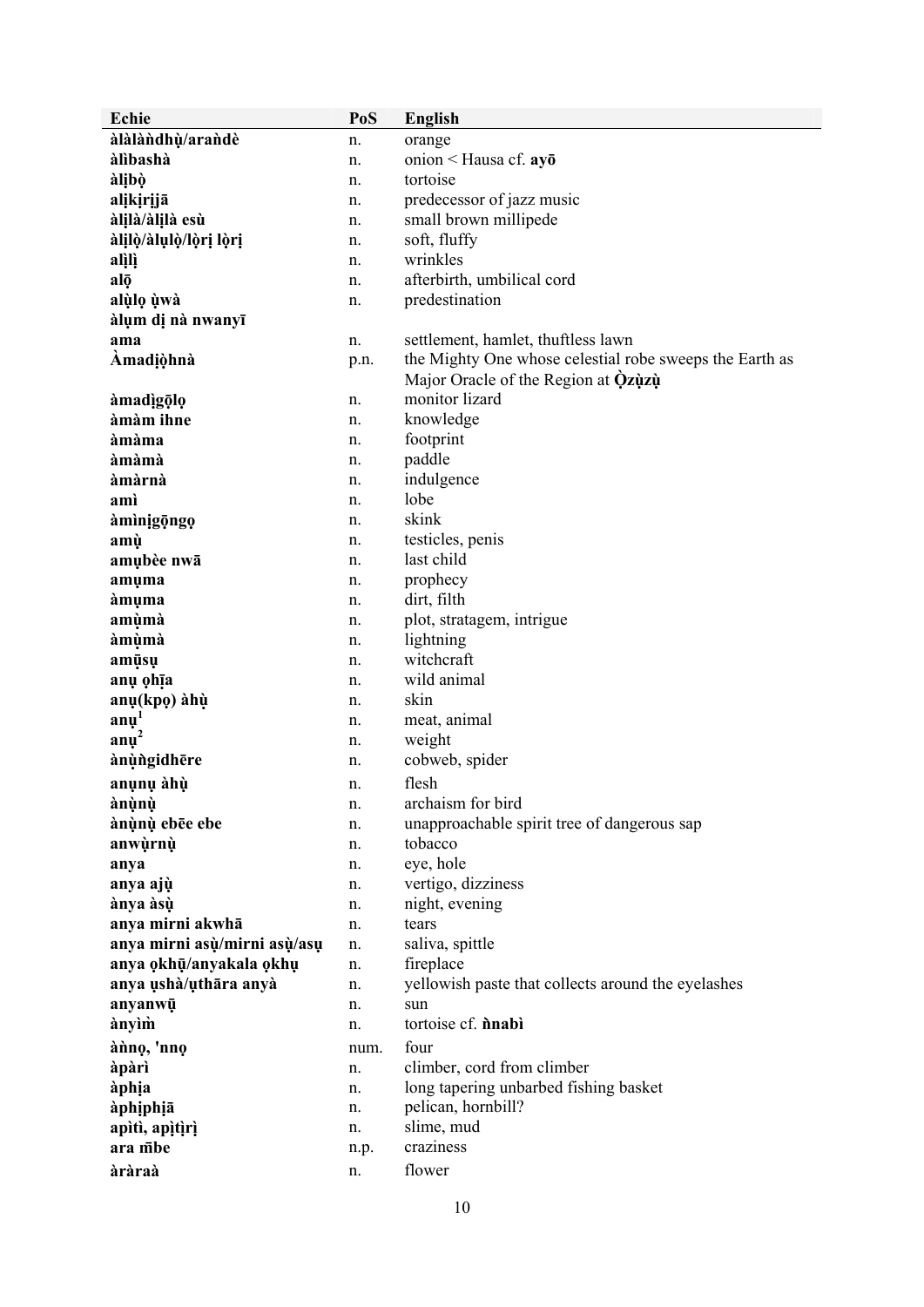| Echie                         | PoS      | <b>English</b>                                            |
|-------------------------------|----------|-----------------------------------------------------------|
| arį àgbà nam                  | n.       | medium-size fishing hook (size 12-18)                     |
| arį agwhā                     | n.       | fishing in wooded water                                   |
| ari ofufe                     | n.       | angling                                                   |
| arį sàlàrį                    | n.       | multiple hook fishing gear                                |
| àrìkpà                        | n.       | worm                                                      |
| àrira                         | n.       | edge, brim chapped skin                                   |
| àrira mīrni                   | n.       | coast                                                     |
| àrira/àrira ntì/nti ārira     | n.       | small mud dwelling cat fish with two lateral spikes       |
| Arīshochhaa                   | n.       | Adjuvant                                                  |
| arì                           | n.       | hook, fishing tackle                                      |
| arì                           | n.       | guinea worm                                               |
| Arīshi ~ Arūshi               | n.       | God, guiding spirit                                       |
| arna                          | n.       | breast, udder                                             |
| àrnà                          | n.       | crest, comb                                               |
| Arnumarnù                     | p.n.     | Goddess of possession as part of the <b>Qlamirnochhe</b>  |
|                               |          | Pantheon (in Umoyo)                                       |
| Arūshi                        | p.n.     | deity                                                     |
| asāà                          | num.     | seventh                                                   |
| àsaà, 'saà                    | num.     | seven                                                     |
| àsatō, 'satō                  | num.     | eight                                                     |
| ashà                          | n.       | weaver bird                                               |
| àshị                          | n.       | iron filing                                               |
| àshị hne/àshị olù             | n.       | necklace                                                  |
| àshị nkūlò                    | n.       | vocal cords                                               |
| àshị/àshị nkūlò               | n.       | gills                                                     |
| asu/anyu mirni asù/mirni asù  | n.       | saliva, spittle                                           |
| àtàalà/tàatà                  | n.       | baby                                                      |
| àtàatā ìshi ugbò/àtàatā mgbè  | n.       | perpetual baby, childish person                           |
| èwheè                         |          |                                                           |
| àtàgàlà                       | n.       | mobile rafter for sleeping or husking palmfruits          |
| àthànì                        | n.       | bushbaby, galago. Allen's galago, Galago alleni and dwarf |
|                               |          | galago, Galagoides demidovii                              |
| athu                          | n.       | buffalo                                                   |
| athurū                        | n.       | sheep                                                     |
| athù/athùthù/ishishi ngèlèngè | n.       | clitoris                                                  |
| àthùmà/athuma ntì/nti         | n.       | large brown catfish with two lateral spikes               |
| athuma                        |          | three                                                     |
| àtọ, 'tọ<br>atu               | num.     | chewing stick                                             |
| atų/atų mīrni                 | n.<br>n. | eel                                                       |
| atù                           | n.       | measure                                                   |
| àtùkpokposhī                  | n.       | woodpecker                                                |
| awa/ibe                       | n.       | piece, slice                                              |
| àwhnù ọnū                     | n.       | beard                                                     |
| awhnūshi                      | n.       | tree with offensive odour                                 |
| awhnuwhnu                     | n.       | suffering                                                 |
| awirikoto                     | n.       | pernicious centipede                                      |
| awo                           | n.       | grey hair                                                 |
| awò                           | n.       | toad                                                      |
| àwòm                          | n.       | abandoned farmstead                                       |
| àwòrò                         | n.       | body hair excluding hair of the head                      |
| àya/ya                        | pron.    | he/she/it                                                 |
| àyaghịrị                      | n.       | stunted ugly fowl                                         |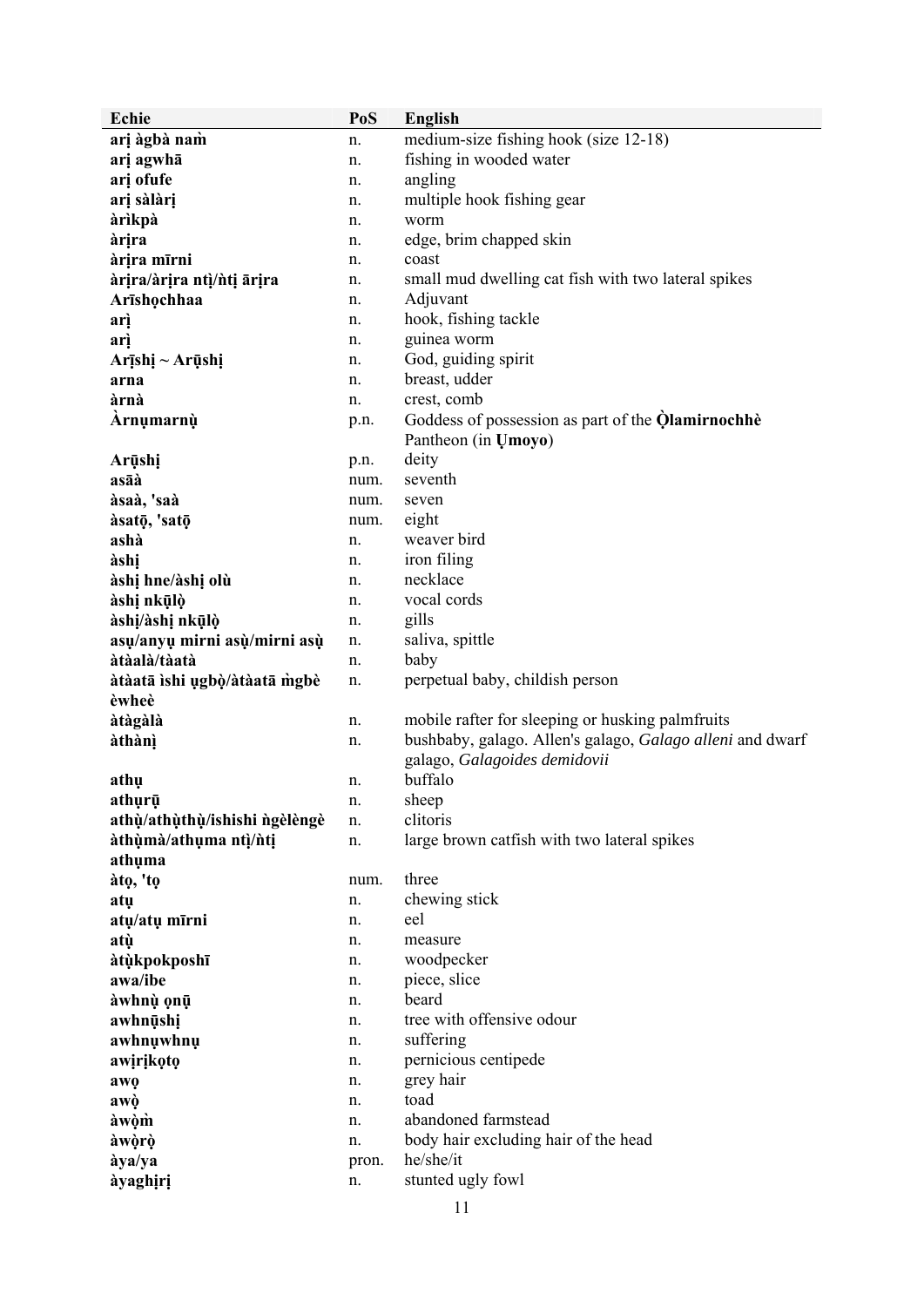| <b>Echie</b>                 | PoS          | <b>English</b>                                                                                |
|------------------------------|--------------|-----------------------------------------------------------------------------------------------|
| ayō                          | n.           | onion < Port. cf. àlibashà                                                                    |
| azhì                         | n.           | youth                                                                                         |
| àzhì                         | n.           | bad day (in business)                                                                         |
| àzìzà/ñzìzà                  | n.           | broom for in-door use                                                                         |
| àzizāra                      | n.           | sweat                                                                                         |
| àzụ                          | n.           | back of body                                                                                  |
| àzụ akà                      | n.           | back of hand                                                                                  |
| azù                          | n.           | fish                                                                                          |
|                              |              |                                                                                               |
| <b>B.</b>                    |              |                                                                                               |
| baā/baānwa/baānwahni/beè/b   | dem.         | this place                                                                                    |
| iyà beè/èbeà/èbeè/èbelā      |              |                                                                                               |
| baragidì                     | n.           | robe, overall                                                                                 |
| be                           | loc.         | place                                                                                         |
| be                           | int.         | where?                                                                                        |
| be öle                       | int.         | where?                                                                                        |
| beèm/hnim/nkithì             | n.           | silence, paying of deaf ear                                                                   |
| bekē/èbeèkè                  | prep.        | to or at the house of                                                                         |
| bèkeè                        | n.           | white man, European, foreigner                                                                |
| bembe arò                    | n.           | club, boomerang                                                                               |
| bharabhara/alafinji/lafinji  | n.           | large flat tapering fish                                                                      |
| bìdhàà                       | n.           | calm, lull, truce                                                                             |
| bikhō                        |              | please                                                                                        |
| bòoshì/nkom/nwankom          | n.           | cat                                                                                           |
| bòrò bọrò                    | n.           | oval                                                                                          |
| Ch.                          |              |                                                                                               |
|                              |              |                                                                                               |
| chakirichā/shakirishā        | n.           | long pod with several blades used as delicacy for pepper                                      |
|                              |              | soup                                                                                          |
| chekūchekū ulò               | n.           | wall gecko                                                                                    |
| chị                          | n.           | destiny                                                                                       |
| Chị<br>chịchò chịchò/nchịchō | p.n.         | Fate, Destiny<br>talkativeness                                                                |
| Chinùkè                      | p.n.<br>p.n. | <b>Almighty God</b>                                                                           |
|                              |              |                                                                                               |
|                              |              |                                                                                               |
| D.                           |              |                                                                                               |
| daā                          | sal.         | title of respect for a woman                                                                  |
| daàda                        | n.           | granny                                                                                        |
| dhèndhèpia                   | n.           | rashes                                                                                        |
| dhèndhèpia                   | n.           | enteritis                                                                                     |
| di                           | n.           | caretaker, lord, husband                                                                      |
| di ntā                       | n.           | hunter                                                                                        |
| di nwanētà                   | n.           | kinsman who watches the conduct of a female relation                                          |
| dį                           |              | indeed, really, what of                                                                       |
| diàlà                        | n.           | first settler                                                                                 |
| dibìà                        | n.           | traditional doctor, herbalist, diviner, healer, one<br>knowledgeable in traditional practices |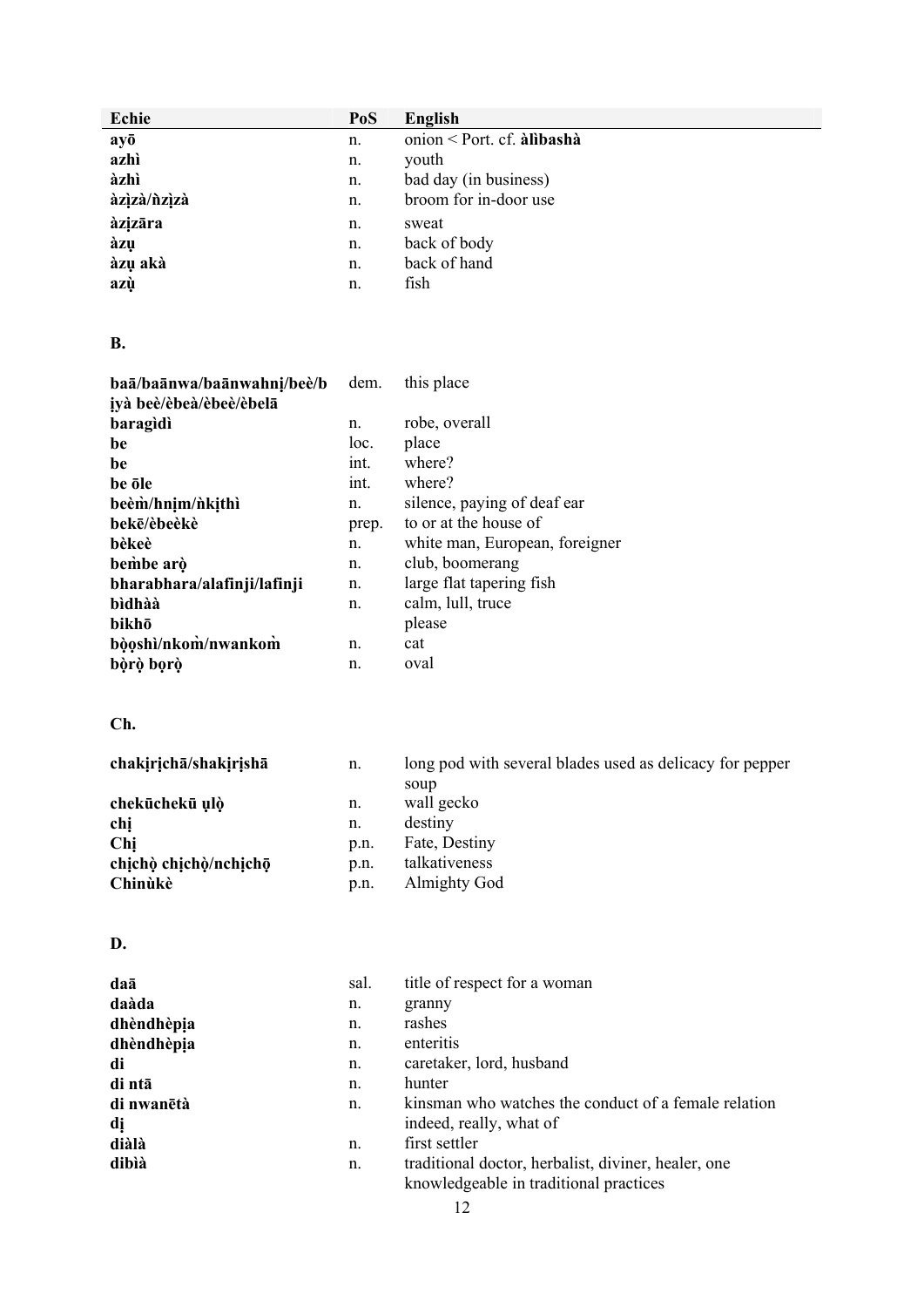| Echie                       | PoS   | English                                                       |
|-----------------------------|-------|---------------------------------------------------------------|
| dikiridikiri                | id.   | short and stout                                               |
| dikà                        | conj. | as, like                                                      |
| dimgbū                      | n.    | family sacrarium                                              |
| dimkpà                      | n.    | great achiever                                                |
| dolì dolì/ndolì             | n.    | struggle                                                      |
| dòliì/òri                   | n.    | embrocation                                                   |
| dùbèdùbè                    | id.   | fat and clumsy                                                |
| dùbèm dùbèm/ndubē           | n.    | listlessness, dullness                                        |
| dum                         | quant | all                                                           |
|                             |       |                                                               |
| durù                        | n.    | griot, wazir, counsellor                                      |
|                             |       |                                                               |
| E.                          |       |                                                               |
|                             |       |                                                               |
| ebè                         | n.    | double-headed rattle used as accompaniment to divination      |
|                             |       | chant                                                         |
| ebē                         | n.    | yam beetle                                                    |
| èbè                         | n.    | tree cut to half the size                                     |
| èbè ngwhōro                 | n.    | central roofing beam                                          |
| ebe nkwū nà èbe ngwò        | n.    | fern                                                          |
| <b>Èbèdè/Ebede Nwoku</b>    | p.n.  | Fadama (in Umāthuru)                                          |
| èbeka                       | n.    | bee                                                           |
| èbèlè                       | n.    | gourd, calabash                                               |
| ebele awhusha               | n.    | pumpkin                                                       |
| èbendù                      | n.    | stout corm weed                                               |
| èberè                       | n.    | mercy                                                         |
| èbherè/orū/inwèrnè          | n.    | magnanimity, philanthropy                                     |
| èbhòm                       | n.    | catamaran                                                     |
| ebì                         | n.    | brush-tailed porcupine, Atherurus africanus                   |
| ebī-oru                     | n.    | crested porcupine, Hystrix cristata                           |
| ebì/ebī akà/edu/edu ùmà     | n.    | mace of the perceptive                                        |
| èbie                        | n.    | female cricket                                                |
| ebiri                       | n.    | time, period, age, size, grade, class                         |
| èbùbè                       | n.    | charisma                                                      |
| ebube aghhu                 | n.    | evergreen shrub of striped laminate foliage mashed for the    |
|                             |       | treatment of infantile convulsion                             |
| èbùlù                       | n.    | ram                                                           |
| èchìchè                     | n.    | thought                                                       |
| èchiīle                     | adv.  | tomorrow                                                      |
| echo                        | n.    | bellows                                                       |
| echū mirni                  | n.    | black cobra, Naja melanoleuca                                 |
| edè                         | n.    | cocoyam                                                       |
| edē àlà                     | n.    | yellowish bulb crushed to make cosmetics                      |
| edē mbhònì/edē ukwuu        | n.    | cocoyam corm                                                  |
| edè/nwango                  | n.    | cocoyam                                                       |
| èdèedè                      | n.    | milky substance thrown up by babies                           |
| èdègèlè                     | n.    | jingle                                                        |
| edegele nkonko              | n.    | yellowish small spherical fruit roasted for its juice that is |
|                             |       | effective against itches and blisters                         |
| edi                         | n.    | leopard, Panthera pardus. cf. nwekpèkèlè                      |
| ediàbàlì                    | n.    | civet cat, Viverra civetta                                    |
| edu/edu ùmà/ebì/ebī akà/itù | n.    | faculty of locating the occult                                |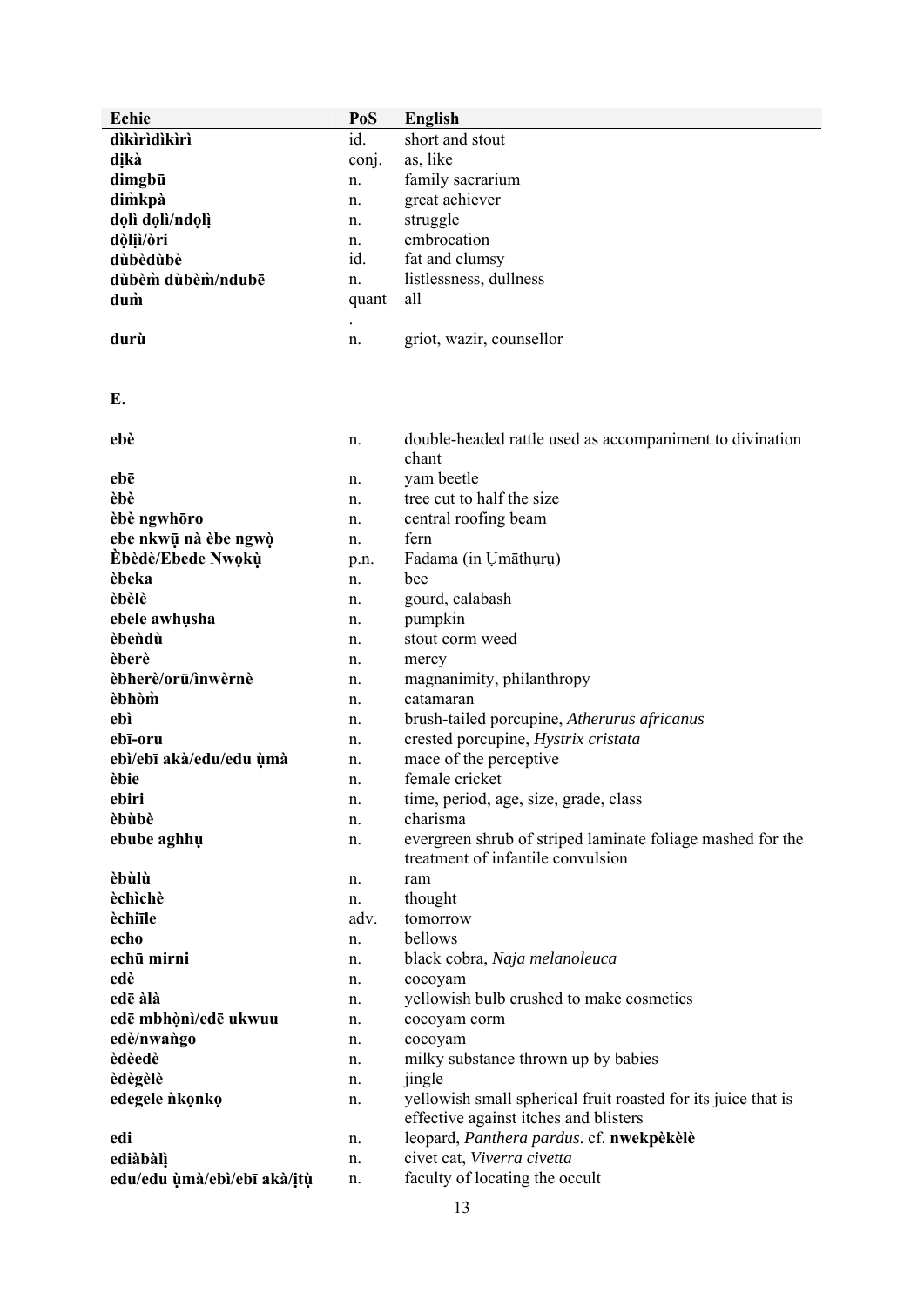| Echie                         | PoS  | English                                                   |
|-------------------------------|------|-----------------------------------------------------------|
| àkà                           |      |                                                           |
| eduhie                        | n.   | Sclater's guenon, Cercopithecus sclateri                  |
| efè                           | n.   | tapping knife                                             |
| èferē                         | n.   | light                                                     |
| èfèrè/gnàrị gnàrnị            | n.   | flirtation                                                |
| egbe                          | n.   | hawk                                                      |
| egbe nkwo                     | n.   | hawk                                                      |
| egbedegbe ihnī                | n.   | forehead                                                  |
| egbè                          | n.   | gun                                                       |
| egbē el'igwē                  | n.   | thunder                                                   |
| ègbèrimūthàrà egbel; egbe tòo | n.   | swallow                                                   |
| oghhù                         |      |                                                           |
| Egbülem                       | p.n. | Fadama (in Egwii)                                         |
| ègè                           | n.   | deuced                                                    |
| ègèlègele                     | n.   | sacred name for dog                                       |
| ègèlègele                     | n.   | praying mantis                                            |
| eghhanya/eghhenya             | n.   | tiny tapering roundish surface fish with eyes on the head |
| eghhè                         | n.   | grating flexible shrub with broad foliage                 |
| eghhèrè                       | n.   | crack, mark                                               |
| eghhèrè                       | n.   | crack, mark, graduation                                   |
| eghho àkhù                    | n.   | brideprice                                                |
| eghu                          | n.   | goat                                                      |
| eghu àlà                      | n.   | nanny goat                                                |
| ègu                           | n.   | caterpillar                                               |
| egwu                          | n.   | festival                                                  |
| egwùrùgwù                     | n.   | rainbow                                                   |
| èhnèrne                       | n.   | high sea                                                  |
| ehni                          | n.   | cow                                                       |
| èhnì enam                     | n.   | afternoon                                                 |
| èhnìè                         | n.   | pool, puddle, flood, pond, lake                           |
| èjhe èhu                      | n.p. | So soon! Secret name for the pelican                      |
| ejìjì/ejù/ejùjù               | n.   | snail                                                     |
| èjima                         | n.   | twins                                                     |
| eke                           | п.   | python, Python sebae                                      |
| eke nkètè                     | n.   | small non-poisonous water snake                           |
| eke nwaikputu                 | n.   | royal python, <i>Python regius</i> . also salò            |
| èkèle                         | n.   | greeting                                                  |
| èkètè                         | n.   | short basket                                              |
| èkhe                          | n.   | traditional sabbath                                       |
| ekhò                          | n.   | bellows                                                   |
| ekho igwè/ekwhu igwè          | n.   | tripod stand                                              |
| ekhò/ebelebe                  | n.   | great fun                                                 |
| èkpèchì                       | n.   | itch                                                      |
| ekpèrè, ekpètè                | n.   | membrane drum                                             |
| èkpete                        | n.   | open ground, fallow, plain                                |
| èkpete àlà                    | n.   | ground                                                    |
| èkpete alā ulò                | n.   | floor                                                     |
| èkpète ekwhū                  | n.   | fireplace, hearth                                         |
| ekpete ezhī                   | n.   | surrounding of a building                                 |
| èkpete ògbà                   | n.   | central grounds of a compound                             |
| èkpete uzò                    | n.   | lane                                                      |
| ekpiri                        | n.   | climber with brownish red rood for flavouring pepper soup |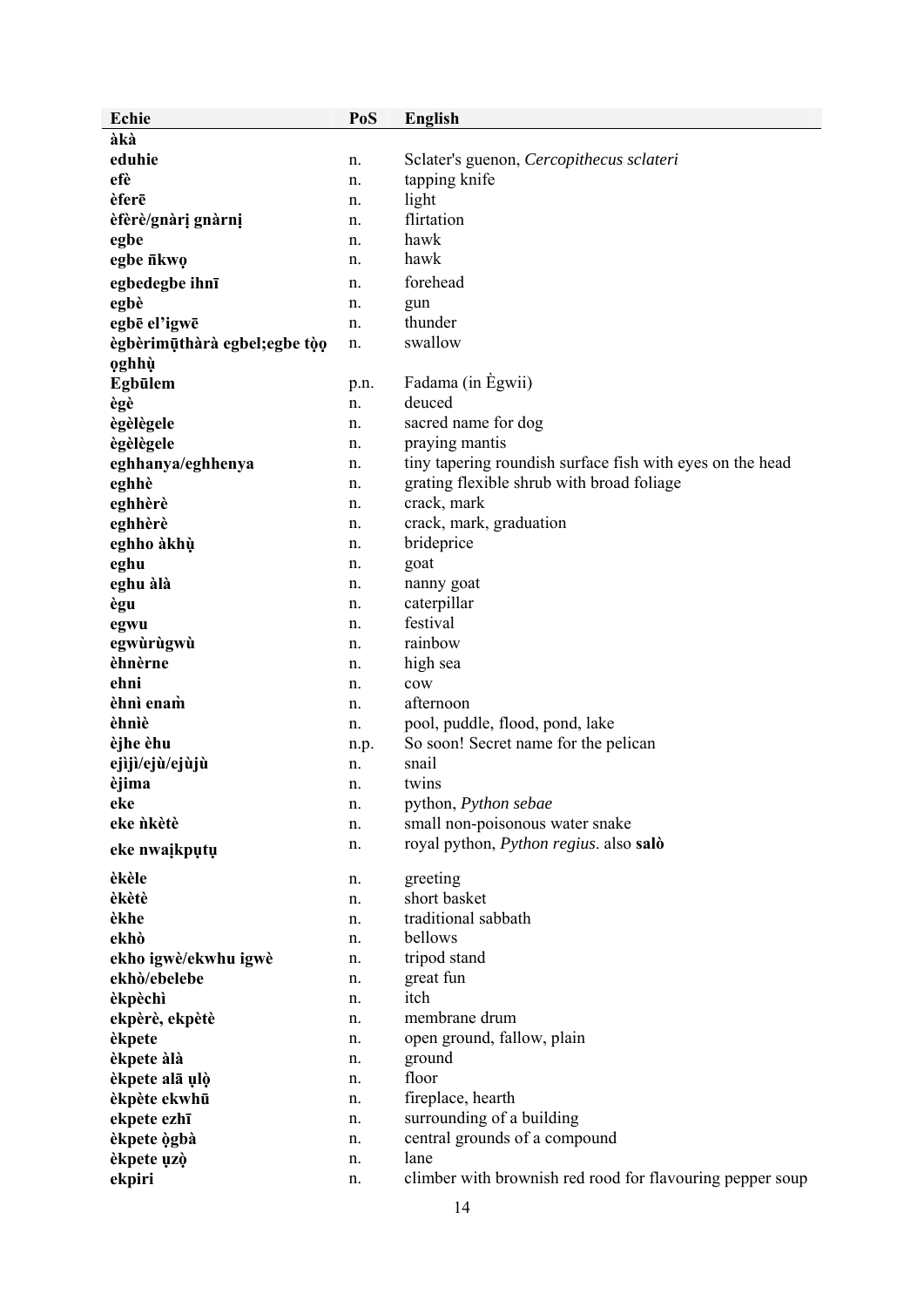| Echie                       | PoS | <b>English</b>                                              |
|-----------------------------|-----|-------------------------------------------------------------|
| èkpò                        | n.  | tilapia                                                     |
| eku                         | n.  | ladle                                                       |
| ekwè                        | n.  | stool                                                       |
| èkwèke mīrni                | n.  | torrent                                                     |
| ekweñsu                     | n.  | devil                                                       |
| ekwhu                       | n.  | cooking lot                                                 |
| ekwhu                       | n.  | termite stool                                               |
| ekwhu igwè/ekho igwè        | n.  | tripod stand                                                |
| ekwhu okā                   | n.  | termite pillar (used to support pot)                        |
| èkwhurù                     | n.  | apple stork [?]                                             |
| ekwùkwù                     | n.  | excitement                                                  |
| èkwurèkwu                   | n.  | talkativeness                                               |
| ele                         | n.  | bushbuck, Tragelaphus scriptus                              |
| ele mīrni                   | n.  | sitatunga, Tragelaphus spekei sclater                       |
| elekere                     | n.  | timepiece                                                   |
| elìlì                       | n.  | melon                                                       |
| èlò                         | n.  | venom, chemical                                             |
| elū                         | n.  | top, up, exterior                                           |
| elu igwē                    | n.  | heaven, sky                                                 |
| emerneme                    | n.  | play, drama, entertainment                                  |
| emerneme mkpàjàrà           | n.  | dress rehearsal                                             |
| ènwè                        | n.  | general for monkey spp. and white-nosed guenon,             |
|                             |     | Cercopithecus nictitans                                     |
| ènwè nchanaokpo             | n.  | Mona monkey, Cercopithecus mona                             |
| ènwè-nkpanala               | n.  | Tantalus monkey, Cercopithecus tantalus                     |
| enyī                        | n.  | friend                                                      |
| enyi-(ohia)                 | n.  | elephant                                                    |
| enyi mīrni                  | n.  | manatee                                                     |
| epekele                     | n.  | shard                                                       |
| erè                         | n.  | thrift                                                      |
| erè                         | n.  | prudence, thrift, financial management                      |
| eri                         | n.  | dance music                                                 |
| èri                         | n.  | thread                                                      |
| eri ijā/nwa emēne ogò       | n.  | female puberty dance                                        |
| eri ubō                     | n.  | thumb piano music                                           |
| eriri afo                   | n.  | intestine                                                   |
| eriri nwā                   | n.  | umbilical cord                                              |
| ernù                        | n.  | spitting cobra, Naja nigricollis. also èrnùmeèrnù           |
| ero                         | n.  | glue, gum                                                   |
| ero                         | n.  | mushroom                                                    |
| ero akhù ochhaa             | n.  | yellowish mushroom of the deciduous forest                  |
| ero fo <i>n</i> to          | n.  | sparsely seeded or toothed                                  |
| ero gbòghirigbò/ero chàm    | n.  | darkish flat mushroom                                       |
| chàm                        |     |                                                             |
| ero ijhī                    | n.  | tiny mushroom of the farm during the rains                  |
| ero ntukwhu/ero nwatākala m | n.  | milk coloured mushroom of the forest                        |
| ero nkpū                    | n.  | large milk coloured mushroom of damp decaying wood<br>waste |
| ero nkwū                    | n.  | small dead palm mushroom                                    |
| ero ntàkweē eze/ero         | n.  | tough whitish dead wood mushroom                            |
| nwokpòrokō                  |     |                                                             |
| ero òtùtụ òtùlè             | n.  | large carnation coloured mushroom of the forest             |
| ero titi kporō              | n.  | flat smallish tough mushroom found on wood in freshly       |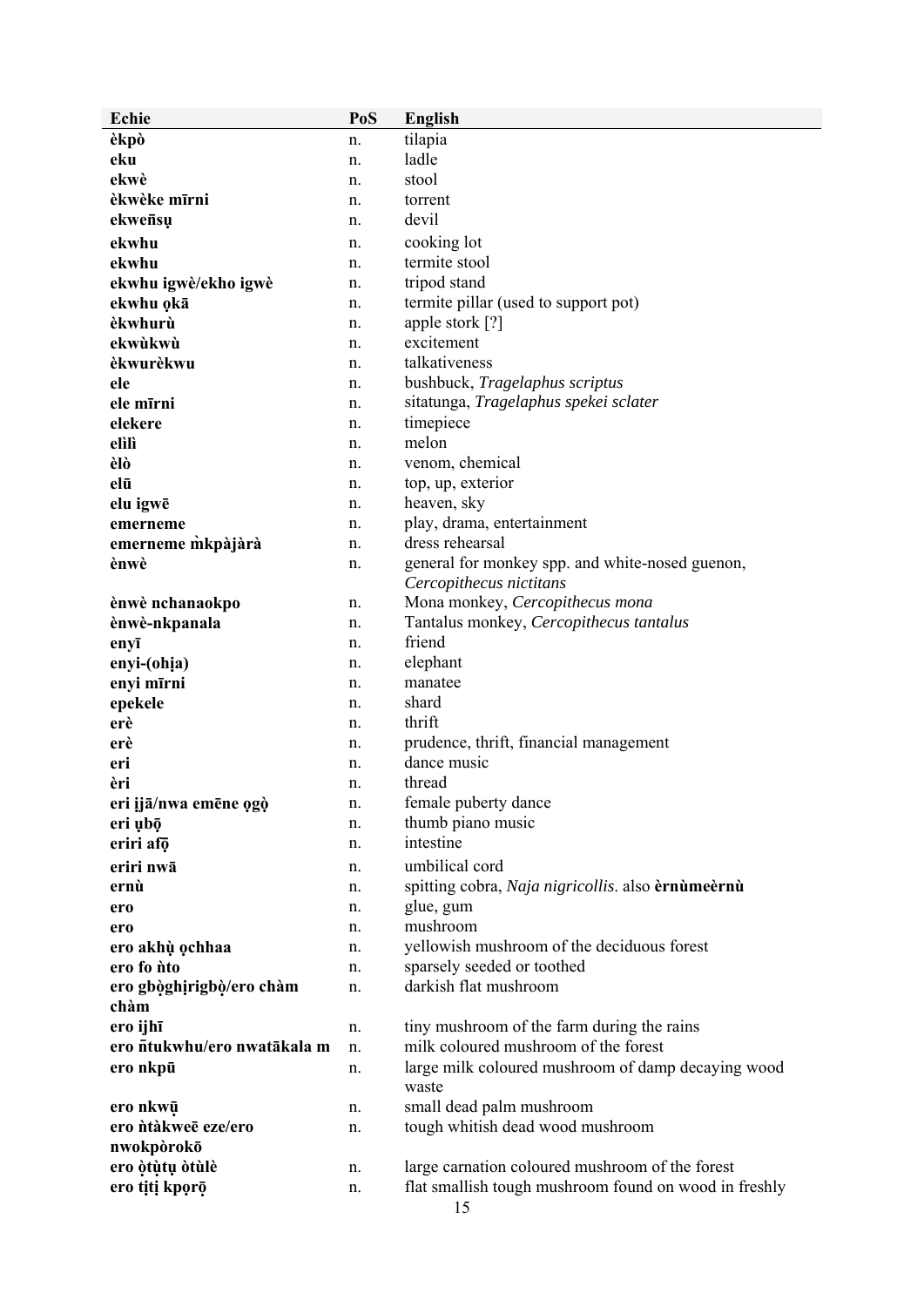| Echie             | PoS   | English                                                    |
|-------------------|-------|------------------------------------------------------------|
|                   |       | burnt farms                                                |
| ero usu           | n.    | ball of white matter which grows on decaying timber and is |
|                   |       | used in cookies and couscous                               |
| eruru             | n.    | brooding, meditation, contemplation                        |
| èrùrù             | n.    | electric fish                                              |
| èshè              | n.    | cult drumming for the departed elder                       |
| èshè              | n.    | music for ancestral worship                                |
| èshì              | n.    | day, date                                                  |
| eshishi           | n.    | omen                                                       |
| eso               | n.    | sticky sap                                                 |
| esu               | n.    | millipede                                                  |
| esu gbakirigbā    | n.    | dancing millipede                                          |
| esu mkpukwu agnā  | n.    | giant millipede sighting of which is ominous               |
| esu nwamkpi       | n.    | dwarf millipede                                            |
| etēre/utēre/utūre | n.    | mat, wattle from which rope or mat is made                 |
| etere gbèkeè      | n.    | well designed grass mat                                    |
| etere nkirinki    | n.    | well designed wattle mat                                   |
| etere ukpō        | n.    | screw pine mat                                             |
| ètì               | n.    | fingerling                                                 |
| etuto             | n.    | boil, abscess                                              |
| etuto àgbà nta    | n.    | visitation of boils                                        |
| etuto arna esù    | n.    | painful tiny boil                                          |
| etuto egbē arnù   | n.    | painful boil                                               |
| ewī               | n.    | Gambian Giant-rat, Cricetomys gambianus. 'rabbit'          |
| ezē               | n.    | tooth                                                      |
| ezè               | n.    | deep place in a river                                      |
| ezè<br>ezhì       | n.    | king, chief, ruler                                         |
| ezhì mgbom        | n.    | pig                                                        |
| ezhī-ohia         | n.    | domestic pig<br>Red River hog, Potamochoerus porcus        |
| ezhìzhì           | n.    | root with greenish yellow interior crushed for cosmetics   |
| èzùmèzù           | n.    | ingredients for a charm                                    |
|                   | n.    |                                                            |
| F.                |       |                                                            |
| ferefere          | id.   | very light in weight                                       |
| fihnam/fihniàm    | excl. | May It Be So, Amen                                         |
| G.                |       |                                                            |
| galagwūgwu        | n.    | whitlow                                                    |
| ghaàra/zòo        | excl  | sorry it's a nity                                          |

| gbaàra/zòo                  | excl. | sorry, it's a pity                               |
|-----------------------------|-------|--------------------------------------------------|
| gbamgbam                    | n.    | plate, corrugated iron roofing sheet cf. agbugba |
| gbara gbara                 | a.    | slim, slender                                    |
| gbèdhè gbèdhè chì/hìrị hìrị | n.    | dusk                                             |
| chì                         |       |                                                  |
| gbeleghem                   | a.    | insignificant, unimportant                       |
| gbòri                       | n.    | fishing expedition lasting for more than a day   |
| Gbùdugbù                    | p.n.  | Generalismo (in Òduto)                           |
| gbugbugāla                  | n.    | somersault                                       |
| gbùrùgbùrù                  | id.   | roundish                                         |
|                             |       |                                                  |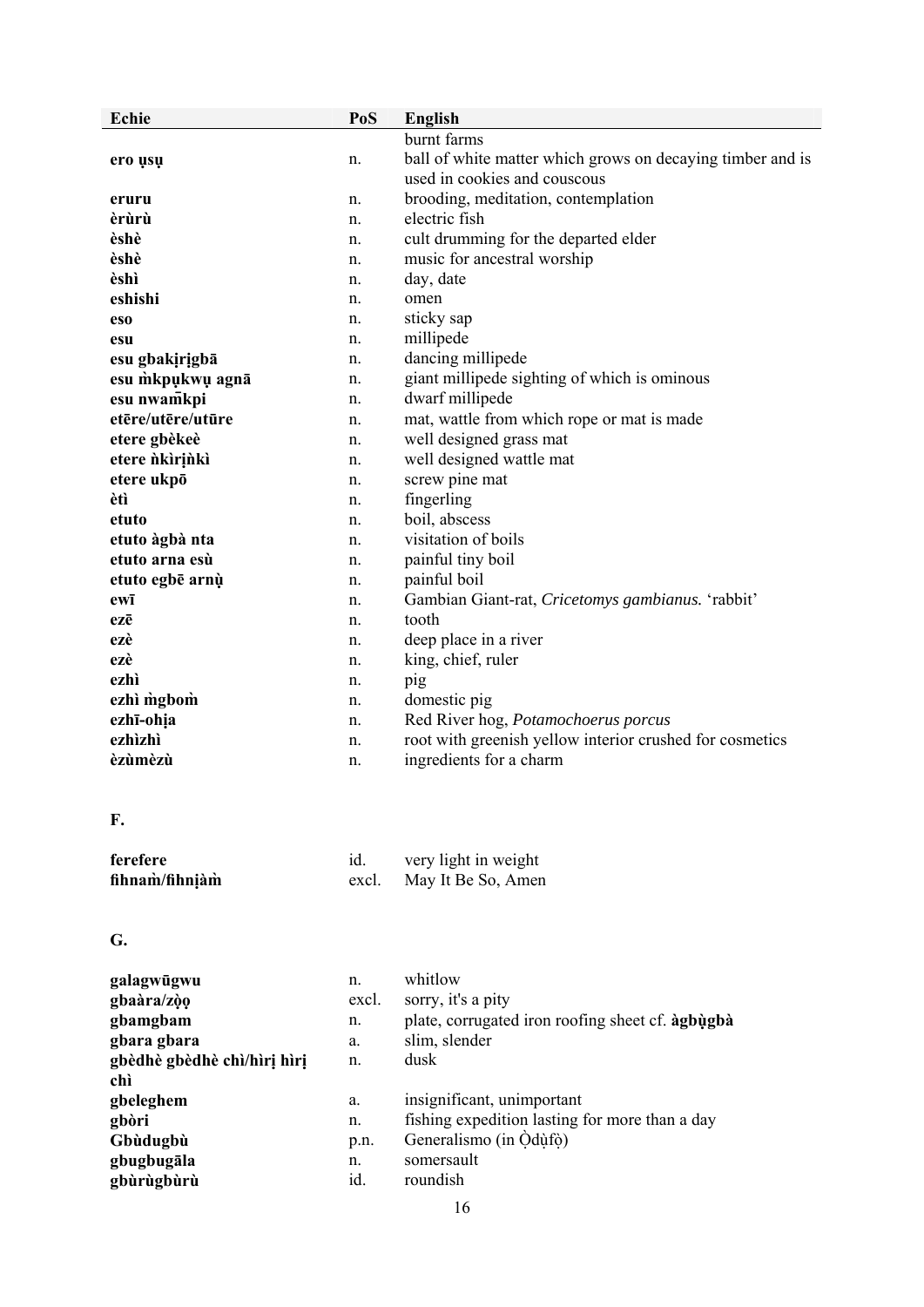| Echie                                  | PoS   | English               |
|----------------------------------------|-------|-----------------------|
| ghhùghhùrùm                            | a.    | bulky                 |
| gį                                     | pron. | you, your (singular)  |
| gnaa/gnaanwa/                          |       | as, here              |
| gnaanwahni/gnina/gnina/naa/            |       |                       |
| $\mathbf{n}\mathbf{a}\mathbf{\dot{a}}$ |       |                       |
| naanwa/naanwahni/naànwah               |       |                       |
| nì                                     |       |                       |
| gnadhàgnadhà                           | id.   | feverish and restless |
| gnàrnàgnàrnà                           | id.   | tepid, lukewarm       |
| gòrì gòrì                              | id.   | gentle breeze         |
| gwògòròm                               | n.    | bridge                |

**H.** 

| hàà                    | excl. | response of audience to the narrator's animation call of $\lambda$ hi |
|------------------------|-------|-----------------------------------------------------------------------|
| hankàrị/kpondà/òga     | n.    | game of beating the stampede by maidens                               |
| hne                    | n.    | home, thing                                                           |
| hne                    | n.    | thing, something                                                      |
| hne ahia               | n.    | gift, rite of making the first present to a bride                     |
| hne kwère m di         | n.    | rite of asking for the bride's hand (formally)                        |
| hne mkpàlụlo èbèlè     | n.    | rite of first nuptial visit                                           |
| hne njhiaru àlà        | n.    | rite of bride's first night                                           |
| hne shìi/hne ògbèdè    | n.    | small quantity                                                        |
| hne ukwuu              | n.    | large quantity                                                        |
| hnenīta                | n.    | the unknown, the forgotten                                            |
| hneshìi                | n.    | smallness                                                             |
| hoho                   | n.    | taste of poorly preserved victuals                                    |
| hoò hoò                | id.   | barking of a dog                                                      |
| huhudā huhudā/huruhudà | id.   | cringing                                                              |
| huruhudà               |       |                                                                       |

**I.** 

| ì                      | pron. | you (singular)                             |
|------------------------|-------|--------------------------------------------|
| iba/ipa                | n.    | parts                                      |
| ibe                    | n.    | piece, sheet                               |
| ibè                    | V.    | end, cut off                               |
| ibē                    | V.    | crow, cry, mourn                           |
| ibē                    | n.    | mortgage, pawn, mortgaged labour           |
| ibe akwukwo            | n.    | piece of paper                             |
| ibhē                   | V.    | peel, slice                                |
| ibì                    | n.    | hernia                                     |
| ibi ukwu               | n.    | elephantiasis                              |
| ibìdhà                 | n.    | relentlessness                             |
| ibidha mirni           | n.    | heavy downpour, rainstorm                  |
| ibīe                   | V.    | slice, gnaw                                |
| ibinituto/ibini        | n.    | snouted brown fish abundant in full water  |
| ìbìrìbè                | n.    | flakes, sparks                             |
| <i>ibiribe</i> ochu    | n.    | cascade of soot and sparks in bush burning |
| <i>ibiribe/ipiribe</i> | n.    | bits                                       |
| ibishara okhū          | n.    | partly burnt firewood                      |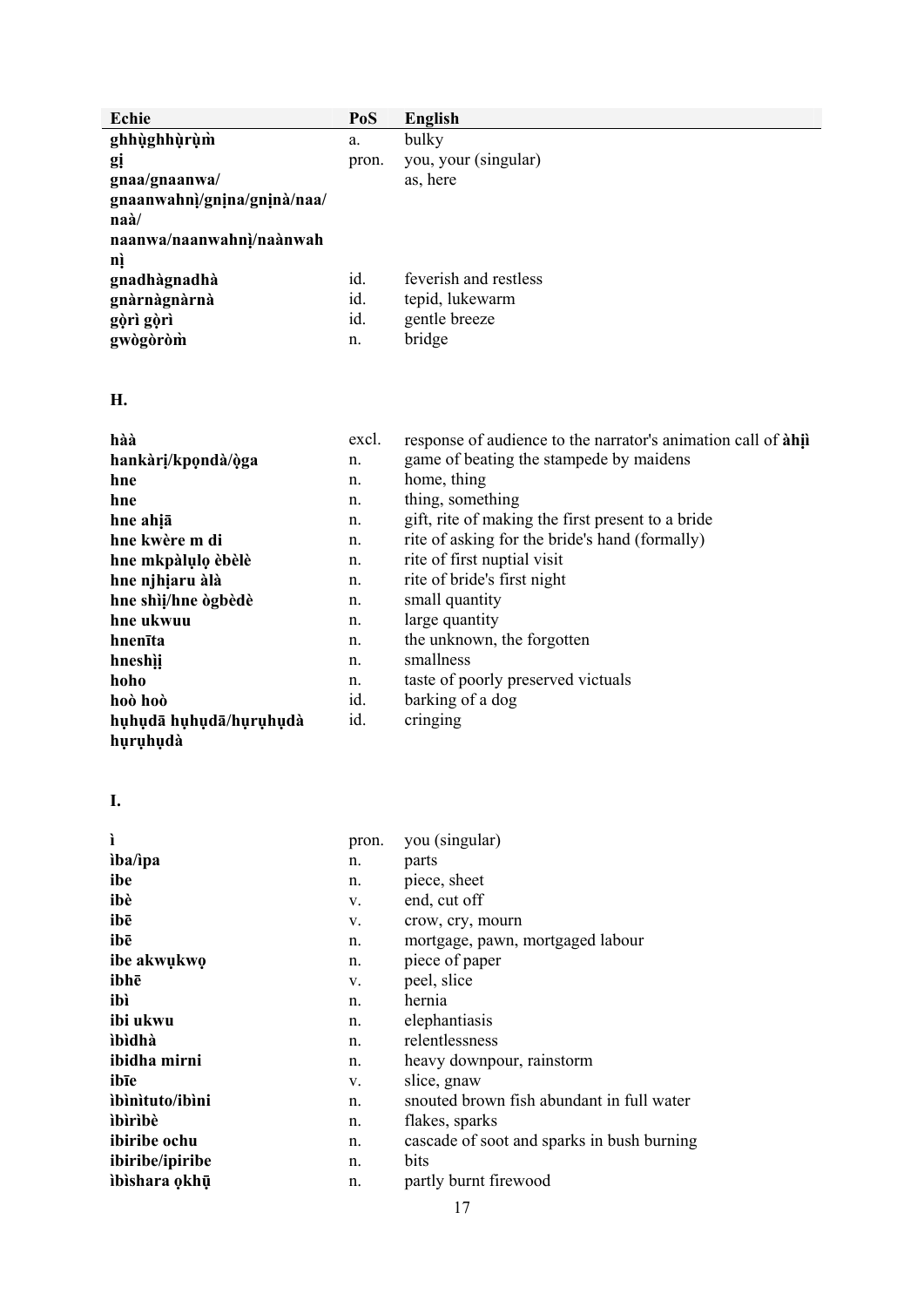| <b>Echie</b>          | PoS | <b>English</b>                                         |
|-----------------------|-----|--------------------------------------------------------|
| ibu                   | n.  | load                                                   |
| ibù                   | V.  | grow fat, swell                                        |
| ibū                   | V.  | bear                                                   |
| ibùsù/nkwhere/okwā    | n.  | wooden dish                                            |
| ichakiricha nthì      | n.  | itch producing sore around the ear                     |
| iche                  | n.  | parrot                                                 |
| ichè                  | V.  | think                                                  |
| ichē                  | V.  | wait for, preserve, dry                                |
| ichekiriche           | n.  | dark large offensive smelling ant                      |
| ichhī                 | V.  | close                                                  |
| ìchhì                 | V.  | moor, rub harshly, grate, abrade                       |
| ichì                  | n.  | beast, fool                                            |
| ìchòm/èrùrù           |     | early larva stage of the raphia palm beetle            |
| ichū                  | n.  | fetch, elude, grow dull in colour                      |
|                       | V.  | to play hide and seek                                  |
| ichų egwhò/igbā ntiko | V.  |                                                        |
| idē<br>idhè           | V.  | write, touch gently                                    |
|                       | V.  | soften, stalk                                          |
| idhē                  | V.  | rumble, be outsized                                    |
| idhìdhè               | n.  | earthworm especially to be used as bait by a fisherman |
| idhò                  | V.  | become clear                                           |
| idhō                  | V.  | pack, arrange                                          |
| idì                   | V.  | endure                                                 |
| idù                   | n.  | slimy medium insulating the foetus, clone, freak       |
| idū                   | V.  | direct, push                                           |
| ifè                   | V.  | cross, surpass, chant                                  |
| ifè                   | V.  | lessen, fly                                            |
| ifì                   | V.  | release air, tell a lie                                |
| ifirifè/àchakikpō     | n.  | small flat fish tapering to the tail                   |
| ifō                   | V.  | uproot                                                 |
| ifù                   | V.  | get lost                                               |
| ìgbà                  | V.  | joint                                                  |
| ìgbàrà/ìgbàrì         | n.  | row, queue                                             |
| igbè                  | V.  | dusk, pilfer                                           |
| igbē                  | V.  | crawl                                                  |
| ìgbe                  | n.  | box                                                    |
| igbe ozù              | n.  | coffin                                                 |
| igbō/mgbō             | n.  | door                                                   |
| igbogo                | n.  | trough                                                 |
| igborògodo            | n.  | fresh water tree with prominent stilt roots            |
| igbū                  | V.  | catch, cut, kill, dub, flower, bail                    |
| igbū nchà             | V.  | make a rough path in a bush                            |
| igbugbo               | n.  | giant metal gong                                       |
| igè                   | V.  | touch slightly                                         |
| igē                   | V.  | drip                                                   |
| ighà                  | V.  | relent, die                                            |
| ighè                  | V.  | play pranks, retrieve                                  |
| ighē                  | V.  | be done, fry                                           |
| ighhè                 | V.  | listen, lacerate                                       |
| ighhō                 | V.  | become darkened                                        |
| ighō                  | V.  | open                                                   |
| ighù                  | V.  | bloat or blister from heat, deaden                     |
| ighū                  |     | boil                                                   |
|                       | V.  |                                                        |
| igiri                 | n.  | crowd                                                  |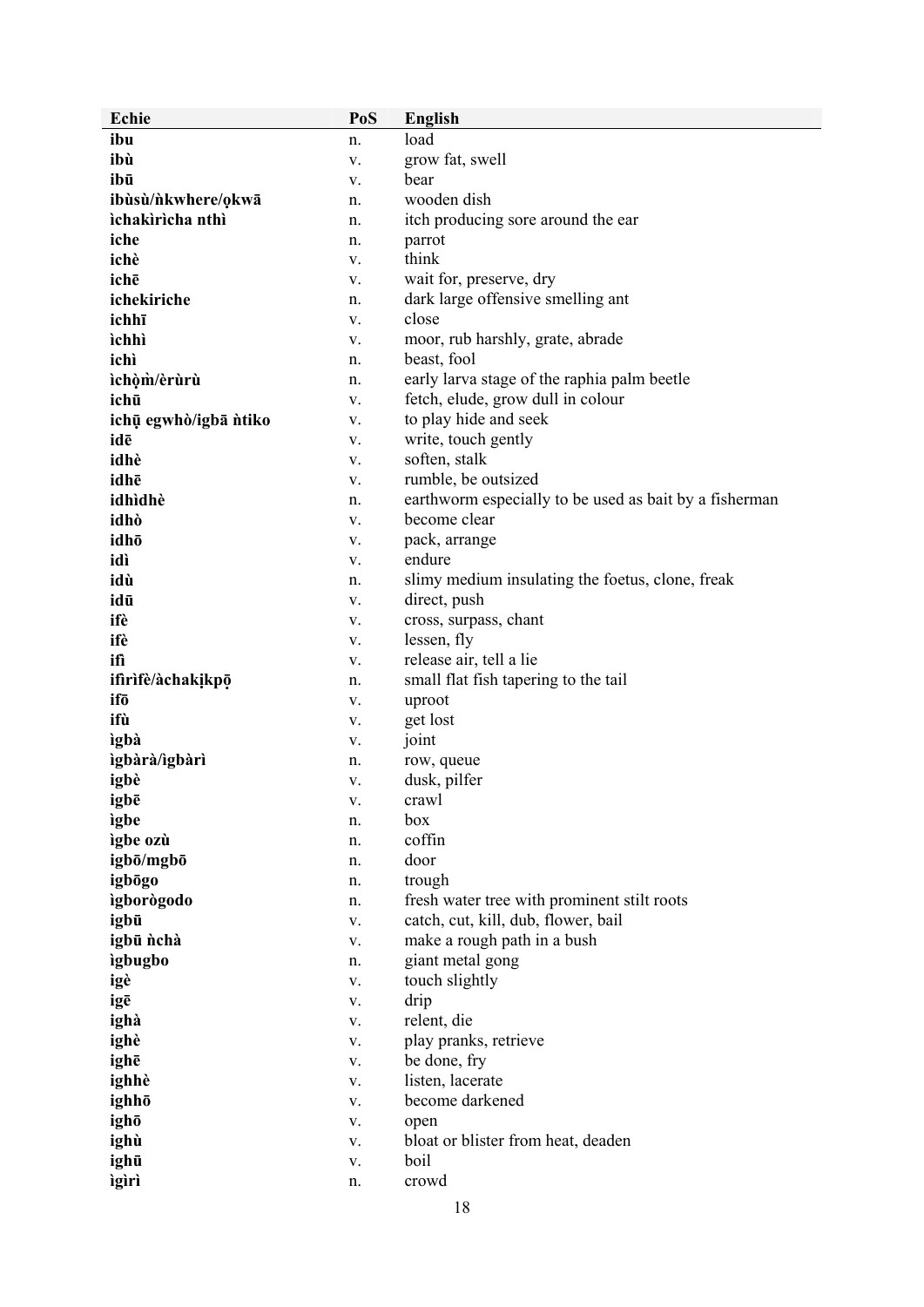| Echie                     | PoS        | <b>English</b>                                                |
|---------------------------|------------|---------------------------------------------------------------|
| igirigi                   | n.         | dew                                                           |
| ignā                      | V.         | expose to heat, singe                                         |
| ignē                      | V.         | sidetrack, walk over                                          |
| ignō                      | V.         | stiffen, warp                                                 |
| ìgnòrnignò                | n.         | raven                                                         |
| igòdò/ìkpòtò/ùkpòtò       | n.         | bed                                                           |
| igōlo                     | n.         | meteor, mythical beast                                        |
| igōlo/kpòtụ ukē kpòtụ ùkè | n.         | shooting star                                                 |
| igu                       | n.         | gun cap                                                       |
| igù                       | n.         | frond                                                         |
| igugo                     | n.         | pernicious anaemia                                            |
| igwè                      | V.         | march                                                         |
|                           |            |                                                               |
| igwē                      | V.         | beat, pound, grind<br>snout                                   |
| ìgwhì                     | n.         |                                                               |
| igwhò                     | V.         | keep in check, pacify, dam                                    |
| igwhù                     | V.         | wrap                                                          |
| igwhùgwhù                 | n.         | shady area                                                    |
| ìgwhùgwhù/ùgwhù           | n.         | prestige, honour, respect                                     |
| igwù                      | V.         | swim, brave, dupe                                             |
| igwū                      | V.         | dig, poke                                                     |
| ihē                       | V.         | lift, heave, come off, deroof                                 |
| ihē nghhà                 | V.         | threaten with raised object                                   |
| ìhe/ìhie                  | n.         | confiscation                                                  |
| ihere                     | n.         | flower                                                        |
| ihere okhū                | n.         | glowing splinter                                              |
| ihiè                      | n.         | serious misdeed, sacrilege                                    |
| ìhìè/ijò                  | V.         | miss, misfire                                                 |
| ihiègwè/àjiàjia           | n.         | lack of artistry                                              |
| ihnè                      | V.         | steal away                                                    |
| ihni                      | V.         | face, front                                                   |
| ihni                      | n.         | generation, good luck, pleasing countenance, friends          |
| ihni                      | n.         | face, blessing, acquaintances, generation                     |
| ihnī                      | V.         | plant, erect, wipe, elude                                     |
| ihni akwukwo              | n.         | (book) page                                                   |
| ihni ökpu                 | n.         | sacred grove                                                  |
| Ihni Öla Ubì              | n.         | Point beyond which no villager settles                        |
| ihnìè                     | V.         | dodge, stalk, be lousy                                        |
| ìhoyì                     | excl.      | audience response to the battle call kiri                     |
| ihù                       | V.         | plead, pay homage with                                        |
| ihū                       | V.         | bend, pour out of                                             |
| ijè/ijē                   | ${\bf V}.$ | mimic, imitate                                                |
| ijhāà/ijhìà               |            | bad                                                           |
|                           | ${\bf V}.$ | go, court, bed                                                |
| ijhē                      | V.         |                                                               |
| ijhī                      | n.         | fly                                                           |
| ijhi anyų àkà             | n.         | blowfly                                                       |
| ijhi òlùlò                | n.         | green bottlefly                                               |
| iji                       | V.         | possess, hold, baby-sit, do (auxiliary)                       |
| ijū                       | V.         | become plentiful, be satisfying                               |
| ikè                       | V.         | will, create, fix date, lacerate, divide, share               |
| ikē                       | V.         | harvest selectively, watch, spy, lop off, make soup, glisten, |
|                           |            | spark                                                         |
| ikè mkpe                  | ${\bf V}.$ | make final wishes                                             |
| ikè ùlì                   | V.         | make a will                                                   |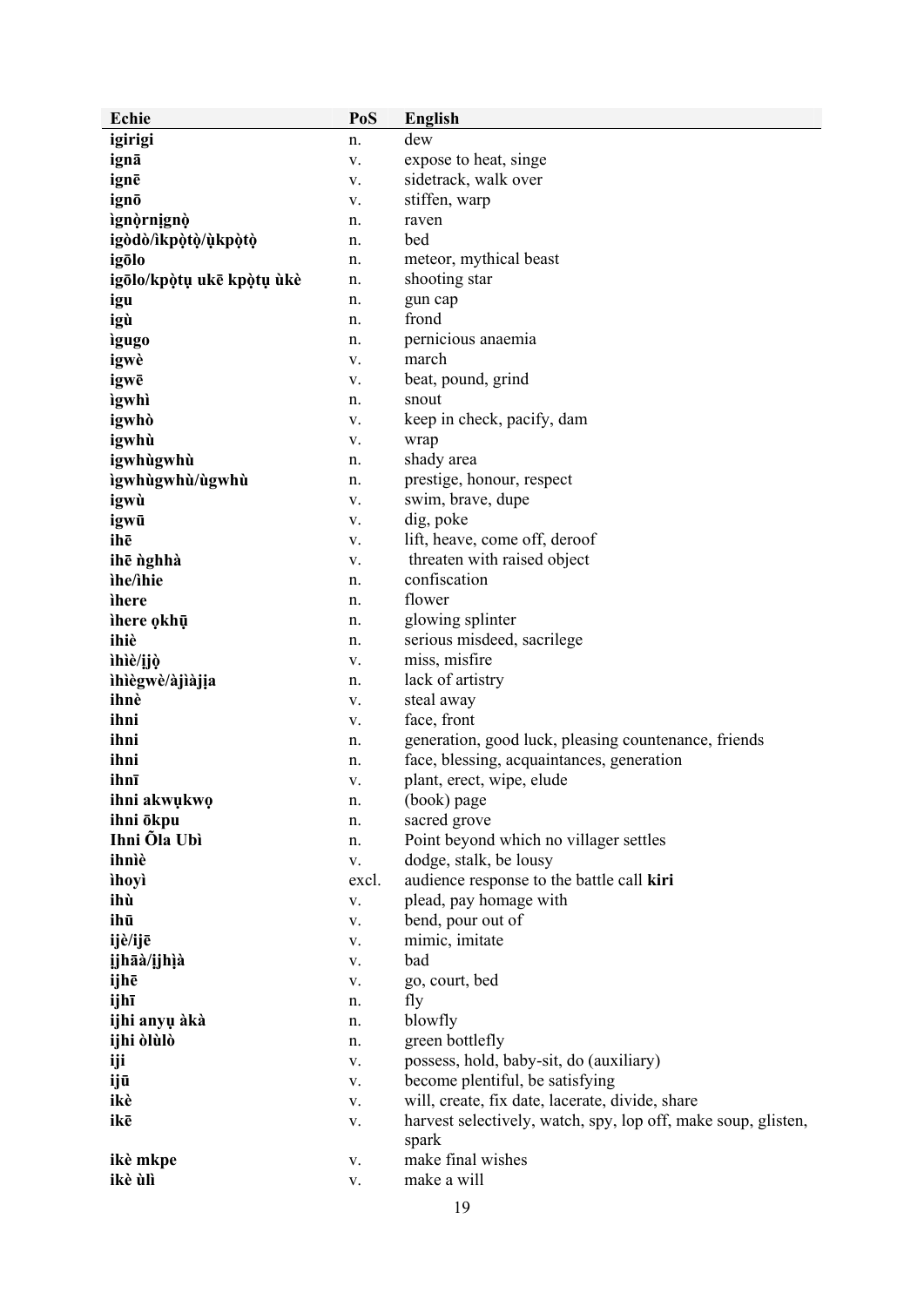| Echie               | PoS         | <b>English</b>                                                                          |
|---------------------|-------------|-----------------------------------------------------------------------------------------|
| ikhē                | V.          | tie fence, make law                                                                     |
| ikhere              | n.          | tsetse fly                                                                              |
| ikho                | n.          | concubine                                                                               |
| ikhò                | V.          | putrefy, pay last respect, quarrel                                                      |
| ikhō                | V.          | be in love, do up yam in a barn                                                         |
| ikhò hnè            | V.          | contribute to a burial fund                                                             |
| ìkìrì               | n.          | potto, Perodicticus potto and angwantibo, Arctocebus                                    |
|                     |             | calabarensis                                                                            |
| ikò                 | n.          | calabash cup                                                                            |
| ikōro               | n.          | steel eel                                                                               |
| ìkòshì              | n.          | militarised guard, police                                                               |
| ikpè                | V.          | bark, dress down                                                                        |
| ikpē                | V.          | pacify, arbitrate, seek the love of, disclose                                           |
| ìkpe                | V.          | judgement, settlement, reconciliation                                                   |
| ikpèrè              | n.          | knee                                                                                    |
| ikpù                | V.          | cap, cover, uncover                                                                     |
| ikpù                | n.          | lower abdomen, store for offspring                                                      |
| ikpū                | V.          | enter or pass through a respectable place, shift band                                   |
| ikù                 | V.          | hire                                                                                    |
| ikù                 | V.          | carry in the bosom                                                                      |
| ikù                 | V.          | radiate current                                                                         |
| ikū                 | V.          | ladle, wear                                                                             |
| ikwè                | V.          | knock                                                                                   |
| ikwē                | V.          | assent, nod, rock the waist                                                             |
| ikwhè               | V.          | mock                                                                                    |
| ikwhè               | V.          | wander                                                                                  |
| ikwhè               | n.          | tobacco mortar, giant mortar for processing palm produce                                |
| ikwhē               | V.          | lose pregnancy, do up tendrils, weave                                                   |
| ikwhē mirni/uju àlà | n.          | deepest part of a river                                                                 |
| ikwhò               | V.          | take into account, scrub, snore                                                         |
| ikwhō               | V.          | fade, collapse, pack                                                                    |
| ikwhù               | V.          | provide shelter, uncover                                                                |
| ikwhū               | V.          | catch up with, make porridge or poultice                                                |
| ikwhū àgbà          | V.          | apply poultice to an ulcerous inflammation                                              |
| ikwhū edè           | v.p.        | throw a feast of cocoyam porridge as is the annual custom<br>of Amadiohnā Qzuzu Priests |
| ikwù                | ${\bf V}.$  | stalk                                                                                   |
| ikwū                | ${\bf V}.$  | talk, discuss                                                                           |
| ilē                 | V.          | look, inspect                                                                           |
| ìle                 | int.        | how many?                                                                               |
| ilì                 | V.          | bury                                                                                    |
| ilī                 | ${\bf V}$ . | connect with lines, leave, abandon a cause                                              |
| ilù                 | ${\bf V}.$  | submit to, throw                                                                        |
| ilū                 | ${\bf V}.$  | buy wine                                                                                |
| ilulu               | n.          | proverb                                                                                 |
| imē                 | V.          | do, quarrel                                                                             |
| imi                 | ${\bf V}.$  | nose                                                                                    |
| imì                 | V.          | draw liquid, dip, push in                                                               |
| imò                 | V.          | give deep cut                                                                           |
| inè                 | ${\bf V}.$  | warp                                                                                    |
| ìnìnè               | n.          | amaranth                                                                                |
| inū                 | ${\bf V}.$  | push                                                                                    |
| inwè                | ${\bf V}.$  | barter, buy fish, disentangle, slip off                                                 |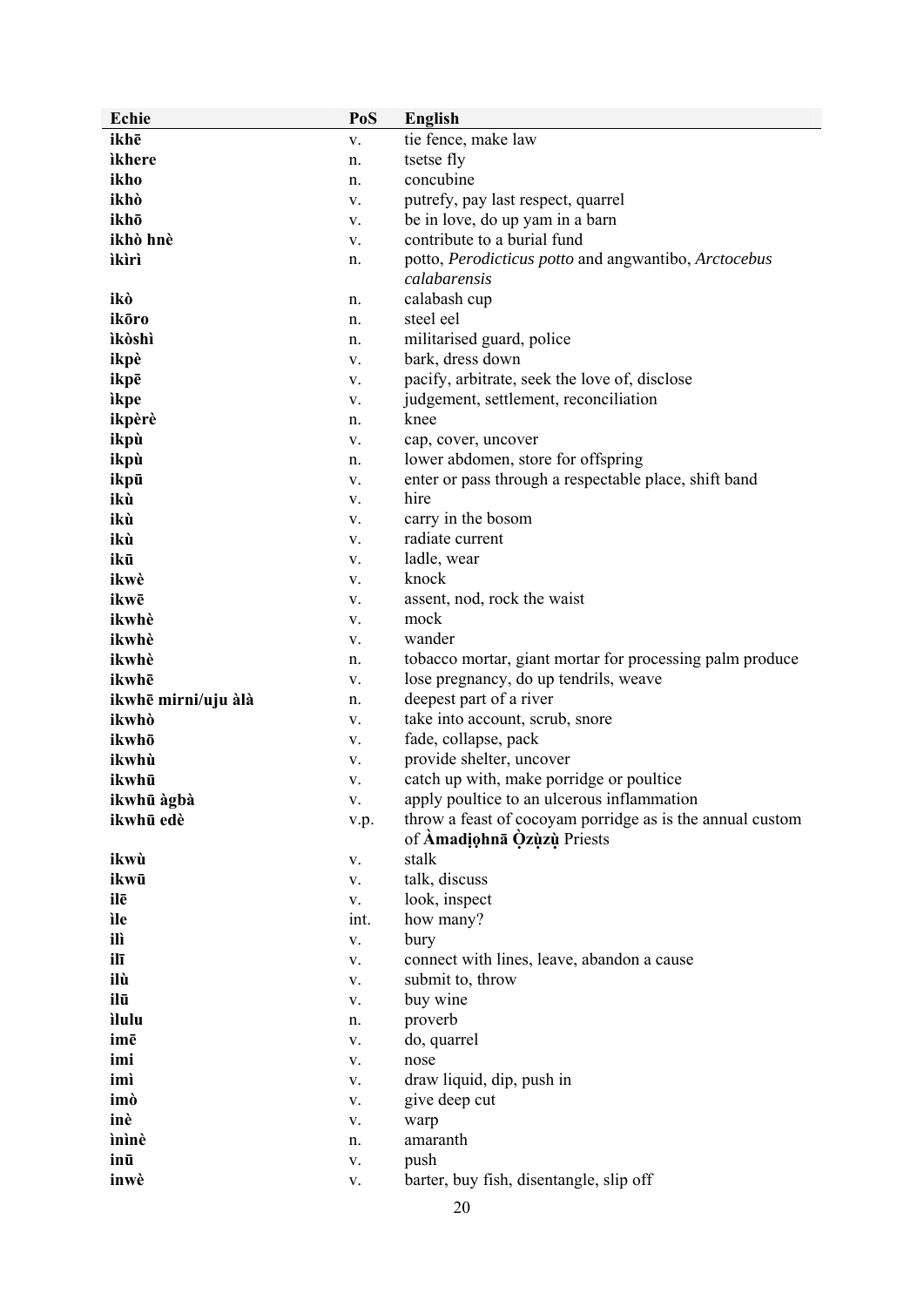| Echie           | PoS         | <b>English</b>                                    |
|-----------------|-------------|---------------------------------------------------|
| inwē            | V.          | own, quarrel                                      |
| inwō            | V.          | winnow                                            |
| inwū            | V.          | give flame                                        |
| inyè            | V.          | try to remember                                   |
| inyē            | V.          | give                                              |
| inyì            | V.          | befriend                                          |
| inyì            | n.          | coal, charcoal                                    |
| ìnyi            | n.          | rheumatism                                        |
| inyī/inyū/inyì  | V.          | climb                                             |
| inyò            | V.          | peep, hail                                        |
| inyō            | V.          | cut open, hail                                    |
| ipē             | V.          | crack off                                         |
| ipì             | V.          | poke, fuck                                        |
| ipīe            | V.          | search, escape                                    |
| ipio            | n.          | noisy bird with yellow long beak and blue plumage |
| ipò             | V.          | chop into                                         |
| ipō             | V.          | step on slime                                     |
| ipū             | V.          | develop leakage, sprout, cut (tooth)              |
| ire             | n.          | tongue, foot of a mollusc                         |
| irè             | V.          | be in vogue, be vain, be effective, calculate     |
| irē             | V.          | sell, decay                                       |
| irēnyì          | n.          | flatfish with slender snout                       |
| irī             | num.        | tenth                                             |
| irī             | V.          | eat                                               |
| ìri             | num.        | ten                                               |
| ìri nà àbùò     | num.        | twelve                                            |
| ìri nà ànnọ     | num.        | fourteen                                          |
| ìri nà àtọ      | num.        | thirteen                                          |
| ìri nà ìse      | num.        | fifteen                                           |
| ìri nā otù      | num.        | eleven                                            |
| irnē            | V.          | burn, scald, be hot                               |
| irni            | n.          | food                                              |
| irni òmà bhà    | n.          | feast to calm down mourning                       |
| irno            | n.          | hatred, enmity                                    |
| irnō            | V.          | show aversion to                                  |
| irnù            | V.          | belt, be encumbered with                          |
| irò             | ${\bf V}.$  | draw, pull, lure                                  |
| irò otha        | n.          | mock warfare staged to honour a departed elder    |
| ìrò/òrò         | n.          | white telluric matter as sacred cosmetics         |
| irù             | ${\bf V}$ . | soften, wade                                      |
| irū             | V.          | reach, grow, yield, brood                         |
| isè<br>isē      | V.          | whine, whimper<br>fifth                           |
| isē             | num.        | float, bail                                       |
| ise, 'se        | V.          | five                                              |
| ishè            | num.<br>V.  | draw, ask for, loose stitches                     |
| ishi            | n.          | head                                              |
| ishi            | n.          | oath                                              |
| ishì            | V.          | smell, lose lustre                                |
| ishī            | ${\bf V}.$  | come from, leak, cook, set (trap)                 |
| ishi kpurukpudà | n.          | stopper that rests on a trap catch                |
| ishi kpùrùkpùda | ${\bf V}.$  | none caring after                                 |
| ishi mpu        | n.          | faculty of perception                             |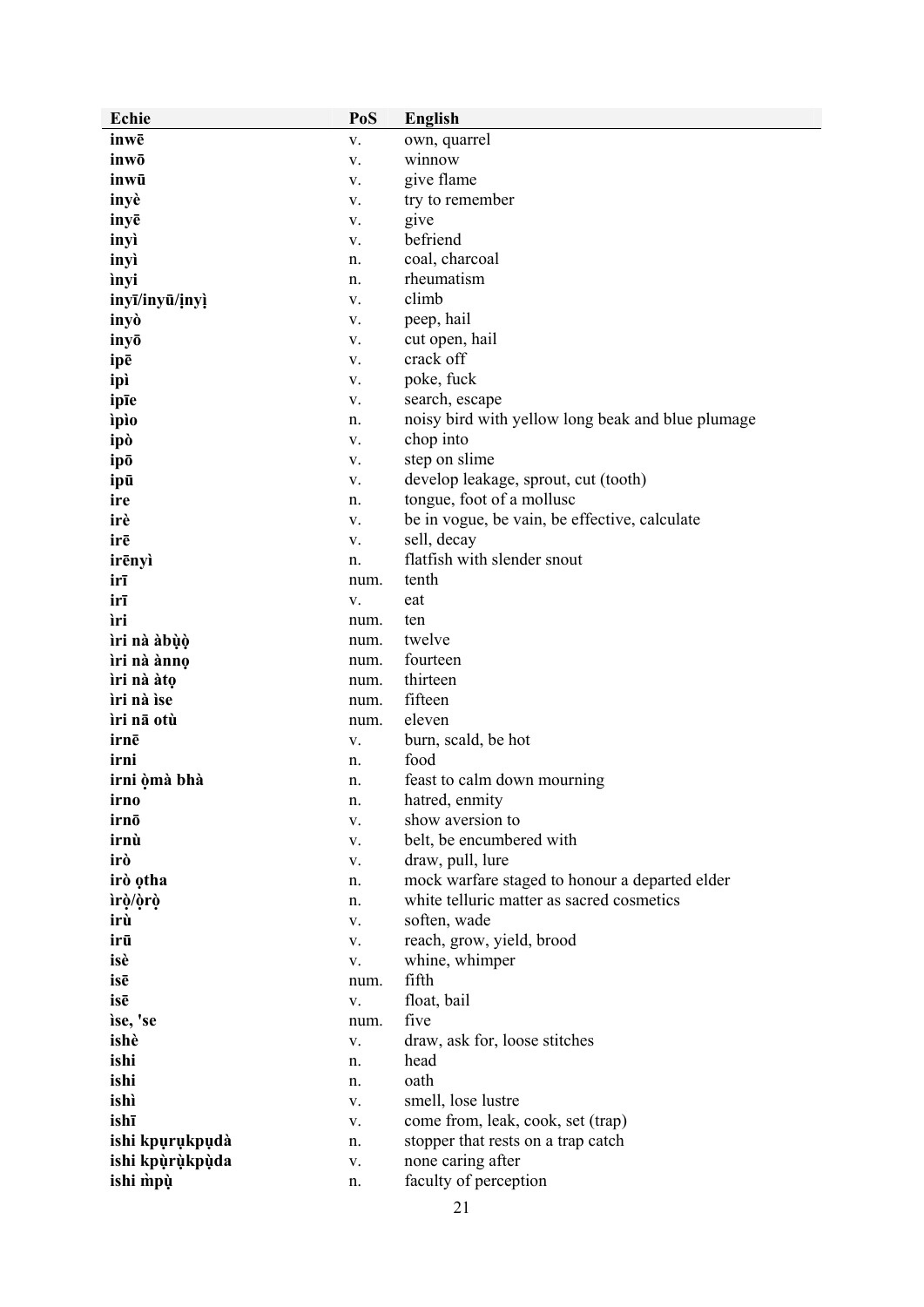| Echie                    | PoS   | <b>English</b>                                             |
|--------------------------|-------|------------------------------------------------------------|
| ishi òkùkù               | n.    | headache                                                   |
| ishīò                    | num.  | sixth                                                      |
| ìshù, 'shiì              | num.  | six                                                        |
| isò                      | V.    | follow, trail, investigate                                 |
| isō                      | V.    | arrange in symmetry                                        |
| isū                      | V.    | hit, burst, be in confusion                                |
| itè                      | V.    | crack, knock                                               |
| itē                      | V.    | dub, make soup                                             |
| ìtè                      | n.    | pot                                                        |
| ite mgbùrù               | n.    | plain clay pot for concoctions                             |
| ite mirni                | n.    | pitcher                                                    |
| ite <i>n</i> jà          | n.    | clay pot for cooking food                                  |
| ithē                     | V.    | dangle, wake                                               |
| ithū                     | V.    | pin on, hail, search for                                   |
| itì                      | V.    | crack, spank, catch the air in a membrane                  |
| itī                      | V.    | hit, shout, catch the air in a membrane                    |
| itita miarni/òtita mirni | n.    | low water level period                                     |
| itò                      | V.    | praise                                                     |
| itō                      | V.    | increase, grow, lengthen                                   |
| itōlu                    | num.  | ninth                                                      |
| ìtolū, 'tolū             | num.  | nine                                                       |
| ituto mirni/otuto mirni  | n.    | high water level period                                    |
| iwè                      | V.    | take, slough                                               |
| iwè                      | V.    | poke, vex                                                  |
| iwèrè/iwìrìwè/uwèrè      | V.    | slough                                                     |
| iwhnē                    | V.    | wander, search, peel                                       |
| iwhnò                    | V.    | brandish                                                   |
| iwhnō                    | V.    | be expansive, admit light, brighten, clear                 |
| ìwhnò                    | V.    | light                                                      |
| iwhnuwhnōrno/òwhnuwhnōrn | n.    | tiny fly with oily limbs that pester the farmer in the dry |
|                          |       | season                                                     |
| 0<br>iwìrìwè/uwèrè       | V.    | slough                                                     |
| iwù                      | V.    | be in vogue                                                |
| iwū                      | V.    | wound, build                                               |
| iyè                      | V.    | play pranks                                                |
|                          | V.    | poke                                                       |
| iyē<br>iyì               | V.    | remove fur or feather                                      |
|                          | V.    | resemble, lay egg                                          |
| iyī<br>izè               | V.    | avoid, dodge, abstain from                                 |
| izē                      | V.    | show briefly                                               |
| ìze                      |       | eyesore                                                    |
| izhē/izhīe               | n.    |                                                            |
| izhèlizhìè               | V.    | rumble, quarrel, put down load                             |
|                          | V.    | sneeze                                                     |
| izhì                     | V.    | clear the nostrils, bark, message                          |
| izhī                     | V.    | show, teach<br>be careful! watch out! Heavens forbid!      |
| ìzhìè                    | excl. |                                                            |
| izò                      | n.    | rain                                                       |
| izù                      | V.    | arrange in heaps, suffice, knock against                   |
| izù                      | n.    | week                                                       |
| izū                      | V.    | steal                                                      |
| ìzù                      | n.    | sense of good judgement                                    |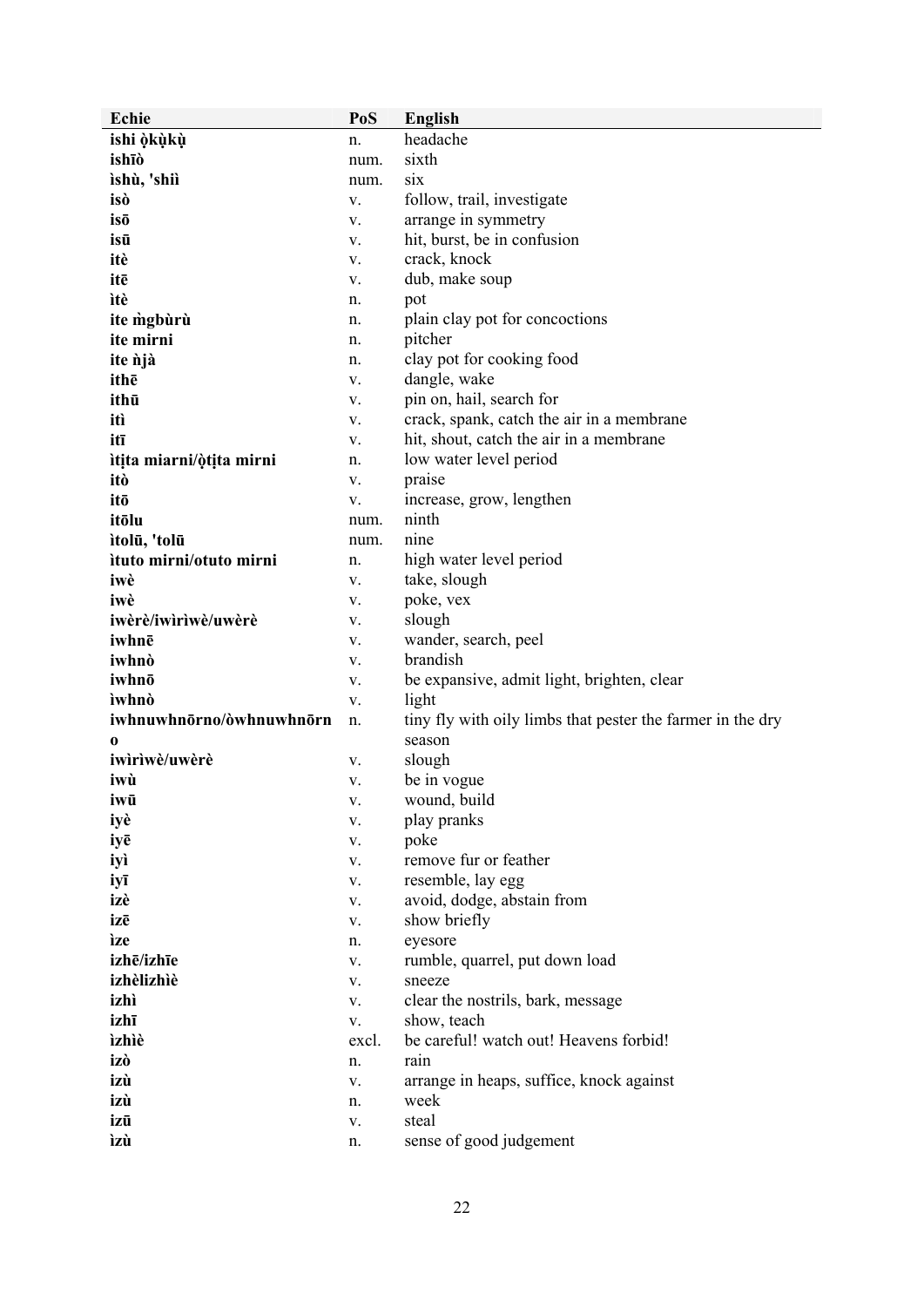| Echie        | PoS         | <b>English</b>                                                |
|--------------|-------------|---------------------------------------------------------------|
| Į            |             |                                                               |
|              |             |                                                               |
| įbà          | V.          | dig                                                           |
| ibā          | V.          | grow or burn profusely                                        |
| įbā ma mįrni | V.          | wet bed                                                       |
| ibhà         | V.          | enter, join, grapple with                                     |
| įbhā         | V.          | bark (a tree or) in anger                                     |
| įbhā         | V.          | peel                                                          |
| įbhìà        | V.          | stamp, press                                                  |
| įbhù         | V.          | uproot, hatch                                                 |
| įbhū         | V.          | scramble for, plunder                                         |
| įbhų ęnų     | V.          | lay curse on s.o.                                             |
| įbò          | num.        | second                                                        |
| įbò          | V.          | open, break (day), cut up                                     |
| įbō          | V.          | wax, come to light, exhume, weed                              |
| įbù          | V.          | be excessive, be disgraced                                    |
| įbū          | V.          | be                                                            |
| ichà         | V.          | slice, cut, sever, give verdict                               |
| ichhà        | V.          | dodge                                                         |
| ichhā        | V.          | emit heat, dazzle, wear the colour of, ripen                  |
| ichhì        | V.          | be smear, rub off                                             |
| ịchhụ àjà    | V.          | sacrifice                                                     |
| įchį         | V.          | govern, rule                                                  |
| įchì         | V.          | laugh                                                         |
| ịchì ijhè    | V.          | guide pilgrims or tourists                                    |
| ịchì ngwhà   | V.          | engage in love play                                           |
| ichīkota     | V.          | gather                                                        |
| įchō         | V.          | search for, provoke, find, want, need                         |
| įchū         | V.          | hunt, sack, prevent                                           |
| įdā          | V.          | scald, withhold correction                                    |
| idhà         | V.          | fall, win, understudy, sound                                  |
| idhà         | n.          | nightmare                                                     |
| įdhù         | V.          | advise, set against, mature                                   |
| įdhų         | V.          | sew, prick                                                    |
| idhūwa       | V.          | pierce                                                        |
| įdį          | ${\bf V}$ . | be                                                            |
| įdį<br>ndhù  | V.          | be alive                                                      |
| įdō          | V.          | draw, be dumped, provoke                                      |
| idōpù        | V.          | tear off                                                      |
| įdù          | V.          | set against                                                   |
| įdū          | V.          | reach, poke, pluck with a pole, suffice, swear                |
| įdų agbàrà   | V.          | swear                                                         |
| įfà          | V.          | unshelf                                                       |
| įfā          | V.          | overstuff                                                     |
| įfò          | V.          | compress, squeeze, cut (the neck), wash                       |
| įfō          | V.          | pack, cram, remain                                            |
| ifodhà       | V.          | take pot off fire                                             |
| įfų          | V.          | release air, tell a lie                                       |
| įfų          | V.          | swell (like an abscess) also izā                              |
| įfų          | V.          | pain, be peppery<br>fold                                      |
| įfū          | V.          | go, woo, bed                                                  |
| igā<br>igbā  | V.<br>V.    | sew, shoot, burst, sprout, fence, raise, ride, run take legal |
|              |             |                                                               |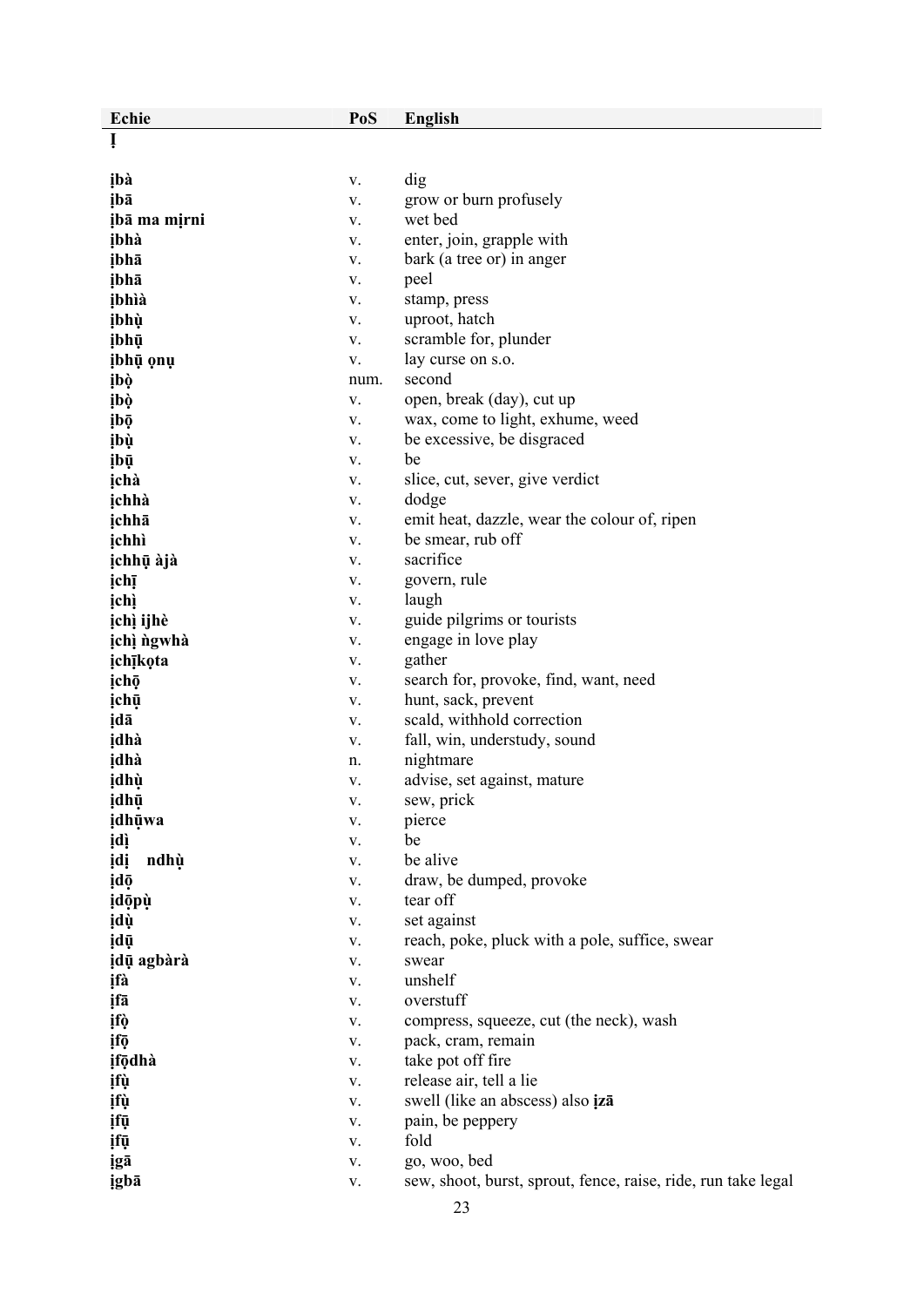| Echie               | PoS        | <b>English</b>                                              |
|---------------------|------------|-------------------------------------------------------------|
|                     |            | action, be available for sale, sting, shine (moon)          |
| igbā àja            | V.         | divine                                                      |
| igbā alūkwaam       | V.         | divorce                                                     |
| igbā anyà kpim      | V.         | wink                                                        |
| įgbā egwù           | V.         | play                                                        |
| igbā ìgbùdù         | V.         | to perform the rite of effigy procession at the burial of a |
|                     |            | lineage head                                                |
| igbā mgbè           | V.         | to perform the rite of erecting statues                     |
| igbā ngwogoro ji    | V.         | to take mock yam title for a departed lineage head          |
| igbā ufufu          | V.         | foam                                                        |
| igbā uka            | V.         | go sour                                                     |
| igbāghàrà           | V.         | forgive                                                     |
| igbāko              | V.         | dry up                                                      |
| igbāra              | V.         | recover from                                                |
| igbāshìà            | V.         | spread, relay (news)                                        |
| igbāthi             | V.         | straighten s.t.                                             |
| igbāzè              | V.         | melt                                                        |
| igbà                | V.         | join, be adjoining to, copulate, fruit                      |
| igbà                | n.         | virgin forest                                               |
| igbàjì              | V.         | break (as stick)                                            |
| igbàkùrù n'akpiri   | V.         | get caught in the throat                                    |
| igbàkwù             | n.         | boxing                                                      |
| igbàwà              | V.         | break (like biscuit)                                        |
| igbò                | V.         | soften, relent                                              |
| igbō                | V.         | howl, vomit, boil, bark                                     |
| igbō hnè            | V.         | vomit                                                       |
| igbō n'okhu         | V.         | become boiled                                               |
| igbōnyu okhu        | V.         | overflow (soup)                                             |
| igbōye              | V.         | become well-cooked                                          |
| igbù                | V.         | lose appeal, wait on                                        |
| igbū                | V.         | lose skin or leaves slip off, disentangle                   |
| igbū anya mirni asù | V.         | spit out                                                    |
| igha                | V.         | become disorganised, lie                                    |
| ighhà               | V.         | scratch                                                     |
| ighhā               | V.         | be weaned, be grown, be big                                 |
| ighhù               | V.         | embrace, constrict                                          |
| ighhū               | ${\bf V}.$ | count, retail, read, recite, sing                           |
| ighhū abhù          | ${\bf V}.$ | sing                                                        |
| ighhū aghhuū        | V.         | become hungry                                               |
| ighò                | V.         | change, dissemble, trick, become                            |
| ighō                | ${\bf V}.$ | pluck, catch in the air                                     |
| ighų                | ${\bf V}.$ | overcook (oil)                                              |
| ighū                | V.         | extract, preen                                              |
| ighū onu            | ${\bf V}.$ | to interrogate, extract confession                          |
| ignà                | ${\bf V}.$ | turn tepid, vain or commonplace, be excited                 |
| ignā                | n.         | flat oily delicious fish with scales which while swimming   |
|                     |            | often assumes a curved posture                              |
| ignā                | V.         | simmer                                                      |
| ignù                | ${\bf V}.$ | mock, rejoice, borrow                                       |
| ignū                | V.         | drink, dupe                                                 |
| ignūgbu             | V.         | get drowned                                                 |
| igō                 | V.         | deny                                                        |
| igōzhi              | ${\bf V}.$ | bless                                                       |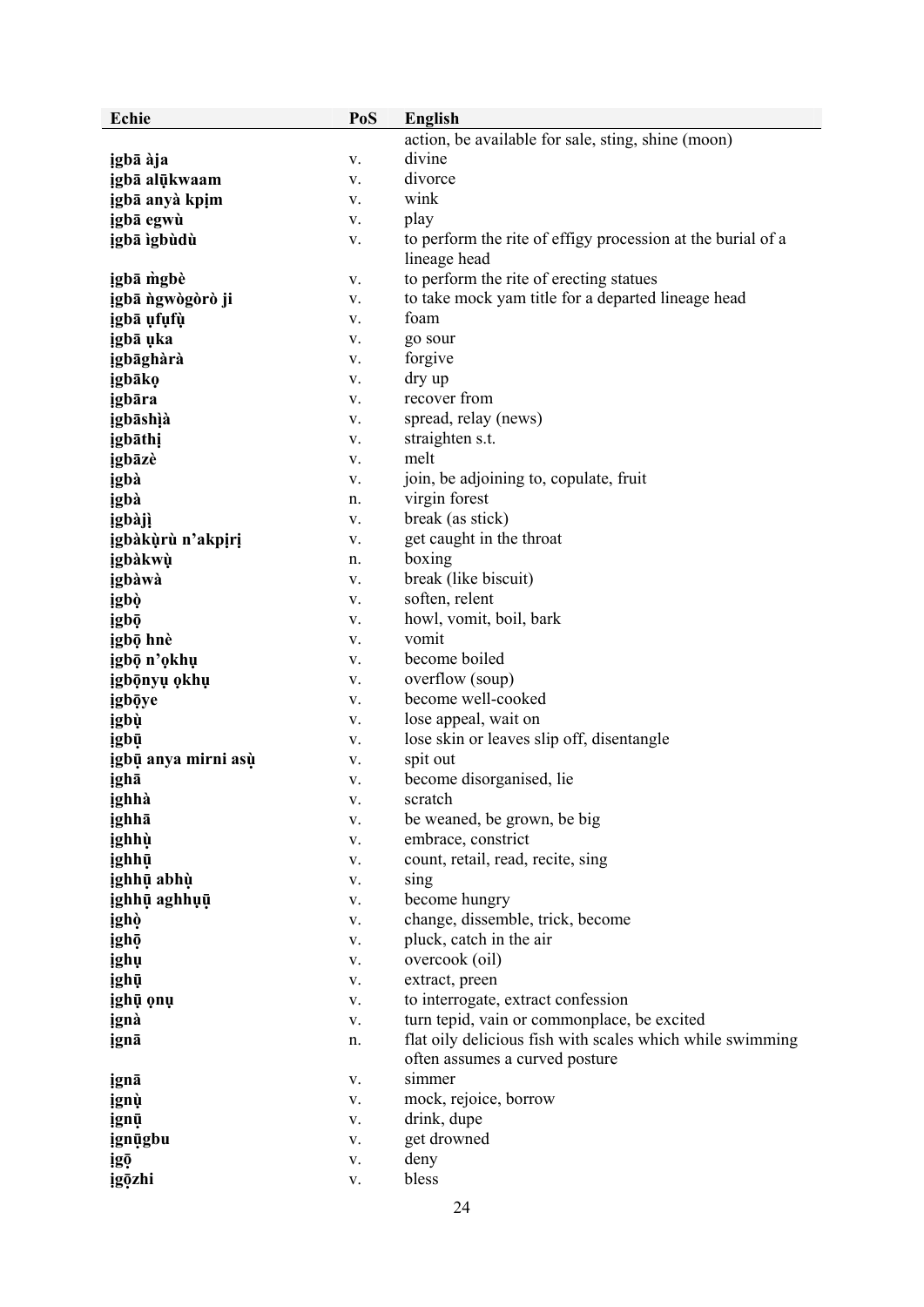| Echie                       | PoS              | <b>English</b>                                             |
|-----------------------------|------------------|------------------------------------------------------------|
| igù                         | V.               | refuse, name                                               |
| igù àhnà                    | V.               | name                                                       |
| igū                         | V.               | life out of liquid                                         |
| igwà                        | V.               | lure, coerce, drag                                         |
| igwā                        | V.               | mix, tell, avenge                                          |
| igwhà                       | V.               | tie (wrapper)                                              |
| igwò                        | V.               | dredge                                                     |
| igwō                        | V.               | become refractory, cripple, concoct, heal, turn with ladle |
| įgwū                        | V.               | finish, exhaust                                            |
| įhà                         | V.               | shell, let go, set at large                                |
| įhà/àkpį                    | n.               | tiny insects spread to humans by domestic animals          |
|                             |                  | especially birds                                           |
| įhì                         | V.               | wring, twist, dance                                        |
| ihnà                        | V.               | arrange, settle, equal                                     |
| ihnā                        | V.               | bestow, chop off, extract                                  |
| įhnì, įhnìà                 | V.               | restitute, atone                                           |
| ihnia                       | n.               | bark, skin                                                 |
| <i>ihnù</i>                 | V.               | state (price), make distinguishing mark                    |
| ihnū                        | V.               | roast                                                      |
| įhò                         | V.               | sample, select, reject                                     |
| įhọ                         | n.               | couscous                                                   |
| įhù                         | V.               | shake, rattle, shock                                       |
| įhū                         | V.               | fell                                                       |
| ijà                         | V.               | open carelessly, become commonplace                        |
| ijā                         | V.               | praise                                                     |
| ijò                         | V.               | miss the mark, deny, refuse                                |
| ijò                         | n.               | odd                                                        |
| įjò/ìhìè                    | n.               | error, mistake, wrong throw                                |
| ijù                         | V.               | rub, whisk, masticate noisily                              |
| ijū                         | V.               | question, reject                                           |
| ijūkwà onu                  | V.               | belie                                                      |
| įkà                         | V.               | refer to, look into, rule (a line)                         |
| ikā                         | V.               | be above, be greater than, age                             |
| įkhà                        | V.               | sharpen                                                    |
| ikhā                        | V.               | be strained, stiffen                                       |
| įkhù                        | V.               | be engaged in, pluck (leaves)                              |
| įkhū                        | V.               | gnaw, sow, tap                                             |
| įkò                         | V.               | dredge, marsh                                              |
| įkō                         | V.               | dry, be scarce, scratch, come off, guess, tell             |
| ikpà                        | V.               | weave, handle, seize                                       |
| įkpā                        | V.               | scratch, scrape, rear, be in circulation                   |
| įkpì                        | V.               | stitch, pinch, pilfer                                      |
| įkpò                        | V.               | warp, become blunt, commune                                |
| įkpō                        | V.               | run into, call, invite, bed, dry                           |
| įkpō isų̀sų̀ ji             | V.               | make a feast of mashed yam                                 |
| įkpò nriko (driko,          | ${\bf V}.$       | commune                                                    |
| òrikoro)/ikpù nriko (òriko, |                  |                                                            |
| òrikoro)                    | V.               | mouth, commune, roll up                                    |
| įkpù                        |                  | mould, lick, feast                                         |
| įkpū<br>įkù                 | V.               | cripple, be refractory                                     |
| įkū                         | V.<br>${\bf V}.$ | hit, strike cadence                                        |
| įkwà                        | V.               | make up, be elusive, deny                                  |
|                             |                  |                                                            |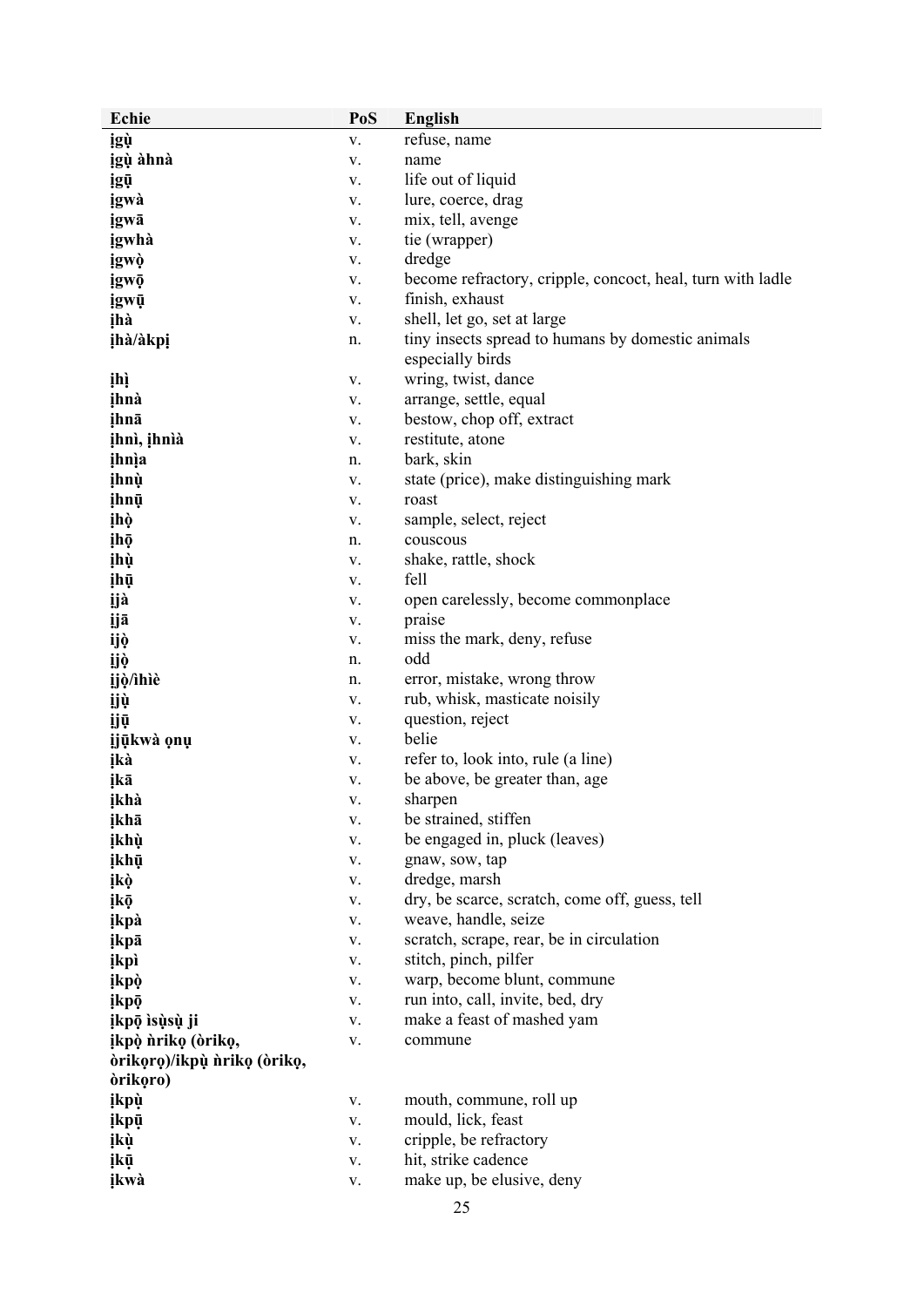| Echie                   | PoS        | <b>English</b>                                                 |
|-------------------------|------------|----------------------------------------------------------------|
| įkwā                    | V.         | build up, take over, look after sanctuary                      |
| ikwhà                   | V.         | stop, end                                                      |
| ikwhà                   | V.         | do up cross-bars                                               |
| ikwhà                   | V.         | bestow                                                         |
| ikwhà                   | V.         | abuse                                                          |
| įkwhā                   | V.         | rub against                                                    |
| įkwhā                   | V.         | mourn                                                          |
| įkwhà oràrà/įkwhà oròrà | V.         | build barn                                                     |
| įkwhù                   | V.         | blaze trail, thicken                                           |
| įkwhū                   | V.         | perch or hang in a colony, drag, perform the rite of incest    |
| ikwò                    | V.         | carry one on the other, carry on the back                      |
| įkwō                    | V.         | drive                                                          |
| įkwō                    | V.         | ferry                                                          |
| įkwō                    | V.         | splash                                                         |
| įkwō                    | V.         | grind                                                          |
| įkwù                    | V.         | be in the company of                                           |
| įkwū                    | V.         | pay, grow luxuriant foliage, be heard mud of                   |
| įkwų òmì                | V.         | extract by suction                                             |
| įlà                     | V.         | shave                                                          |
| įlā                     | V.         | depart                                                         |
| įlì                     | V.         | look down upon                                                 |
| įlìà                    | V.         | pull apart                                                     |
| ilìè                    | V.         | pull at, scratch unabashed                                     |
| įlò                     | V.         | drag out                                                       |
| įlō                     | V.         | return, throw                                                  |
| įlù                     | V.         | fight, rescue                                                  |
| įlū                     | V.         | marry                                                          |
| įmà                     | V.         | purchase grain                                                 |
| imā                     | V.         | know, dope, bed, spear, knot, unknot                           |
| įmā įjò                 | V.         | be odd                                                         |
| įmāwa idù               | V.         | discharge uterine matter before delivery                       |
| įmì                     | V.         | pain, suck, fruit                                              |
| <u>įmį</u>              | V.         | stick out, poke, be greedy, slip                               |
| įmų                     | ٧.         | learn, take light, jump                                        |
| įmų                     | V.         | sharpen, foster, increase                                      |
| įnā                     | V.         | take from, raise fund, levy, snatch                            |
| inè                     | V.         | demand attention, bend, warp                                   |
| įnį                     | V.         | oversatisfy, force on                                          |
| įnō                     | V.         | swallow                                                        |
| įnò                     | V.         | be available, stay                                             |
| įną                     | num.       | fourth                                                         |
| įnù                     | V.         | heat without liquid, flame pottery                             |
| įnų                     | V.         | hear                                                           |
| inwà                    | V.         | tempt, clear the throat, throw up, become commonplace,<br>fade |
| įnwū                    | V.         | take up gently, rub, die                                       |
| inyà                    | V.         | sling on                                                       |
| inyā                    | V.         | glue, cloister, place near fire                                |
| inya/eso                | V.         | sticky sap, glue, gum                                          |
| inyì                    | V.         | press forth, surpass                                           |
| inyū                    | V.         | excrete, die down, grow blunt, rub, increase                   |
| įpā                     | ${\bf V}.$ | life, weigh in the palm                                        |
| iphì                    | V.         | squeeze                                                        |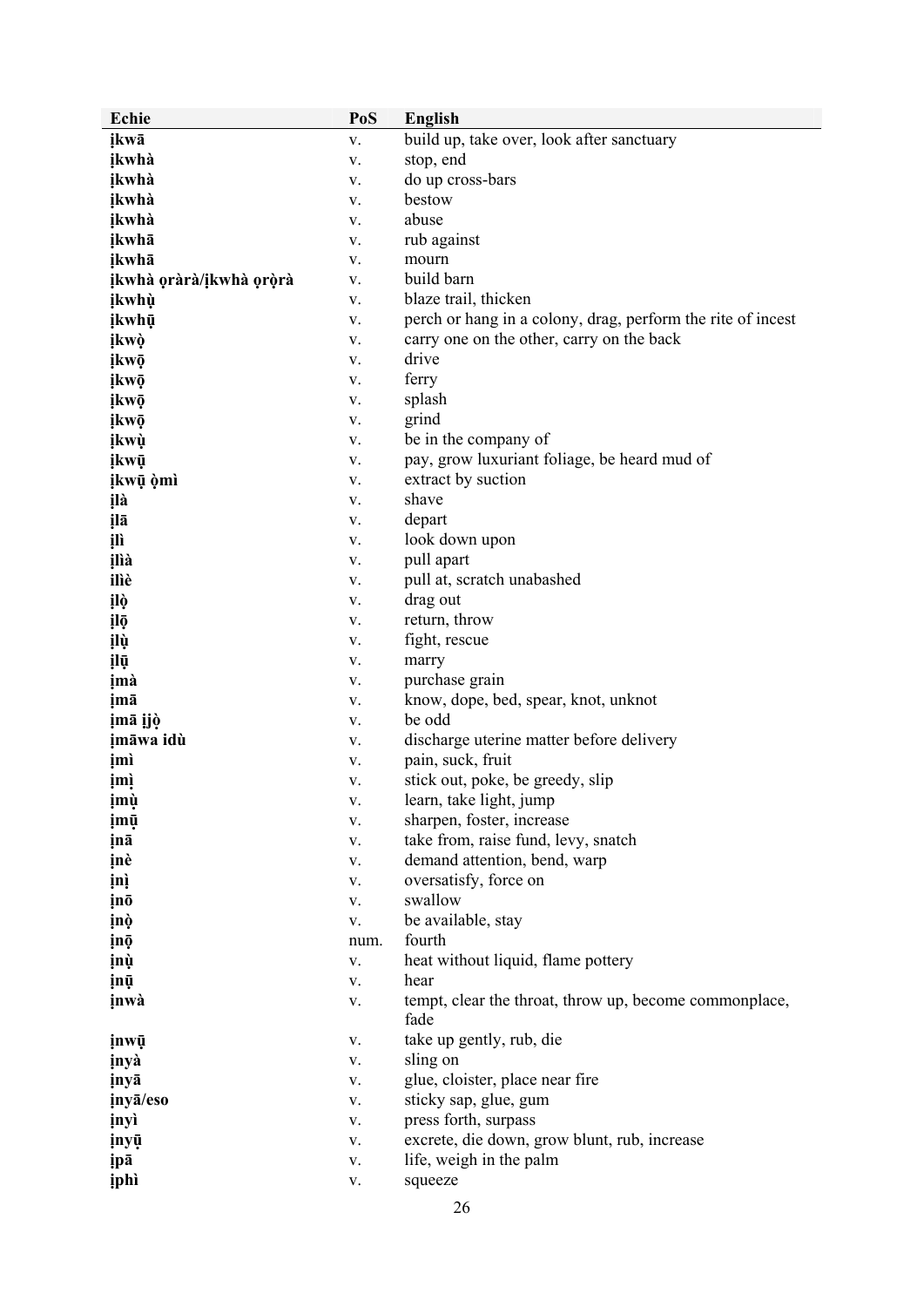| <b>Echie</b> | PoS  | <b>English</b>                                               |
|--------------|------|--------------------------------------------------------------|
| įphū         | V.   | sharpen, carve, shape                                        |
| <b>ipì</b>   | V.   | squeeze, press                                               |
| <b>ipi</b>   | V.   | blind                                                        |
| įpō          | V.   | rub lavishly                                                 |
| įpù          | V.   | leave, show up, amount to, perceive                          |
| įrā          | V.   | breathe, scrub, lick, prove difficult                        |
| įrì          |      | demand restitution                                           |
|              | V.   |                                                              |
| įrį          | V.   | climb                                                        |
| irnà         | V.   | lead on, entice                                              |
| irnā         | V.   | bed, sleep, thicken                                          |
| įrnū         | V.   | work                                                         |
| įrò          | V.   | fashion                                                      |
| įrō          | V.   | rub, squeeze, joke, disclose                                 |
| įrù          | V.   | poke, spike, demarcate, limp                                 |
| įrū          | V.   | deform, roast, be unclean, sin                               |
| įsà          | V.   | prattle                                                      |
| įsā          | V.   | wash, imbecilize, initiate, purify                           |
| įsā àjà      | V.   | social imbecilization of the individual                      |
| isāto        | num. | eighth                                                       |
| įshà         | V.   | thumb through, understudy, reply, drip                       |
| įshā         | V.   | widen, spread out                                            |
| ishàrà       | V.   | successful completion of one's games                         |
| įshì         | V.   | say, gossip                                                  |
| įsò          | V.   | stop, end                                                    |
| įsō          | V.   | push against, jam, flow, respect, abstain from               |
|              | V.   | grab, grapple with, check, fence, fall in demand, speak with |
| įsų          |      |                                                              |
|              |      | the tongue in the cheek                                      |
| įsų          | V.   | pound, clear, stammer                                        |
| įtà          | V.   | bite                                                         |
| įtā          | V.   | chew, shrink, dry                                            |
| ithà         | V.   | stake, gauge                                                 |
| įthā         | V.   | drip, blame                                                  |
| įthì         | V.   | lose water, shrivel                                          |
| ithì         | V.   | stretch                                                      |
| įthų         | V.   | ask to buy, fail to match, squeeze onto                      |
| ithū anyà    |      | dithyrambic imbecilization of an Age Grade                   |
| įtò          | V.   | drop, mark stands                                            |
| įtō          | num. | third                                                        |
| įtō          | V.   | be older than, precede, loose stitches                       |
| įtų          | V.   | measure, overrule                                            |
| įtū          | V.   | contribute, carve, cast, hit, let stray                      |
| įwà          | V.   | get out of control, penetrate, cut open                      |
| įwà          | V.   | break, be wedged between                                     |
| iwhnà        | V.   | prattle                                                      |
| įwhnų        | V.   | peel, see, foresee, prophesy                                 |
| įwò          | V.   | deny someone something                                       |
|              |      |                                                              |
| įwō          | V.   | barricade, dam, fence                                        |
| įwù          | V.   | skip, deny someone something                                 |
| įwū          | V.   | pour, purchase, draw, make music                             |
| iyà          | V.   | sift, court, raise hirelings, chatter                        |
| iyàgbà       | n.   | chain                                                        |
| iyì          | V.   | be in love with                                              |
| iyōro        | n.   | sparrow                                                      |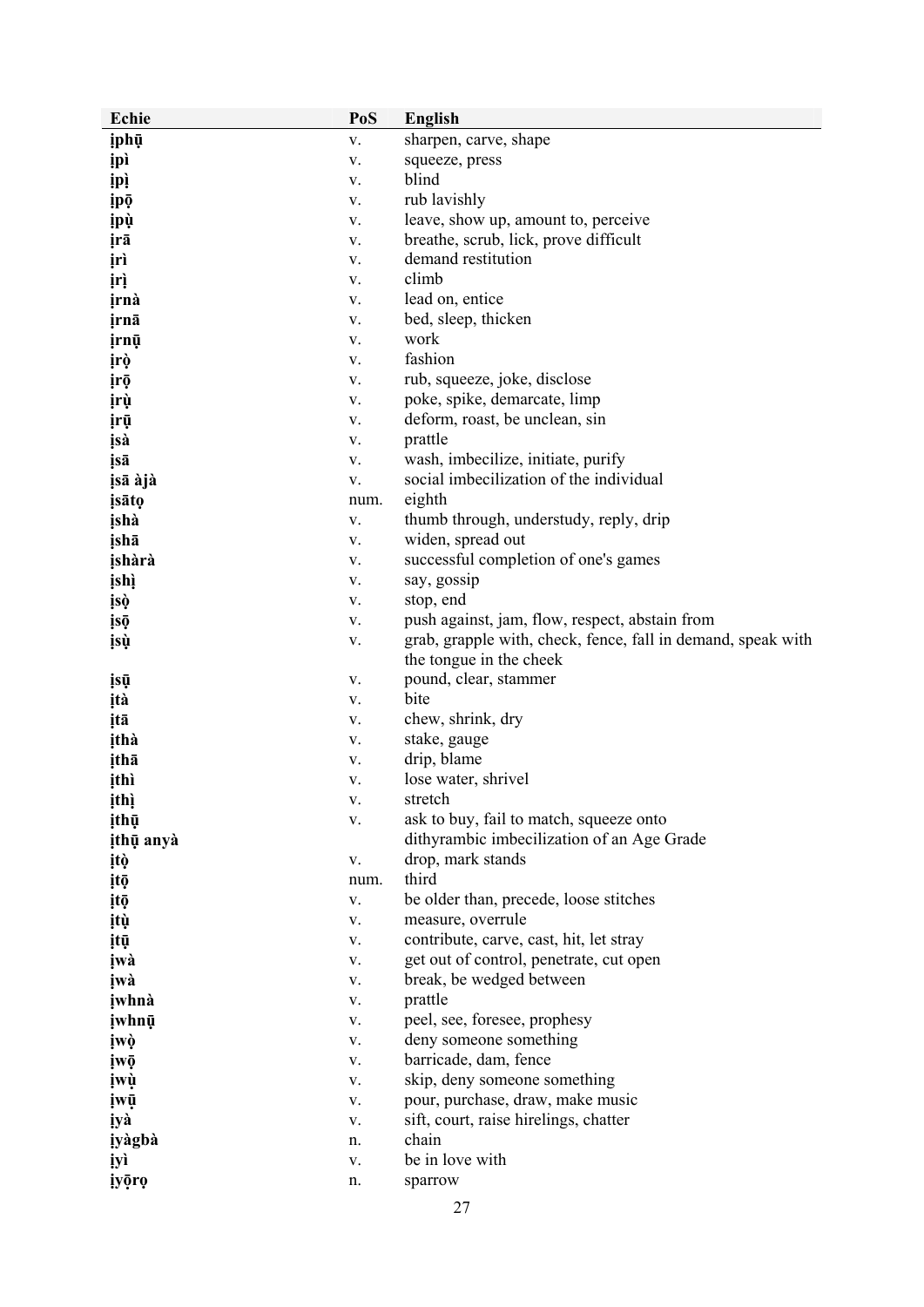| Echie                        | PoS   | <b>English</b>                                  |
|------------------------------|-------|-------------------------------------------------|
| įzā                          | V.    | respond, swell, bloat cf. ifu                   |
| įzà                          | V.    | dissolve, sweep, be excited                     |
| įzò                          | V.    | plant, march, stride                            |
| įzō                          | V.    | absent from, save                               |
| įzù                          | V.    | cater for, train                                |
| įzū                          | V.    | purchase                                        |
|                              |       |                                                 |
|                              |       |                                                 |
| J.                           |       |                                                 |
|                              |       |                                                 |
| ji                           | n.    | yam                                             |
| ji àbàlà                     | n.    | water yam                                       |
| ji ābala nwagworo            | n.    | curved water yam                                |
| ji àghhà                     | n.    | long yam                                        |
| ji òyìbàrà                   | n.    | giant yam                                       |
| ji òdòghhàrà                 | n.    | stout yam                                       |
| jiakwhū                      | n.    | cassava, manioc                                 |
| jigìdhe                      | V.    | control, brake                                  |
| jijì jijì                    | n.    | feebleness                                      |
|                              |       |                                                 |
| <b>K.</b>                    |       |                                                 |
| kà                           | conj. | that, so that                                   |
| kaa                          | dem.  | this (follows noun)                             |
| kāa wè                       | dem.  | these                                           |
| kaa/kiya/nya/ya/ke nya/ke ya | dem.  | this                                            |
| kamā hne                     | conj. | instead of                                      |
| kanka                        | n.    | tough leaf                                      |
| kanka okashi                 | n.    | The not too tender foliage of a vegetable plant |
| kara                         |       | more than, unlike                               |
| ke öle                       | int.  | which?                                          |
| kelu kelu                    | n.    | fit                                             |
| kelu kelu akwhā              | n.    | sulkiness                                       |
| kem                          | dem.  | that, those                                     |
| kem wè                       | dem.  | those                                           |
| khee/hu                      | adv.  | again                                           |
| khèrekhère ukwū              | n.    | back of foot                                    |
| Kolokōchhè                   | p.n.  | Adjuvant                                        |
| komkom                       | n.    | tin can                                         |
| komkom                       | id.   | sound of tin can                                |
| kpaà/kwulā/kwunnia/kwunyā/   | dem.  | like this, this way                             |
| kwunyānwa/kwunyānwahni/k     |       |                                                 |
| wụyà/kwụyā                   |       |                                                 |
| kpaàhnų/kpahnų/kwuhnų/kw     | dem.  | like that, that way                             |
| unnum/kwum                   |       |                                                 |

| excl. | completely!                                    |
|-------|------------------------------------------------|
| p.n.  | Generalismo (in Abharà)                        |
| n.    | star                                           |
| n.    | penknife                                       |
| n.    | palm beetle                                    |
| n.    | drupe from a shrub of ovate foliage            |
| n.    | bamboo bars for suspending thatches in roofing |
|       |                                                |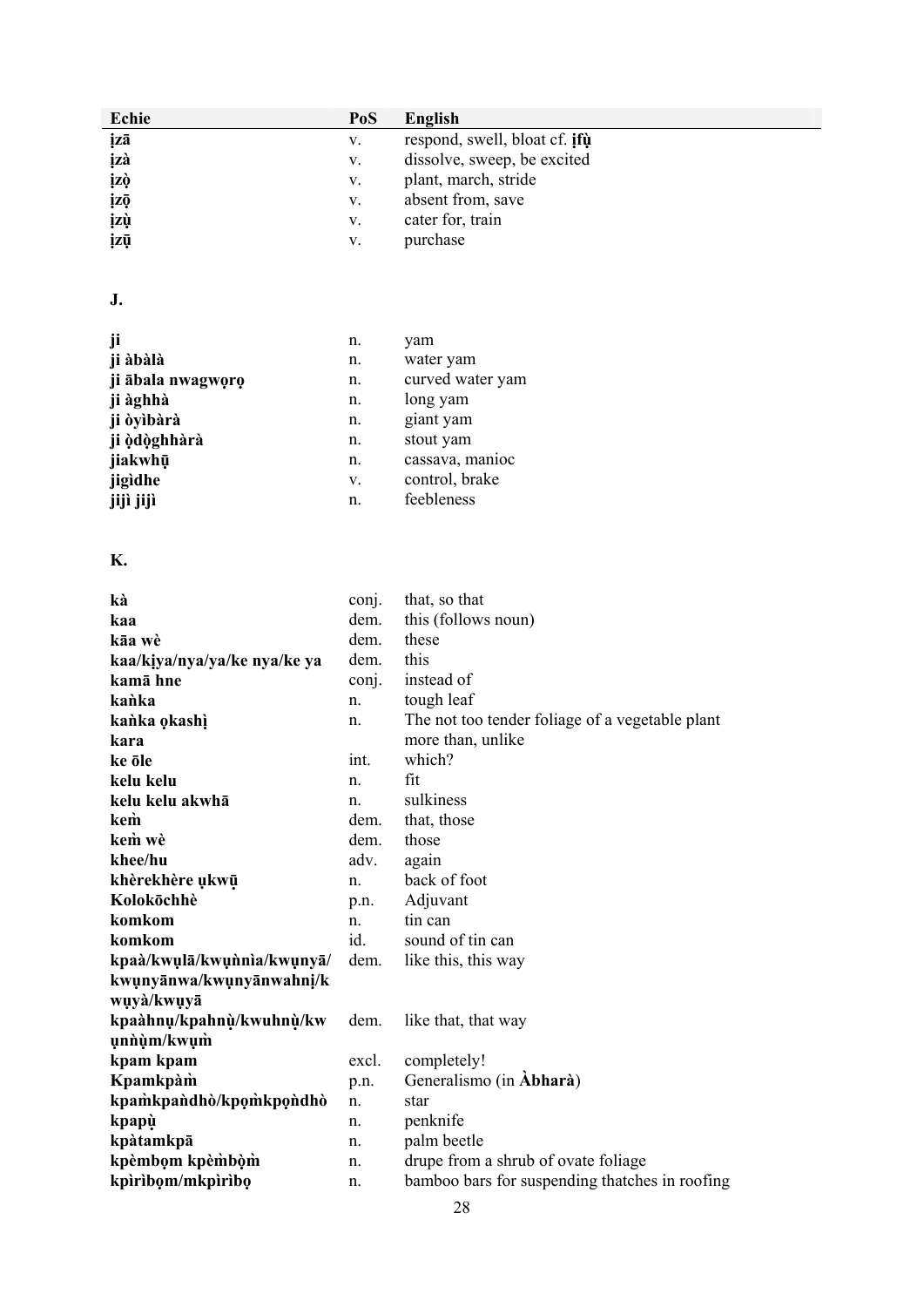| Echie                     | PoS   | <b>English</b>                                             |
|---------------------------|-------|------------------------------------------------------------|
| kpirikpiri shì            | n.    | small intestine                                            |
| kpitimkpi                 | n.    | jigger, pin for holding raphia thatching in place          |
| kpokirikpō                | n.    | batrep pod of a greenish brush wood of ovate foliage       |
| kpokirikpō                | n.    | brush wood good for making broom for out-door cleaning     |
| kpokwhu                   | n.    | compact arrangement                                        |
| kpokwhu/kpokwhuru         |       |                                                            |
| kpòkwhuru                 |       |                                                            |
| kponkwhùkwhù              | n.    | padlock                                                    |
| kpòtų ukē kpòtų ùkè/igōlo | n.    | shooting star, meteor                                      |
| kpukirikpū                | n.    | fingerlike fruits of a deciduous shrub                     |
| kpùtùkpùtù                | id.   | sound of boiling water                                     |
| kùrià                     | excl. | playful opening formula for weaving a name into a charm    |
| kwa/kwhe                  |       | take!                                                      |
|                           | V.    |                                                            |
| kwaà                      | V.    | imagine!                                                   |
| kwe                       | V.    | be calm!                                                   |
| kwèèm                     | quant | plenty, a lot                                              |
| kwhòbe                    | conj. | because (of)                                               |
|                           | int.  | how, the way                                               |
| kwu<br>kwų ōle            | int.  | how, how many?                                             |
|                           |       |                                                            |
|                           |       |                                                            |
| L.                        |       |                                                            |
|                           |       |                                                            |
| lòrilòri                  | id.   | very soft (as yam paste)                                   |
|                           |       |                                                            |
|                           |       |                                                            |
| M.                        |       |                                                            |
|                           |       |                                                            |
| m(u)                      | pron. | I, my                                                      |
| $\bar{m}/w\bar{a}$        | det.  | the                                                        |
| $\dot{\mathbf{m}}$        | dem.  | that                                                       |
| mà                        | conj. | whether, if, or, in order that                             |
| màkwà                     | conj. | and also                                                   |
| màmà                      | conj. | neithernor                                                 |
| màkà                      | conj. | because                                                    |
| mànà                      | conj. | but                                                        |
| manų                      | n.    | oil                                                        |
| manų agnų                 | n.    | honey                                                      |
| manù                      | n.    | person                                                     |
| manù                      | n.    | corpse of an important person                              |
| mbadamba                  | id.   | extremely wide                                             |
| mbakām                    | excl. | serves you right!                                          |
| mbàlàma/mbàlàmàm          |       | that is the only condition, otherwise                      |
| <b>Mbàzùmà</b>            | p.n.  | Lord of the sea, credited with pomp, splendour and majesty |
| mbè                       | n.    | calabash ladle                                             |
| mbèkwù (mīrni)            | n.    | West African black forest turtle, Pelusios nigre           |
| mbèrède                   | n.    | suddenness                                                 |
| mbhà agbàrà               | n.    | hypertension occasioning delirium or hallucination         |
|                           |       | erectness                                                  |
| mbhe                      | n.    | leaf for fish doping                                       |
| mbhò                      | n.    | priestly mace                                              |
| Mbhònì                    | p.n.  | Eleme people                                               |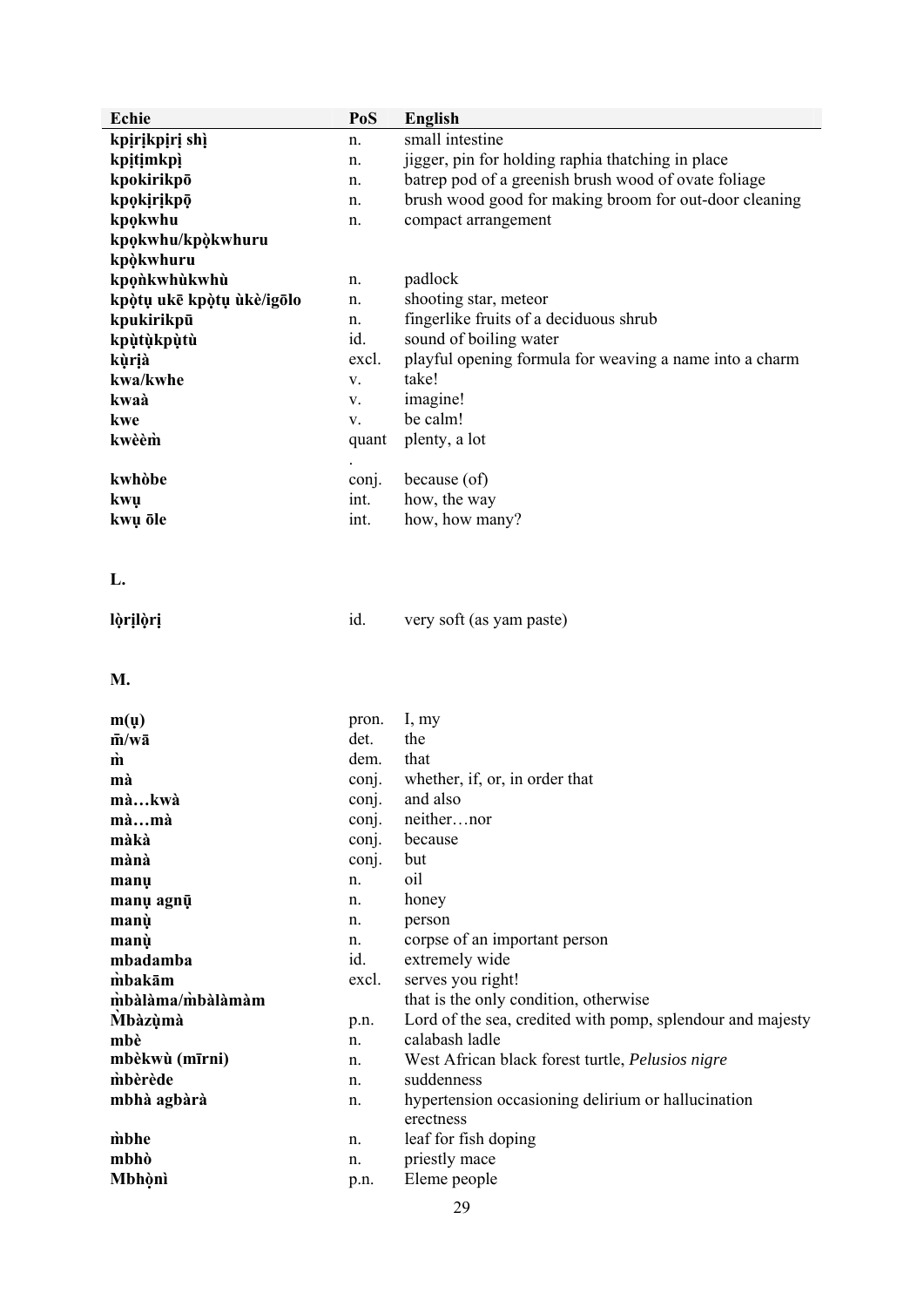| Echie                       | PoS  | <b>English</b>                                              |
|-----------------------------|------|-------------------------------------------------------------|
| mbhurù                      | n.   | snake sp.                                                   |
| mbhụrụ mkpụ                 | n.   | Calabar ground python, Charina reinhardtii                  |
| mbì                         | n.   | the great beyond                                            |
| mbì ikpèrè                  | n.   | erectness of the knee, standing at attention                |
| mbibi                       | n.   | tattoo                                                      |
| mbibiè/mbiribiri            | n.   | slab on which vegetable is sliced                           |
| mbimbi                      | n.   | settler, non-native                                         |
| mbo                         | num. | first                                                       |
| mbo akà/mkpòkoro akà        | n.   | finger nail                                                 |
| mbo ukwū/mkpòkoro ukwū      | n.   | toe nail                                                    |
| mbo/mbubo                   | n.   | comb                                                        |
| mboogwe                     | n.   | replantable farmstead                                       |
| <i>mbubari</i>              | n.   | flat choice twine for fish trap making                      |
| mbùbè                       | n.   | morsel                                                      |
| mbube anù                   | n.   | crumb of meat                                               |
| mbùo, otù                   | num. | one                                                         |
| mbùò, àbùò, laàbù, lam, nam | num. | two                                                         |
| mbùrù                       | n.   | wren                                                        |
| mbùzò                       | n.   | tool for digging up tubers                                  |
| Meemekwhuru                 | p.n. | Goddess of Retributive Justice (in Nnihni)                  |
| mgba                        | n.   | wrestling                                                   |
| mgbà                        | n.   | copulation, farmer's staff                                  |
| mgba àmà                    | n.   | presage                                                     |
| mgba ama onwu               | n.   | signs of inevitable death like bodily swelling              |
| mgbà/mgbè                   | n.   | oyster                                                      |
| mgbà/mgbè/mbù/ndì           | v.a. | should have                                                 |
| mgbàaà                      | n.   | bleating of a goat                                          |
| mgbabo                      |      | breach, branching off                                       |
| mgbàdamgbā/mgbàrụ okwù      | n.   | recuperated forest                                          |
| mgbàdhà                     | n.   | deer                                                        |
| mgbaduzò/nwurūrù            | n.   | hare                                                        |
| mgbàji mkpishi              | n.   | apportioning liabilities to persons responsible for burial  |
|                             |      | rituals                                                     |
| mgbakà/susumē               | n    | tapering cylindrical fish used for sauce for pregnant women |
| Mgbakhe Nsò                 | p.n. | Quarantine<br>addition                                      |
| mgbàkọ                      | n.   | low window leading to the resting place of domestic         |
| mgbàkpù/ọnụ ntụ             | n.   | animals                                                     |
| Mgbakwo Alà                 | p.n. | elf, fairy                                                  |
| mgbàlà                      | n.   | kitchen                                                     |
| mgbàm ozu                   | n.   | ill condition that leaves newly born baby with little flesh |
| mgbàpè                      | n.   | well savoured white chalk relished by pregnant women,       |
|                             |      | sherd of oil container used as torch                        |
| mgbara                      | n.   | unattached extracted, extract, fender                       |
| mgbara àgìdhà               | n.   | chief's supporters, henchmen                                |
| mgbara okashi               | n.   | handful of hard leaf (vegetable)                            |
| mgbara onyà                 | n.   | stick for restraining flying foliage around traps           |
| mgbari igwè                 | n.   | mosquito larvae                                             |
| mgbarira                    | n.   | perimeter, circumference                                    |
| mgbarita/mgbaritara         |      | taking sides with                                           |
| <b>Mgbaru</b>               | n.   | first fruit ritual                                          |
| <b>Mgbè</b>                 | p.n. | God World, Pantheon Temple, Traditional Art Gallery         |
| mgbè/mgbà                   | int. | when? while                                                 |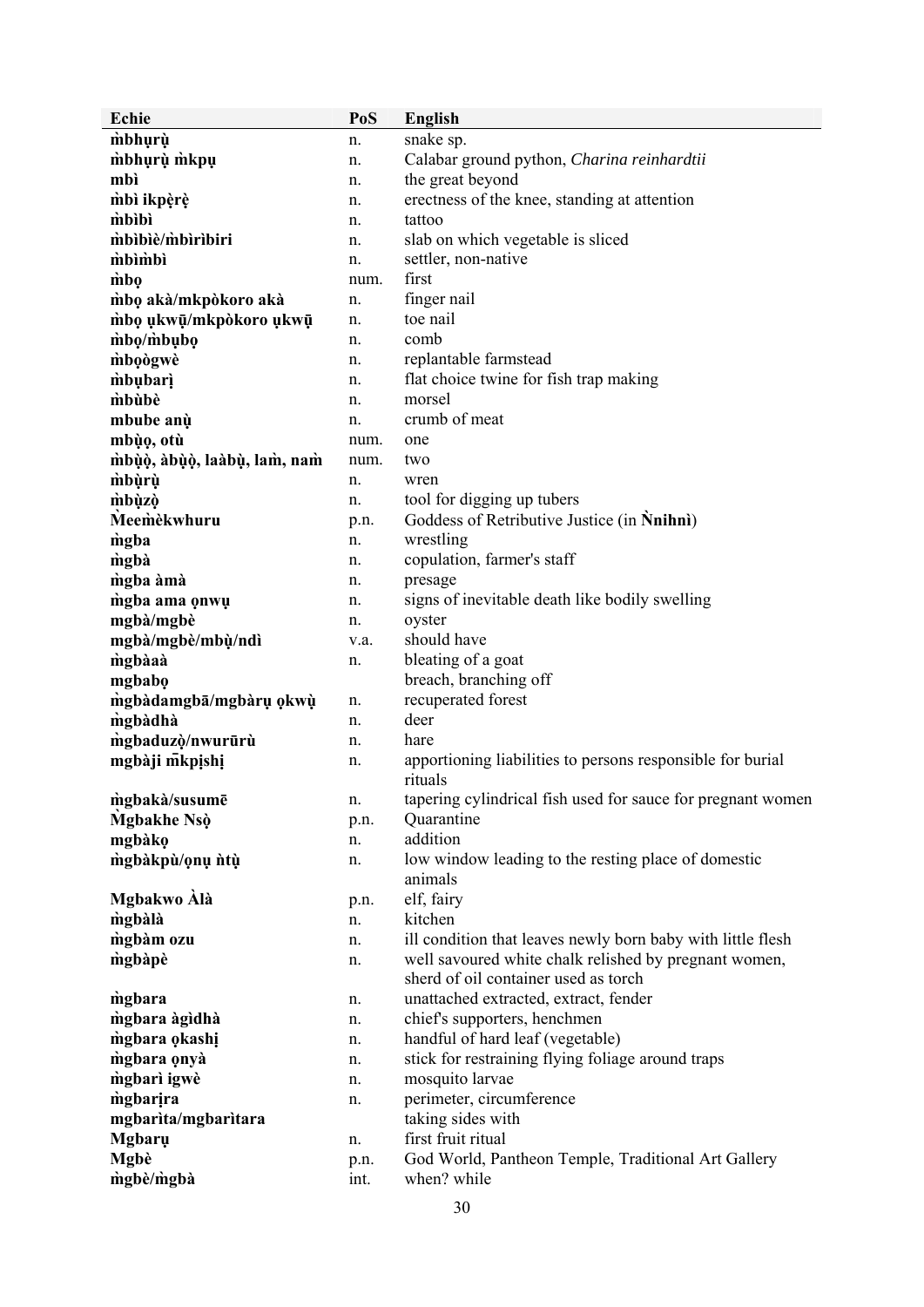| <b>Echie</b>                  | PoS  | <b>English</b>                                                 |
|-------------------------------|------|----------------------------------------------------------------|
| mgbè òle                      | int. | when?                                                          |
| mgbè/òmugwò                   | n.   | fattening period of a maiden, especially after her first child |
| Mgbekhe Mkpà                  | p.n. | Lady of the Evil Forest, Hecate                                |
| Mgbèdhè Ùbhà                  | p.n. | Anelation of a Nursing Mother                                  |
| mgbele                        | a.   | plain, naked, single, unattached                               |
| mgbele mmà/mmā mgbele         | n.   | knife without handle                                           |
| mgbīdi                        | n.   | thick, imposing wall                                           |
| mgbō/igbō                     | n.   | door                                                           |
| mgbòkòrò/mgbòkòshì/mkpòk      | n.   | uninitiated                                                    |
| òrò                           |      |                                                                |
| mgbù                          | n.   | flood plain                                                    |
| mgbu/ògbà                     | n.   | compound, ward                                                 |
| mgbubē uhniè                  | n.   | principal cross lane                                           |
| mgbùrumgbù                    | n.   | giant eel                                                      |
| mgbùmgbù                      | n.   | natural wale on lower abdomen                                  |
| mirnī                         | n.   | water, rain, liquid, juice                                     |
| Mirni Qjọō                    |      | <i>Fadama</i> (in Igbo)                                        |
|                               | p.n. | lurch, difficulty                                              |
| mkpà                          | n.   | <b>Evil Forest</b>                                             |
| <b>Mkpà</b>                   | p.n. |                                                                |
| mkpà                          | n.   | column                                                         |
| mkpà ji                       | n.   | column of yams (in a barn)                                     |
| mkpabhù                       | n.   | armpit                                                         |
| mkpàgbu nwā                   | n.   | still birth                                                    |
| mkpàjàrà                      | n.   | mock, rehearsal                                                |
| mkpàkà                        | n.   | large tapering cylindrical delicious fish                      |
| mkpàka ùgbòrò                 | n.   | dull and not quite smart type of mkpaka that lives in muddy    |
|                               |      | water                                                          |
| mkpakanishi                   | n.   | seed yam                                                       |
| mkpàmkpà                      | n.   | piece of wrapper                                               |
| mkpe                          | n.   | mourning                                                       |
| mkpe ukà                      | n.   | consultation                                                   |
| mkpèkèrè                      | n.   | calabash dish                                                  |
| mkpèkèrè                      | n.   | gourd from which dishes are made                               |
| mkpèkèrè                      | n.   | container                                                      |
| mkpēkere ūtu                  | n.   | safe                                                           |
| mkpèlè                        | n.   | tamper, tamp pad, tampon                                       |
| mkpi                          | n.   | scissors                                                       |
| mkpìrìbo                      | n.   | roofing rafter                                                 |
| mkpishiri aka                 | n.   | finger                                                         |
| mkpishiri aka ikpoto (ikputu) | n.   | thumb                                                          |
| mkpishiri aka usō             | n.   | little finger                                                  |
| mkpįshirį ukwų ikpoto         | n.   | big toe                                                        |
| (ikputu)                      |      |                                                                |
| mkpishiri ukwu uso            | n.   | little toe                                                     |
| mkpishiri ukwū                | n.   | toe                                                            |
| mkpishi                       | n.   | stick                                                          |
| mkpishì osè                   | n.   | rib                                                            |
| mkpishi ububè                 | n.   | rung                                                           |
| mkpò                          | n.   | pod, epidermis, exoskeleton, scale, nail                       |
| mkpo                          | n.   | fisherman's container                                          |
| mkpo                          | n.   | walling, age grade                                             |
| mkpo òmà                      | n.   | mind, memory, seat of wisdom                                   |
| mkpobère                      | n.   | slicing off, breathing, the last                               |
|                               |      |                                                                |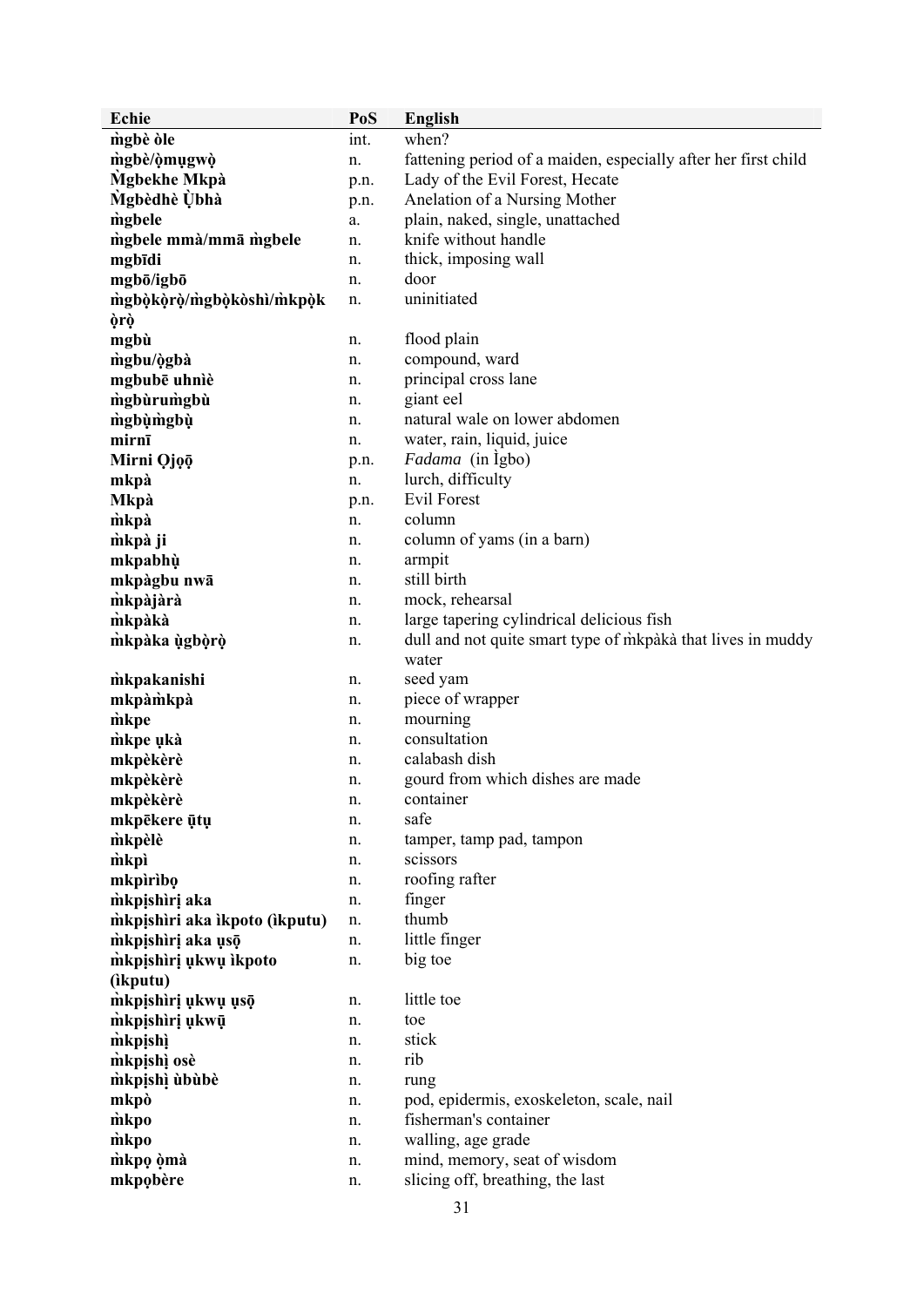| Echie                       | PoS  | <b>English</b>                                       |
|-----------------------------|------|------------------------------------------------------|
| mkpokwhube/ntukwhube        | n.   | asphyxiation                                         |
| mkpomkpo                    | n.   | town crier's gong                                    |
| mkpomkpo                    | n.   | refuse dump                                          |
| mkpomkpo                    | n.   | unimpressive in status                               |
| mkpomkpo                    | n.   | child's play                                         |
| mkporo mīrni/mgbù           | n.   | wooded water area, flood plain                       |
| mkporo/ùkelu                | n.   | prison                                               |
| mkpòmkpò                    | n.   | leakage, eyelet                                      |
| mkpòrò                      | n.   | hanger                                               |
| mkporo/mkporomkporo         | n.   | pivot                                                |
| mkpù                        | n.   | space between two yam stands                         |
| mkpu                        | n.   | spiky outgrowth                                      |
| mkpu                        | n.   | gristle                                              |
| mkpų òmà                    | n.   | mind, memory                                         |
| mkpų onuma                  | n.   | pernicious limb tumour                               |
| mkpuka                      | n.   | consultation room, chamber                           |
| mkpukpa                     | n.   | out-door broom                                       |
| mkpukpò                     | n.   | small inedible cricket                               |
| mkpùkpù                     | n.   | hiding, hibernation, incubation                      |
| mkpumkpu                    |      | short                                                |
| mkpù                        | n.   | satiety                                              |
| mkpùkpò                     | n.   | shout                                                |
| mkpùkpò                     | n.   | loud cry, wailing                                    |
| mkpùmkpù                    | n.   | sapling, tender crop                                 |
| mmà                         | n.   | knife                                                |
| mmā                         | n.   | beauty                                               |
| mmā ekwhu                   | n.   | kitchen knife                                        |
| mmā ekwhu awa jī            | n.   | farmer's yam knife                                   |
| mmā èlèkè                   | n.   | portable pointed matchet that is fashionable to wear |
|                             |      | sheathed                                             |
| mmā mkpiri ise              | n.   | panga, triangular shaped matchet                     |
| mmā òghhè                   | n.   | matchet                                              |
| mmā ònụ òghhò               | n.   | curved tip matchet                                   |
| mmā ģsa agbāa n'akpì        | n.   | large pointed matchet                                |
| mmàaà/mmèeè                 | id.  | baa, sheep, ram, fool                                |
| mmasha àhù                  | n.   | ablution                                             |
| mmèè/mmèmmè                 | n.   | ritual, ceremony                                     |
| mmuba                       | n.   | multiplication                                       |
| mmuba/ndheba                | n.   | spreading, flowing free, wetting, soaking            |
| mmuma                       | n.   | trowel                                               |
| mmù okhu                    | n.   | lamp                                                 |
| mmùmmu/ùlo                  | n.   | outcome                                              |
| mmùmmù onū                  | n.   | logic                                                |
| mpekala/mpekele/epekele/ipe | n.   | piece, mouthful                                      |
| kele/ibe                    |      |                                                      |
| mpèmpè                      | n.   | ray (fish)                                           |
| mpère mirni                 | n.   | flying fish                                          |
| mpèrè/mpèrèkupèrè           | n.   | butterfly                                            |
| mpità                       | n.   | mud                                                  |
| mwepū                       | n.   | subtraction                                          |
| mweyi/uwè/uweyi             | n.   | clothes                                              |
| mwuū asù                    | n.   | spitting cobra                                       |
| mye/myerì/myo/myorì         | dem. | yonder                                               |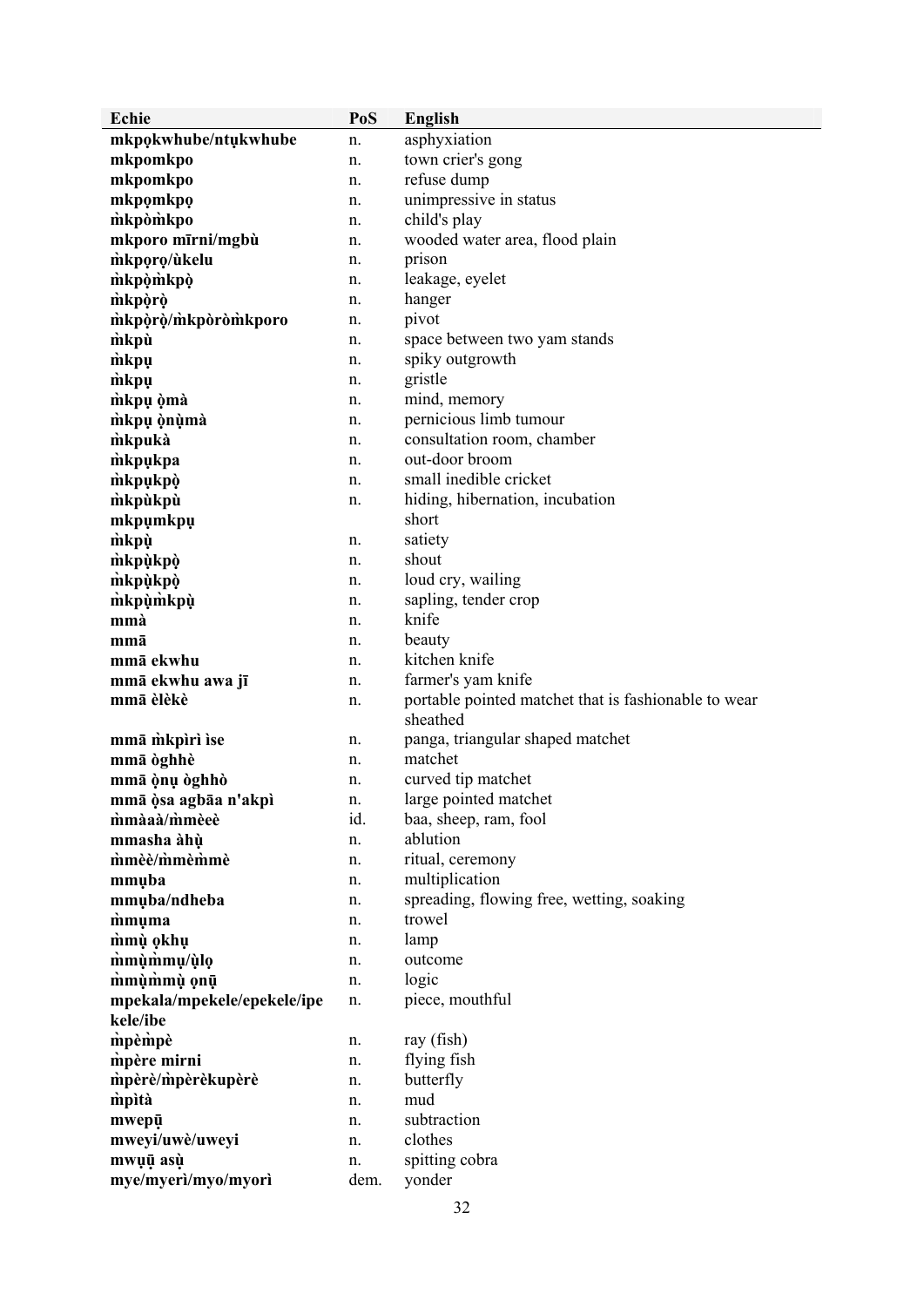| Echie                 | PoS        | <b>English</b>                                               |
|-----------------------|------------|--------------------------------------------------------------|
| myow                  | excl.      | yes indeed!                                                  |
|                       |            |                                                              |
|                       |            |                                                              |
| N.                    |            |                                                              |
|                       |            |                                                              |
| na/n'/nà              | prep.      | in, on, from, of, beside, in front of, behind, under, above, |
|                       |            | beyond, a popular preposition and an auxiliary verb. The     |
|                       |            | three different forms represent those preceding a            |
|                       |            | consonant, vowel and syllabic nasal.                         |
| nà                    | conj.      | and, that                                                    |
| naāni                 | quant      | only                                                         |
| nchhà                 |            |                                                              |
| nchàkirì/chakirim     | n.<br>n.   | soap<br>face mark, birth or tribal mark                      |
| <i>nche</i>           | n.         | guide, watch, flavouring for palm wine                       |
| ncheē mìrni/nze mirni | n.         | umbrella                                                     |
| <i>nchhì</i>          | n.         | dodge (wrestling tactics), grass cutter                      |
| <i>nchhì</i>          | n.         | greater cane rat, Thryonomys swinderianus                    |
| nchịchị               | n.         | small climbing rodent                                        |
| <i>ncho</i>           | n.         | scarce                                                       |
| nchòkpu               | n.         | stooping position                                            |
| nchòro mirni          | n.         | striped smallish long tailed river snail                     |
| nchọrọ                | n.         | smallish long tailed snail                                   |
| nchụchụ               | n.         | whisk                                                        |
| nchụụ anwụ            | n.         | mint                                                         |
| ndàà                  | excl.      | response to animation call at scramble game                  |
| <b>nde</b>            | sal.       | my dear                                                      |
| ndè                   | num.       | one million                                                  |
| nde                   | n.         | persons                                                      |
| ndeboro               | quant      | some                                                         |
|                       |            |                                                              |
| <i>ndhà</i>           | n.         | obscure corner                                               |
| ndhìdhà               | n.         | slope                                                        |
| ndhù                  | n.         | high flying milky coloured forest bird                       |
| ndhù                  | n.         | life                                                         |
| ndhùdhò               | n.         | makeshift farmhouse, shack                                   |
| ndida                 | n.<br>int. | touch, caress, massage<br>where, which, how?                 |
| ndiī<br>ndìkà/njìkà   |            | which is why                                                 |
| ndindi/ndundu         | n.         | stout                                                        |
| ndo n'ekwhò           | n.         | preinclesia, cerebro-spinal menengitis                       |
| ndòrọ òkpù            | n.         | wrapper style that exaggerates the size of the hips          |
| <i>ndù</i>            | n.         | stupor, torpidity                                            |
| <i>ndùdù</i>          | n.         | music pot                                                    |
| <b>N</b> dum          | p.n.       | Fadama (in Abharà)                                           |
| ndùnù, ndùrù          | n.         | seat in a canoe or boat                                      |
| ndùrì                 | n.         | dove                                                         |
| ndùrù mirnī           | n.         | rainy season                                                 |
| nenne                 | n.         | granny                                                       |
| nenne ashà            | n.         | old skinny all belly weaver bird, potbelly                   |
| <i>nfe</i>            | n.         | light                                                        |
| <i>nfu</i>            | n.         | dark tiny tree ant that gives painful bite                   |
| nfù                   | n.         | perdition                                                    |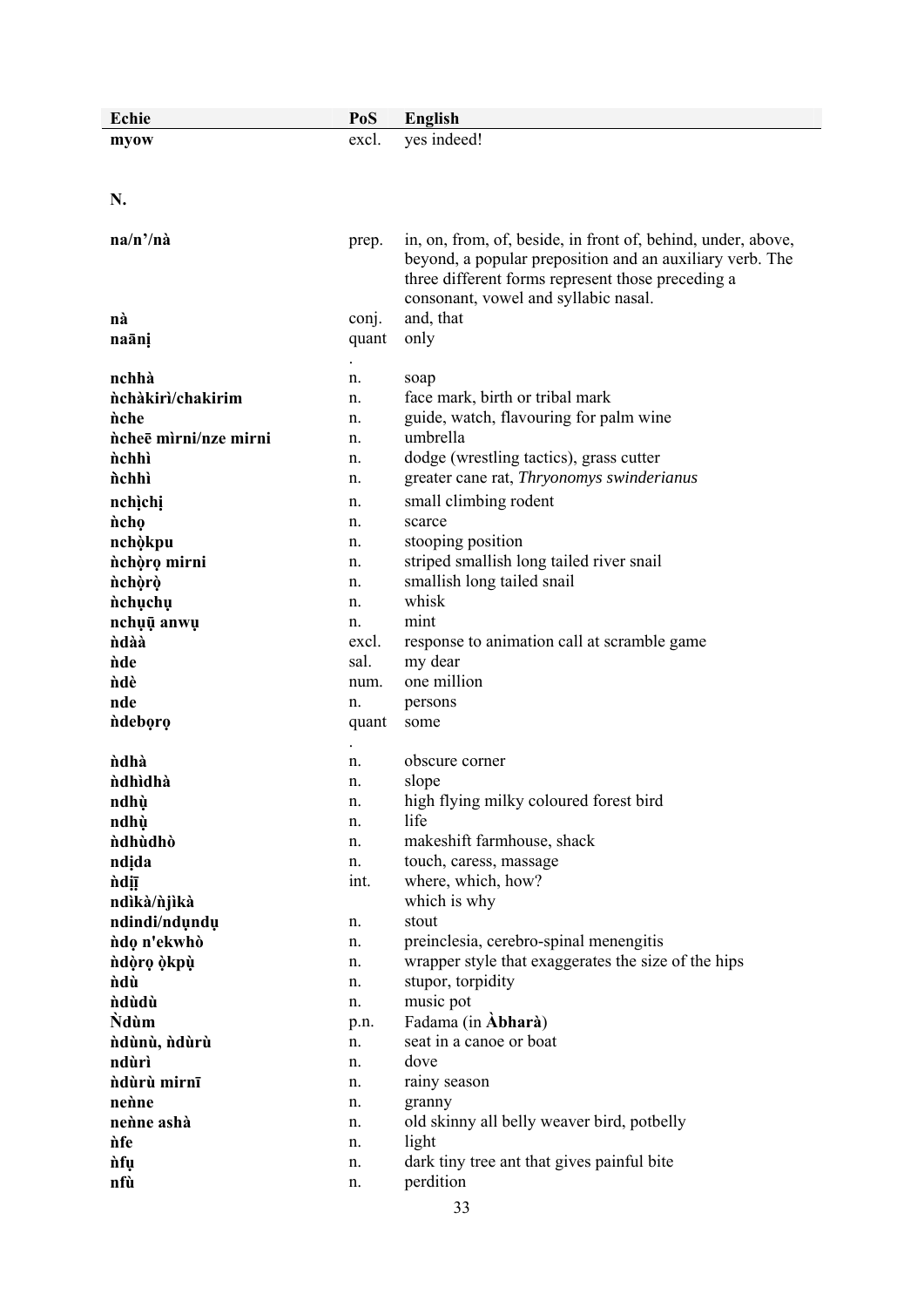| Echie                     | PoS   | <b>English</b>                                                         |
|---------------------------|-------|------------------------------------------------------------------------|
| nga                       | n.    | skip                                                                   |
| ngaā ozhì/nwandū          | n.    | rot that guides fishing line to a shoal                                |
| ngbàdụzò bibi             | n.    | Geoffroy's squirrel, Xerus erythropus. also nwaūrurù                   |
| ngalaba òtùlè/owara òtùlè | n.    | anal groove                                                            |
| ngàrì                     | n.    | bribe                                                                  |
| ngàri                     | n.    | garri, cassava flour                                                   |
| ngèlè                     | n.    | Emin's Giant-rat, Cricetomys emini. 'rabbit'                           |
| ngèrèdè/nghhìghha         | n.    | dryer for storing victuals                                             |
| nghhasha                  | n.    | stamina                                                                |
| nghhìghha/ngèrèdè         | n.    | dryer for storing condiments                                           |
| nghhù                     | n.    | rib basket                                                             |
| nghhù                     | n.    | bust                                                                   |
| nghhubo                   | n.    | segregation, excommunication                                           |
| nghhughhùba               | n.    | consolation                                                            |
| nghhukòba/nghhukòlo/nghhu | n.    | final judgement                                                        |
| kòlụlọ                    |       |                                                                        |
| ngigà                     | n.    | solicitation                                                           |
| ngiga nnwanyi             | n.    | courtship                                                              |
| ngnugbu                   | n.    | death by drowning                                                      |
| ngọlọ                     | n.    | foreskin of the penis, sign of male uncircumcision                     |
| ngọọ                      | n.    | back swing                                                             |
| ngù                       | n.    | sauce                                                                  |
| ngùgù/àgìgà               | n.    | short slender spear for taking out food                                |
| ngwe                      | n.    | curd                                                                   |
| ngwhè                     | n.    | lack                                                                   |
| ngwhèrè                   | n.    | lizard                                                                 |
| ngwọrō                    | n.    | lameness                                                               |
| ngwhōro                   | n.    | shack, hut                                                             |
| ngwò                      | n.    | raphia palm, palm-wine                                                 |
| ngwù                      | n.    | sacred roof carried in procession as vow of patriotism of<br>initiates |
| <i>iha</i>                | n.    | handful                                                                |
| nhụkàshị                  | n.    | start from surprise or cold                                            |
| niile                     | quant | all, every, each                                                       |
|                           |       |                                                                        |
| njagha                    | n.    | setting persons against themselves, insinuation                        |
| njìla                     | n.    | tiny mollusc like a snail                                              |
| njìla òsù                 | n.    | striped smallish long tailed land snail                                |
| njų àhù                   | n.    | oath of mutual love and protection                                     |
| <i>njùjù</i>              | n.    | whisk                                                                  |
| <i>nkalama</i>            | n.    | broken bottle, shrapnel, pellet                                        |
| <i>nkàrì</i>              | n.    | artistry                                                               |
| nkarį ųkà                 | n.    | oratory                                                                |
| nkere ajhā                | n.    | spike and mud wall, wattle and daub                                    |
| nkhapī                    | n.    | musk shrew, Crocidura nigeriae                                         |
| nkhoghhā/khoghhà khoghhà  | n.    | haughtiness                                                            |
| <i>nkhu</i>               | n.    | intractable, intractability                                            |
| nkhùkhò                   | n.    | dispute                                                                |
| nkì                       | n.    | darkened needle marks                                                  |
| nkikara                   | n.    | rag tagged                                                             |
| nkikara hnè               | n.    | rag                                                                    |
| nkiri/nkirikpā            | n.    | small tree squirrel seen only in the evenings where the bush           |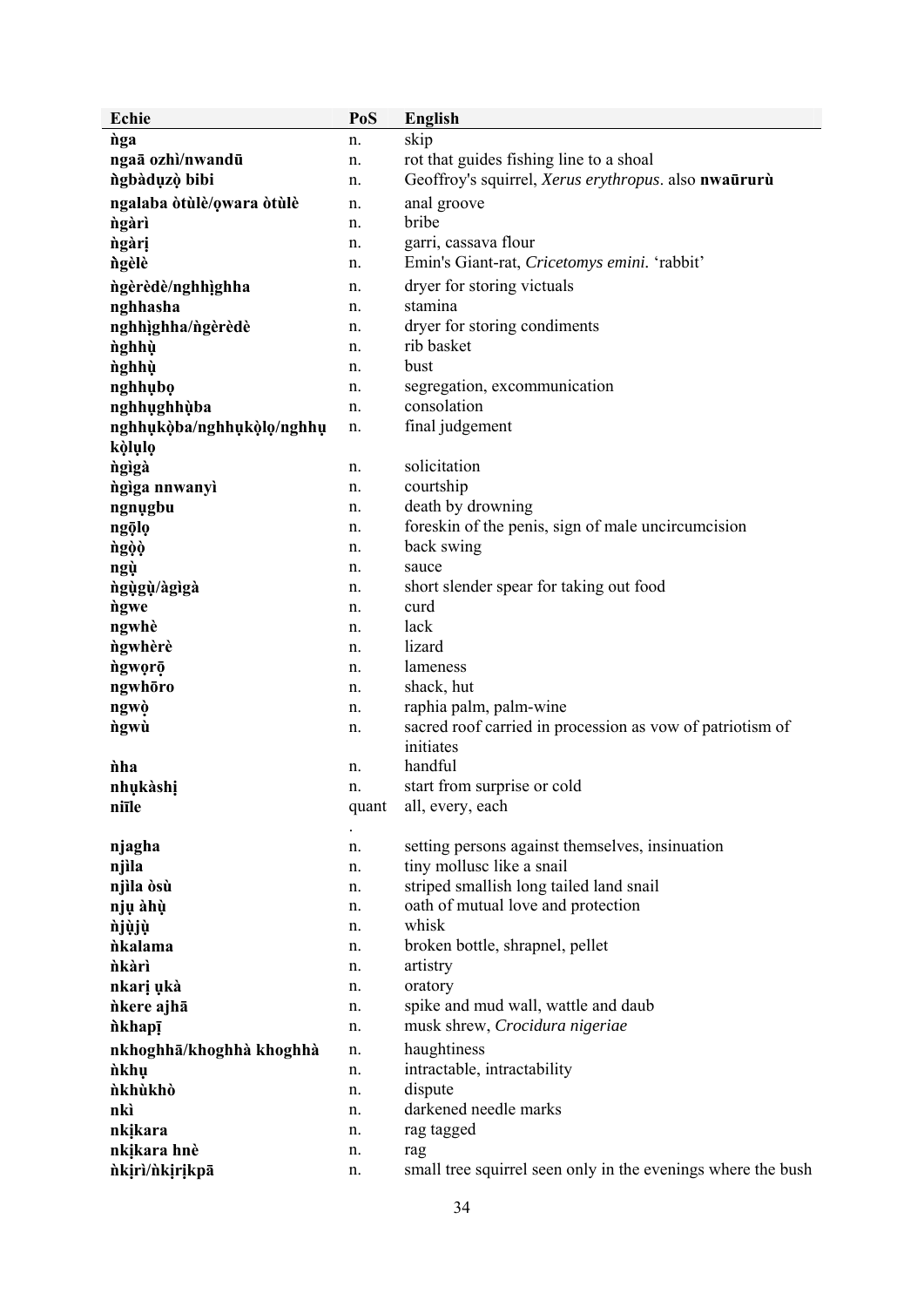| <b>Echie</b>               | PoS  | English                                                             |
|----------------------------|------|---------------------------------------------------------------------|
|                            |      | is not so thick                                                     |
| nkirinki                   | a.   | tiny, slender                                                       |
| nkitā                      | n.   | dog                                                                 |
| nkita mīrni                | n.   | Cape clawless otter, <i>Aonyx capensis</i> . lit. 'dog of water'    |
| nkita ohia                 | n.   | feral dog                                                           |
| nkita òghhù                | n.   | thug                                                                |
| <i>nko</i>                 | n.   | riddle                                                              |
| ñkòrò                      | n.   | stagnant water                                                      |
| ñkù                        | n.   | wing                                                                |
| <i>nkukorī</i>             | n.   | choice twine for making fishing baskets                             |
| <i>nkų</i>                 |      | truncheon                                                           |
|                            | n.   | forearm                                                             |
| nkulo aka                  | n.   |                                                                     |
| nkukòri                    | n.   | chapped                                                             |
| nkwùkwà                    | n.   | Cusimanse mongoose, Crossarchus obscurus                            |
| nkulò                      | n.   | trachea                                                             |
| nkwà/èshè                  | n.   | cult drum music                                                     |
| nkwabà                     | n.   | pineapple                                                           |
| nkwabùbe                   | n.   | laudation, eulogy                                                   |
| nkwàlita                   | n.   | elevation, prop                                                     |
| nkweē akà                  | n.   | cactus                                                              |
| <i>nkwèkè/uzhe</i>         | n.   | batch                                                               |
| nkwhà                      | n.   | promise                                                             |
| <i>nkwhe</i>               | n.   | enclosure, fence                                                    |
| nkwhere/ibùsù/okwā         | n.   | wooden dish                                                         |
| <i>nkwhu</i>               | adv. | with effort                                                         |
| <i>nkwù</i>                | n.   | large basket for garnering fingerlings                              |
| nle                        | n.   | action dictated by the influence of others                          |
| nlu                        | n.   | bile                                                                |
| nlulu abhù                 | n.   | panegyric                                                           |
| nnà                        | n.   | father                                                              |
| nnàa                       |      | my young man                                                        |
| <i>i</i> nabi              | n.   | tortoise cf. anyim                                                  |
|                            |      | mother                                                              |
| nnē<br>ñne                 | n.   |                                                                     |
|                            | n.   | grandmother, female                                                 |
| nne kwele ekwele m         | n.   | girl's first love affair believed to be sanctioned by the<br>mother |
| Nnenchetara/Nnekolochhe/Nn | p.n. | Adjuvant (in Ebèri)                                                 |
| ekolochhē Nwanyì           |      |                                                                     |
| nnetà                      | n.   | little black bird that nests around houses                          |
| nnį                        | int. | what?                                                               |
| nnù                        | num. | four hundred                                                        |
| nnù nā oghhụ               | num. | four hundred and twenty                                             |
| nnù nā oghhụ ìse           | num. | five hundred                                                        |
| nnù nam                    | num. | eight hundred                                                       |
| nnwanyì                    | n.   | female person                                                       |
| nnwokhò                    | n.   | male person                                                         |
| nnyinyò                    | n.   | mirror                                                              |
| nraā ajha                  | n.   | little striped fish that pecks constantly at the river bed          |
| nrakhō                     | n.   | roping in, entanglement                                             |
| nriī azù                   | n.   | Smyth's water snake, a brightly coloured non-poisonous              |
|                            |      | water snake, Grayia smythii                                         |
| <i>nrìnrì</i>              | n.   | exigency, obligation, after effect, boomerang                       |
| nshi                       | n.   | poison, bad medicine, concoction                                    |
|                            |      |                                                                     |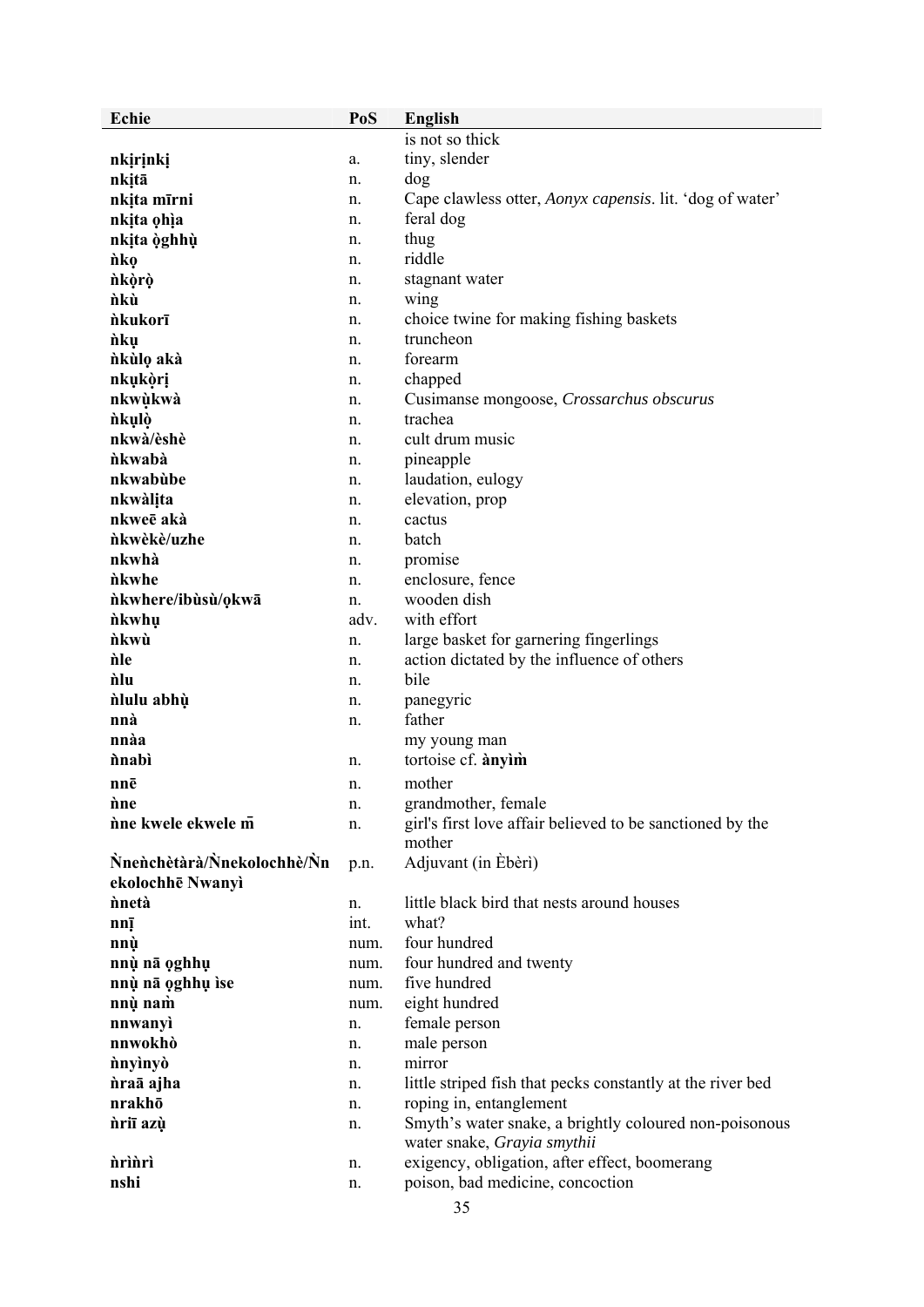| Echie                 | PoS   | <b>English</b>                                                  |
|-----------------------|-------|-----------------------------------------------------------------|
| nshi egbè             | n.    | gun powder                                                      |
| nshị mīrni            | n.    | bean plant tiny foliage of which is mashed for fish dope        |
| nshi nnwanyi          | n.    | venereal disease                                                |
| nshi okporo ihnī      | n.    | migraine                                                        |
| nshiī mirni           | n.    | fish dope especially shrub with tiny leaves mashed for the      |
|                       |       | purpose                                                         |
| nshikō                | n.    | crab                                                            |
| nsogwhà               | n.    | crutch                                                          |
| ntagbà                | n.    | West African house snake, Lamprophis spp.                       |
| <i>ntakpamu</i>       | n.    | strong biting brown ant that lives in colonies on trees         |
| <i>n</i> tokhūm       | n.    | good riddance, serves you right                                 |
| <i>ntu</i>            | n.    | obscure corner                                                  |
| <i>ntu</i>            | n.    | lot, plot                                                       |
| ntų àlà               | n.    | foundation                                                      |
| ntų jiakwhų/ntų mirni | n.    | cassava fermentation lot                                        |
| nthụ                  | n.    | ash                                                             |
| ntukwhū               | n.    | stooling position                                               |
| ntų ùwà               | n.    | foundation of the world                                         |
| <i>nturi</i>          | n.    | strolling                                                       |
| <i>ntų</i>            | n.    | outlet                                                          |
| <i>ntùrùhikì</i>      | n.    | tiny fly that dubs a provoker's hair with sticky mess           |
| <i>ntùtù</i>          | n.    | (calabash) kettle                                               |
| nų                    | pron. | you, your (plural)                                              |
| nwa                   | n.    | child, epithet of modesty                                       |
| nwaekpekē             | n.    | Bates's dwarf antelope, Neotragus batesi                        |
| nwambhe               | n.    | mouse                                                           |
| nwammi                | n.    | egg-eating snake, a non-poisonous snake that sucks eggs         |
|                       |       | around the home. Dasypeltis scabra                              |
| nwanātà               | n.    | co-villager, townsman                                           |
| Nwanyōmugwò           | p.n.  | Anelation of the nursing mother as part of the Amadional        |
|                       |       | pantheon (in $\dot{Q}z\dot{u}z\dot{u}$ )                        |
| Nwangèlè              | p.n.  | River God credited with the erratic quality of finding first    |
|                       |       | person in sight guilty of not checking his neighbours'          |
|                       |       | misconduct (in $\dot{Q}z\dot{q}z\dot{q}$ )                      |
| Nwankwo na Nne e      | p.n.  | bisexuality and incest (at <b>Ndashi</b> )                      |
| nwashii               | n.    | young person, under-aged person                                 |
| nwaūrurù              | n.    | Geoffroy's squirrel, Xerus erythropus. Also ngbàduzò bibi       |
| Nwebeghharà           | p.n.  | hubris as part of the $\dot{Q}$ tamirnochhè Pantheon (in Umōyo) |
| nwekpèkèlè            | n.    | leopard, Panthera pardus. cf. edi                               |
| nwenètà               | n.    | close or blood relation                                         |
| nwiīdi                | n.    | major                                                           |
| nwihà                 | n.    | minor                                                           |
| nwikō/nwikiligbā      | n.    | little darling                                                  |
| nwikō/òkòlòkpashì     | n.    | cup                                                             |
| nyi                   | pron. | we, us, our                                                     |
| nzère                 | n.    | dignity, aloofness from stain                                   |
| ñzù                   | n.    | wing of farmstead, usually about fifty metres square            |
| nzu uzò               | n.    | foreign body cramming the eyes of an unbespectacled rider       |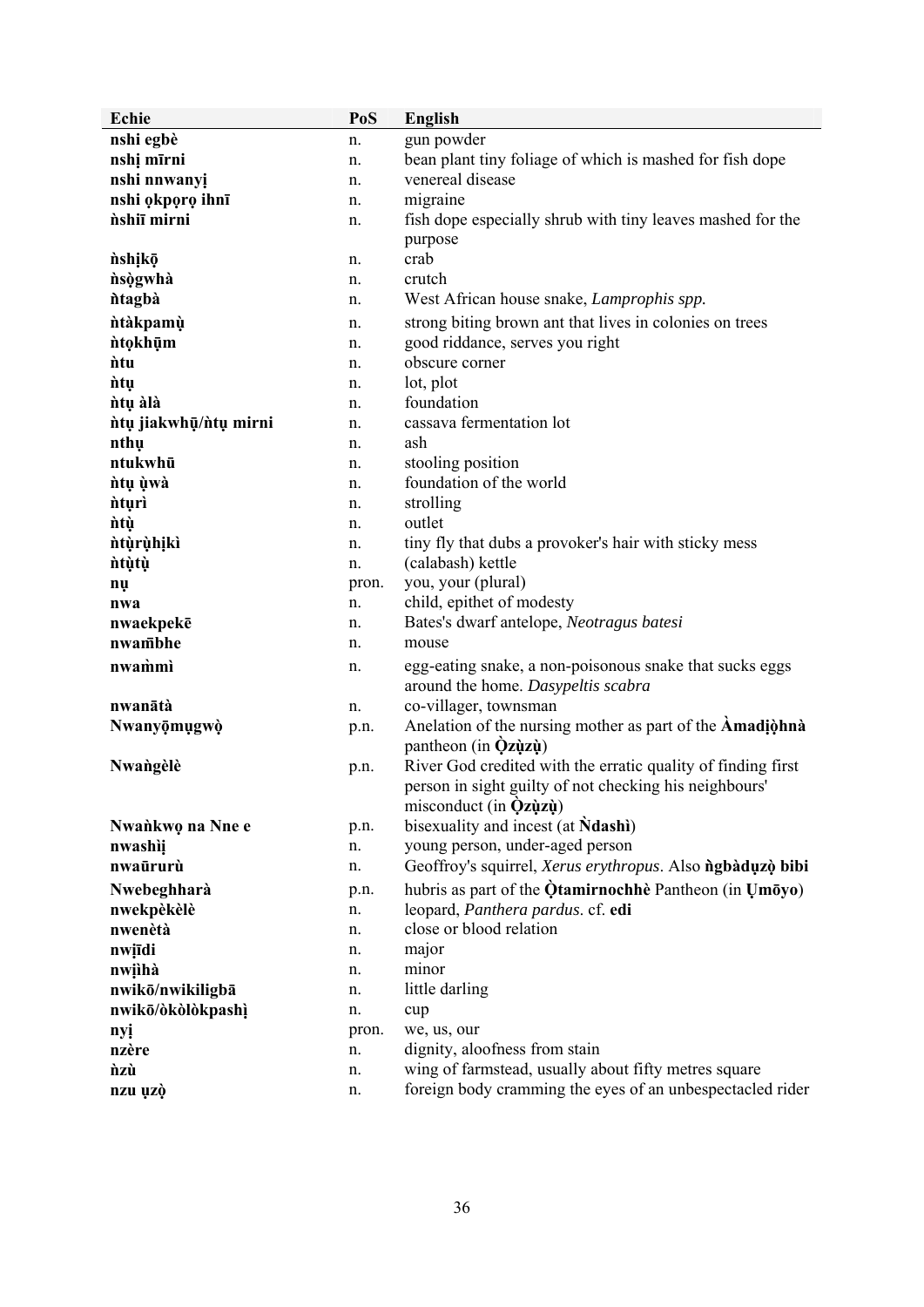| Echie                      | PoS        | <b>English</b>                                                                                   |
|----------------------------|------------|--------------------------------------------------------------------------------------------------|
| <b>O.</b>                  |            |                                                                                                  |
|                            |            |                                                                                                  |
| $\mathbf{0}/\mathbf{0}$    |            | he/she/it                                                                                        |
| obeē àkwha àghìgbà         | n.         | cactus                                                                                           |
| obha mīrni                 | n.         | dwarf crocodile, Osteolaemus tetraspis                                                           |
| obì                        | n.         | heart, thought, spirit                                                                           |
| obì                        | n.         | settlement, habitation                                                                           |
| obī                        | n.         | spear for opening the ground                                                                     |
| òbì n'ew                   | n.         | mistletoe                                                                                        |
| obī ochhiè                 | n.         | abandoned homestead                                                                              |
| obī ohnuū                  | n.         | fresh homestead                                                                                  |
| <b>obibi</b>               | n.         | habitation, loaning                                                                              |
| Öbichhiri Uzò/Uzhi         | p.n.       | longevity cult in Afara, Akpokhù, Nnihnì and Umechem)                                            |
| Obìmarnalà                 | p.n.       | patriotism as Part of the Amadional Pantheon (in $\dot{Q}$ zùzù)                                 |
| òbìrì/òbòkoro              | n.         | palaver hut                                                                                      |
| òbò                        | n.         | oil container                                                                                    |
| obo nshikō/okpò nshikō     | n.         | crab shell                                                                                       |
| òbò/okpò                   | n.         | shell<br>oedema                                                                                  |
| òbòghòlò<br>òbòjè/òbòjò    | n.         |                                                                                                  |
| <b>Obomochhè</b>           | n.         | mudskipper, victuals<br>Avatar Cult (around the Mystic Rock at Abhara)                           |
| <b>obubu</b>               | p.n.<br>n. | weak noisy brown bird with ash coloured underpart                                                |
| òbukwà/mgbu/uุgbu/uุgbukwa | excl.      | Heavens forbid!                                                                                  |
| obūru bushàa               | n.         | jetsam and flotsam, rejected                                                                     |
| ochu                       | n.         | freshly burnt farmland, planting season                                                          |
| òdhò                       | n.         | yolk, yolk coloured cosmetics                                                                    |
| òdògò/ogbakoro             | n.         | arena, town square                                                                               |
| òdu                        | n.         | game to test presence of mind                                                                    |
| òdu/ <i>n</i> chhì         | n.         | grass cutter                                                                                     |
| <b>odudu</b>               | n.         | blood sucking carnation coloured weak fly                                                        |
| òfè/òwù                    | n.         | other bank, other side                                                                           |
| ofenja/òkpòkò              | n.         | smoking pipe                                                                                     |
| Ògbò                       | p.n.       | council of cult heads                                                                            |
| <b>Ogbogidi</b>            | p.n.       | coven (grove in $Qz\psi z\psi$ )                                                                 |
| ogboro                     | n.         | bar and current                                                                                  |
| ogboro amà                 | n.         | main road                                                                                        |
| Ogborotà                   | p.n.       | fertility cult                                                                                   |
| <b>ògbuch</b>              | n.         | shrub with ovate foliage crush for the treatment of infantile                                    |
|                            |            | convulsion                                                                                       |
| ogbùdù                     | n.         | clay statue                                                                                      |
| <b>ògbunoriè</b>           | n.         | coccidiosis                                                                                      |
| ogburugbu                  | n.         | huge                                                                                             |
| <b>ògèrì</b>               | n.         | female temple attendant                                                                          |
| oghō                       | n.         | synthetic cord                                                                                   |
| <b>ògìrì</b>               | n.         | food seasoner                                                                                    |
| ògo et'ere                 | n.         | sweet fruit at the base of a type of wattle                                                      |
| <b>ògogo</b>               | n.         | sweet fruit from a tree with rough trunk                                                         |
| ogologo                    | n.         | length cf. akha                                                                                  |
| ògu/òguru                  | n.         | whole, all                                                                                       |
| Ogwēle                     | n.         | Coven in which the unguided experiences night in front of<br>him and day at the back (in Nnihni) |
| ogwhū                      | n.         | thorn                                                                                            |
| <b>ògwùgwù</b>             | n.         | valley                                                                                           |
|                            |            |                                                                                                  |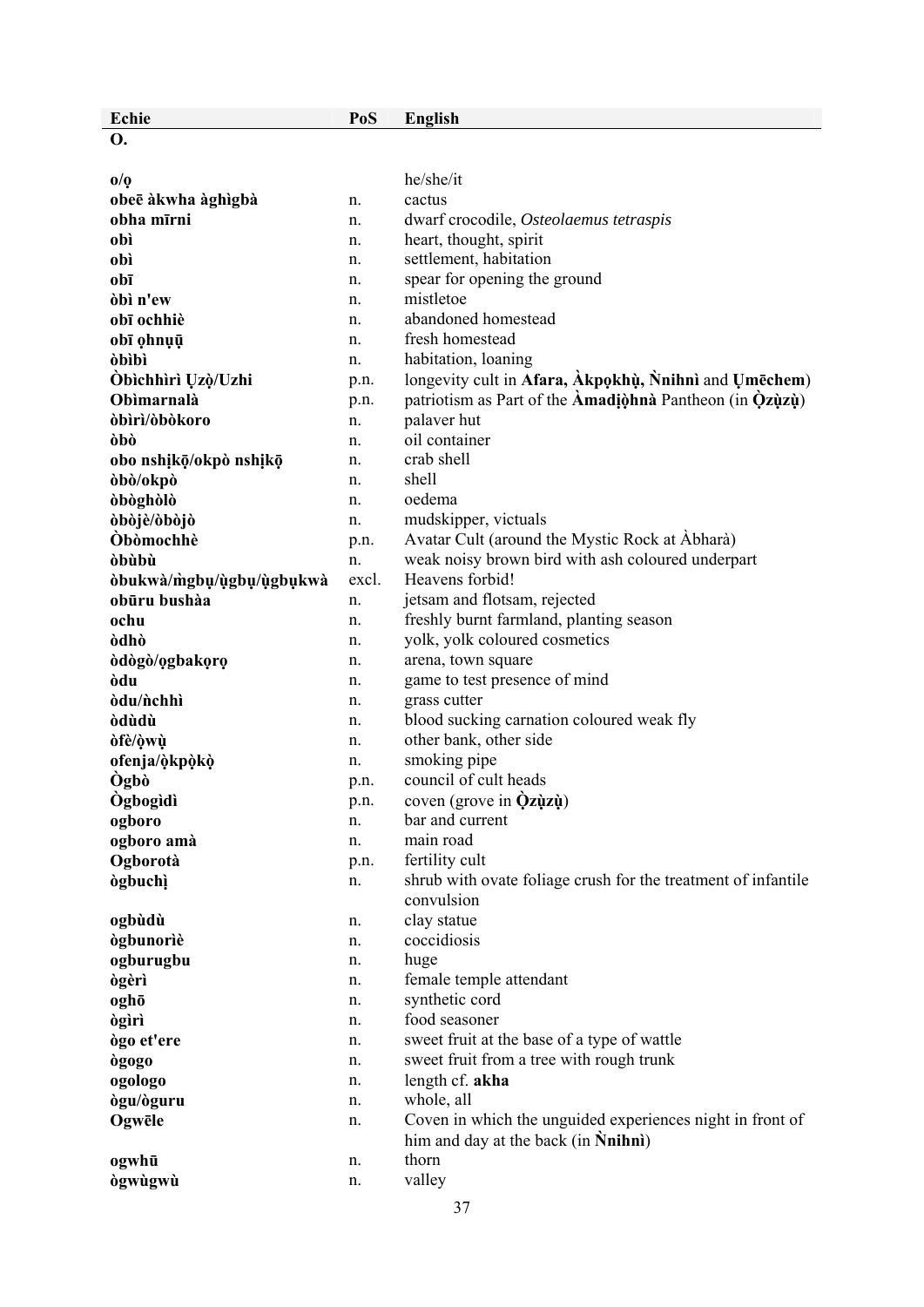| Echie                 | PoS  | <b>English</b>                                       |
|-----------------------|------|------------------------------------------------------|
| Ogwùgwù               | p.n. | Abyss                                                |
| òhihe                 | n.   | fetish contrivance                                   |
| ohni                  | n.   | fruit of the fluted pumpkin                          |
| ohnirni               | n.   | wedge                                                |
| òhnu/òhnurnu          | n.   | whole tuber                                          |
| Ojì                   | p.n. | God of Iron and Masculine Prowess (in <b>Qzuzu</b> ) |
| ojiī                  | a.   | black, dark                                          |
| òjìji                 | n.   | costume                                              |
| òjongò                | n.   | jug                                                  |
| <b>ojongo</b>         | n.   | crown                                                |
| Òjukwū                | p.n. | Goddess of Prophecy (in Nnihni)                      |
| okhe                  | n.   | male                                                 |
| okhe àkpè             | n.   | magical practices                                    |
| okhe alikpo           | n.   | agama lizard                                         |
| okhe umernē/okhomokho | n.   | arrogant disposition                                 |
| òkhịrìmà              | n.   | plantain                                             |
| okhokpà               | n.   | cock                                                 |
| òkìkè                 | n.   | division, creation                                   |
| okìrì                 |      | animation call for mob action                        |
| òkìrì                 | n.   | wether                                               |
|                       | n.   |                                                      |
| okīshi                |      | be                                                   |
| òkòlò                 | n.   | parley trumpet                                       |
| òkòlò                 | n.   | creek                                                |
| okòrò                 | n.   | circumference                                        |
| okòrò                 | n.   | circle                                               |
| okoshiko              | n.   | hard wood                                            |
| òkòso                 | n.   | cone                                                 |
| òkpo                  | n.   | palate                                               |
| òkpò                  | n.   | caravan, group of travellers                         |
| okpōkìrì              | n.   | Western tree-hyrax, Dendrohyrax dorsalis             |
| òkpoko                | n.   | hammerkop stork, Scopus umbretta                     |
| okpokoro              | n.   | container                                            |
| okpòkoro/okpòkorō     | a.   | hollow, pipelike                                     |
| dkpodrokō             | a.   | unripe                                               |
| okpòrò                | n.   | cutting for replanting                               |
| òkpu                  | n.   | cap, hat                                             |
| òkpu àchàrà           | n.   | grass sun hat                                        |
| Ókpu n'Ebhō           | p.n. | Altar                                                |
| òkpu nwagworo         | n.   | cap with loop                                        |
| òkù                   | n.   | chant, call, hailing                                 |
| oku ohja              | n.   | hunting chant                                        |
| okūzhi                | n.   | Ogilby's duiker, Cephalophus ogilbyi                 |
| okwhu                 | n.   | lid, cover, cap                                      |
| òkwhùkwhò             | n.   | rake for cleaning the premises                       |
| òkwhùkwhù             | n.   | box, packet                                          |
| <b>òkwirikwirī</b>    | n.   | owl                                                  |
| òkwò                  | n.   | haunch                                               |
| okwu                  | n.   | language                                             |
| olu                   | n.   | neck, voice, dialect, idiolect                       |
| olulō                 | n.   | army worm                                            |
| òlùlò/olori           | n.   | bottle                                               |
| olùlù                 | n.   | pit, large hole                                      |
| òmò                   | n.   | nucleus                                              |
|                       |      |                                                      |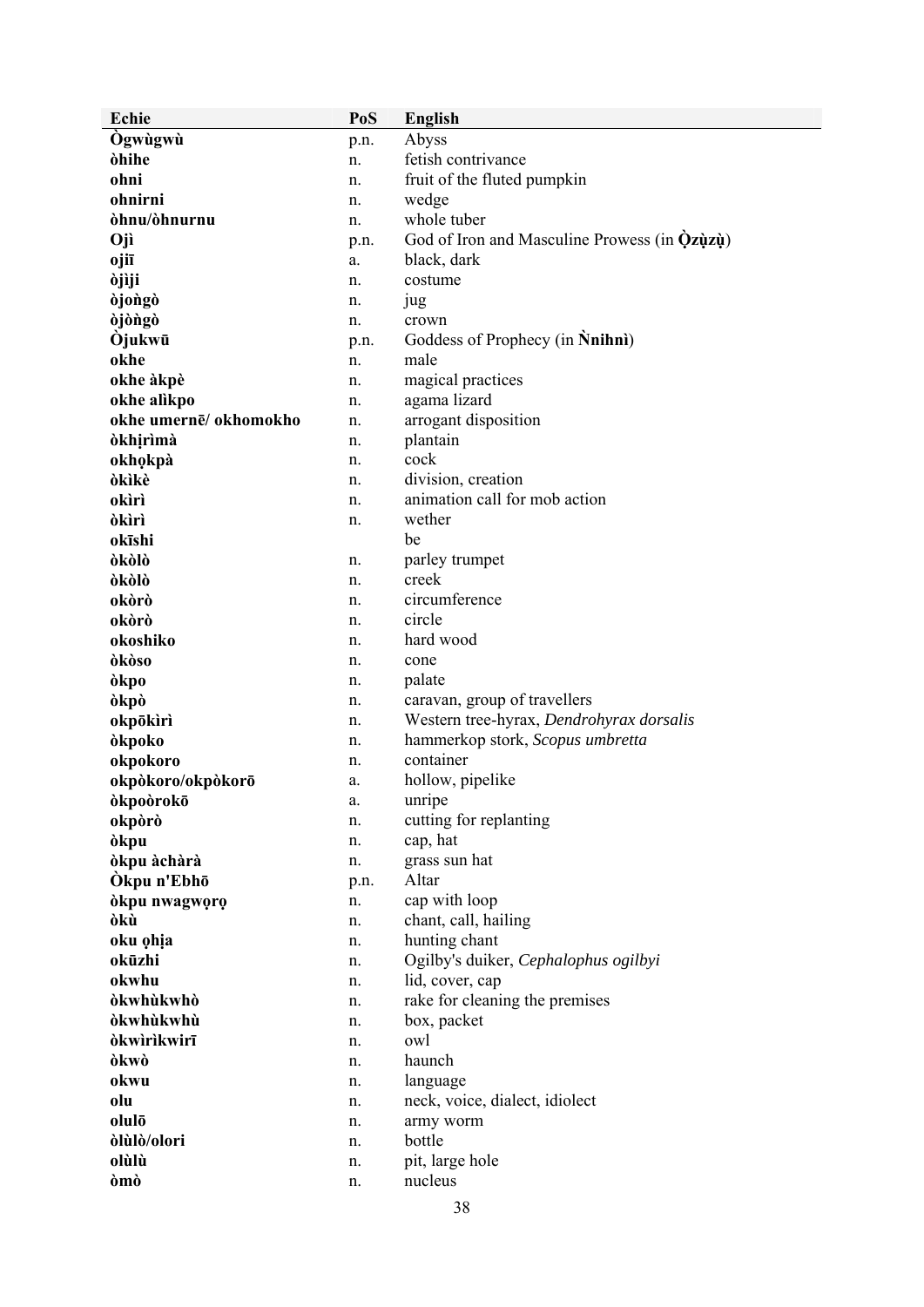| Echie                      | PoS         | <b>English</b>                                         |
|----------------------------|-------------|--------------------------------------------------------|
| <b>omongo</b>              | n.          | mug                                                    |
| ònye                       | int.        | who?                                                   |
| opètè                      | n.          | wattle sp.                                             |
| òpò                        | n.          | wattle sp.                                             |
| òrie                       | n.          | outward swing                                          |
| driundo/drindu             | $n_{\cdot}$ | mesmerism                                              |
| òro                        | excl.       | shout of jubilation                                    |
| orubambam                  | n.          | lackadaisical conduct                                  |
| ose                        | n.          | rib cage                                               |
| osè                        | n.          | pepper                                                 |
| osē àpàrì                  | n.          | climbing pepper                                        |
| oshī                       | n.          | theft, corked state of firearm                         |
| osori/ogbàchhi/rakhò rakhò | n.          | obstacle                                               |
| Òsu                        | p.n.        | Devotee                                                |
| osùbè                      | n.          | mortar for pounding                                    |
| òsùmìrnì                   | n.          | sea, ocean                                             |
| òthù                       | n.          | club, association                                      |
| òtùlè                      | n.          | bottom                                                 |
| otule ukwu                 | n.          | sweet licking non-stinging brown insect with prominent |
|                            |             | rear part                                              |
| òwu                        | n.          | masquerade                                             |
| òwù                        | n.          | longing, nostalgia, loneliness                         |
| 0Z <sub>0</sub>            | n.          | track, lane                                            |
| <b>ozu</b>                 | n.          | unimportant corpse, carcass                            |

### **Ọ**

| òbà/obàrà         | n.          | small or shallow cup                                     |
|-------------------|-------------|----------------------------------------------------------|
| obā akà/òdidā akà | n.          | palm of the hand                                         |
| obà/obàrà         | n.          | cup                                                      |
| <b>Obàchì</b>     | p.n.        | the mighty one whose celestial robe sweeps the earth (in |
|                   |             | Òdùfò)                                                   |
| <b>Obàshì</b>     | p.n.        | the mighty one whose celestial robe sweeps the earth (in |
|                   |             | Umānyaghhu)                                              |
| obhā              | n.          | barn                                                     |
| obhàrà            | n.          | blood, redness                                           |
| obhàra obhàrà     | id.         | reddish, russet                                          |
| <b>òbhàrà</b>     | n.          | blood                                                    |
| <b>òbhubhū</b>    | n.          | worm with powerful sting                                 |
| <b>òbìrilù</b>    | n.          | ebony                                                    |
| obō               | $n_{\cdot}$ | sheath                                                   |
| <b>Obom</b>       | n.          | Avatar (in <b>Qzùzù</b> )                                |
| <i>obùbù</i>      | n.          | disgrace, excessive availability                         |
| òbùbù             | n.          | large flat fish with prominent snout, saury              |
| ochhaa            | a.          | white, clean                                             |
| ochì              | n.          | laughter                                                 |
| òchị wàrà wàrà    | n.          | waterfall, rapids                                        |
| <b>òchhichhā</b>  | n.          | cockroach                                                |
| <b>òchìchì</b>    | n.          | difficult stooling                                       |
| <b>òchò</b>       | n.          | skin blemish, albino mark                                |
| ochokōro          | n.          | hermit crab                                              |
| <b>òchòkòrò</b>   | n.          | casting net                                              |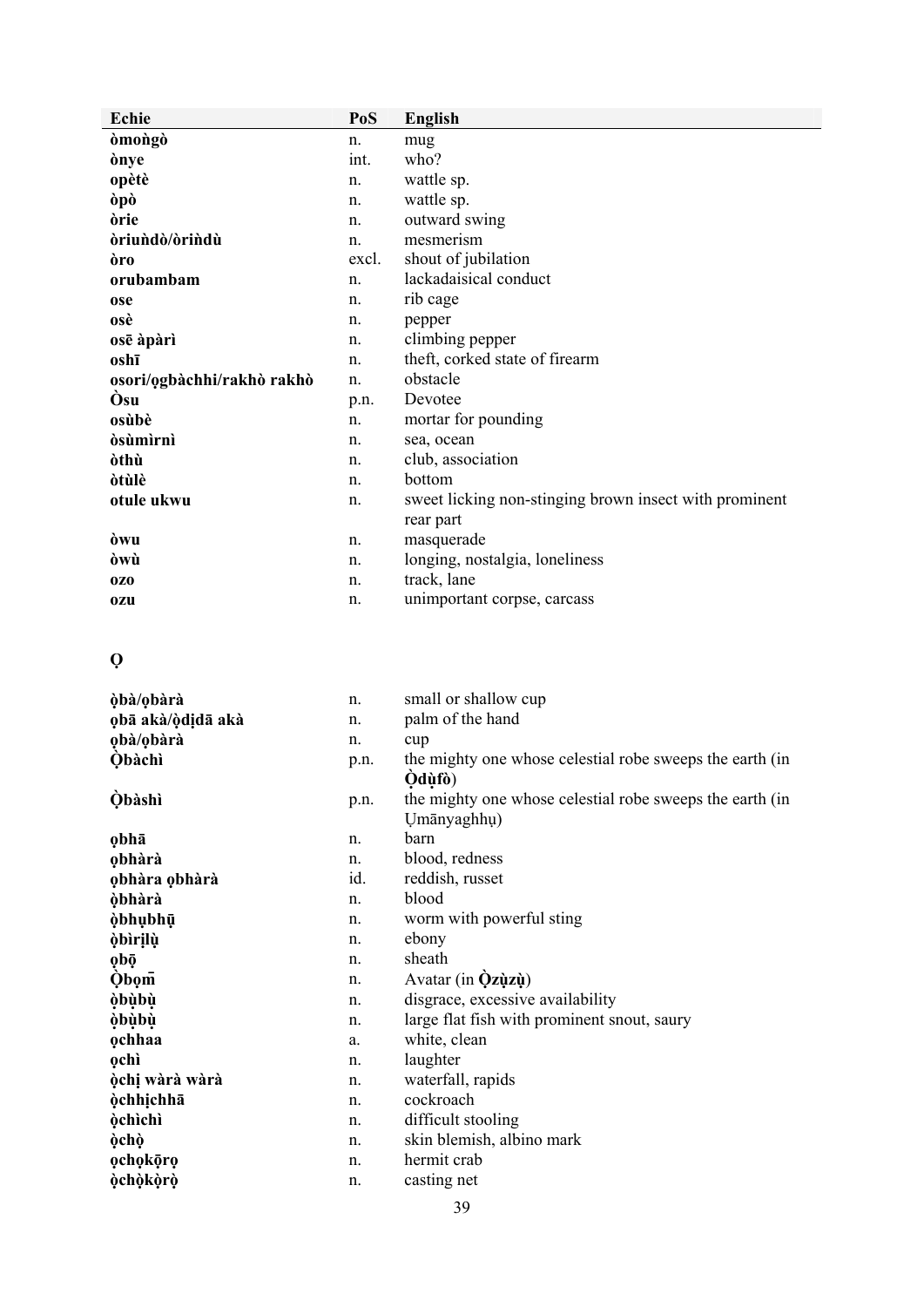| <b>Echie</b>                                  | PoS          | <b>English</b>                                                |
|-----------------------------------------------|--------------|---------------------------------------------------------------|
| odha kpùm                                     | n.           | poor flying night bird                                        |
| odhù                                          |              | delay, advice, stall, tail                                    |
| odhū                                          | n.           | pestle                                                        |
| òdida aka/obā akà                             | n.           | palm of the hand                                              |
| òdidā ukwu/obā ukwu                           | n.           | sole                                                          |
| odų                                           | n.           | horn, pipe                                                    |
| Qf <sub>0</sub>                               | n.           | mace of full initiation                                       |
| oga/kpondà                                    | n.           | game of beating the stampede by maidens                       |
| ògànelū/hne omaa                              | n.           | smallpox, chicken-pox                                         |
| <b>ògari</b>                                  | n.           | secret name for knife                                         |
| <b>Ogbà</b>                                   | n.           | recluse, cloister                                             |
| ogbà                                          | n.           | makeshift barn, recluse, cloister                             |
| ogbā àkhaa/arùka akhaa                        | n.           | thatch rod                                                    |
| ogbā elè                                      | n.           | pole for lifting big game like the giant deer                 |
| ogbā ezhì                                     | n.           | hunter's pole for lifting pig which when walked across        |
|                                               |              | induces farting                                               |
| <b>ògba</b> kpam                              | n.           | switch, knob, button                                          |
| ògba kpim                                     | n.           | tack button                                                   |
| ògbà/mgbu                                     | n.           | premises, compound, ward                                      |
| ògbàgbùrù ùwà n'erè                           | n.           | thrifty person                                                |
| <b>Ogbango</b>                                |              | rare pedigree as part of the <b>Qtamirnochhe</b> Pantheon (in |
|                                               |              | Umōgọm Ophìrò)                                                |
| ogbanke-ènwè                                  | n.           | white-throated guenon, Cercopithecus erythrogaster            |
| ògbàrà/ùgbàrà/mgbakhe nsò                     | n.           | quarantine                                                    |
| <b>ogbati</b>                                 | n.           | dark large stinging insect that lives in dead wood            |
| ògbọ                                          | n.           | plantation, orchard                                           |
| ogboro                                        | n.           | group of stands                                               |
| <b>ògbulà</b>                                 | n.           | bar                                                           |
| ògbula otù/gòlò golò                          | n.           | more than full size                                           |
| ogbuzò                                        | n.           | standard farm lane                                            |
| ogbuzō uhnìè                                  | n.           | cross lane                                                    |
| ogbųzō ùkwuu                                  | n.           | principal lane                                                |
| <b>òghhighha</b>                              | n.           | saving from trouble, maturity                                 |
| oghhụ ànno nà ìri nà àbùò                     | num.         | ninety-two                                                    |
| oghhughhu                                     | n.           | calculation                                                   |
| oghhù                                         | n.           | hoe                                                           |
| oghhū                                         | num.         | twenty                                                        |
| oghhū ànno                                    | num.         | eighty                                                        |
| oghhụ ànno nà àbùò                            | num.         | eighty-two                                                    |
| oghhụ ànno nà ìri                             | num.         | ninety<br>ninety-one                                          |
| oghhụ ànno nà ìri nā otù<br>oghhū ànno nā otù | num.<br>num. | eighty-one                                                    |
| oghhū àsaà                                    | num.         | one hundred and forty                                         |
| oghhū àto                                     | num.         | sixty                                                         |
| oghhụ àto nà àbùò                             | num.         | sixty-two                                                     |
| oghhụ àtọ nà ìri                              | num.         | seventy                                                       |
| oghhụ àto nà ìri nà àbùò                      | num.         | seventy-two                                                   |
| oghhụ àto nà ìri nā otù                       | num.         | seventy-one                                                   |
| oghhū àto nā otù                              | num.         | sixty-one                                                     |
| oghhū ìri                                     |              |                                                               |
|                                               |              |                                                               |
|                                               | num.         | two hundred                                                   |
| oghhụ ìri nà ìse<br>oghhū ise                 | num.<br>num. | two hundred and five or three hundred<br>one hundred          |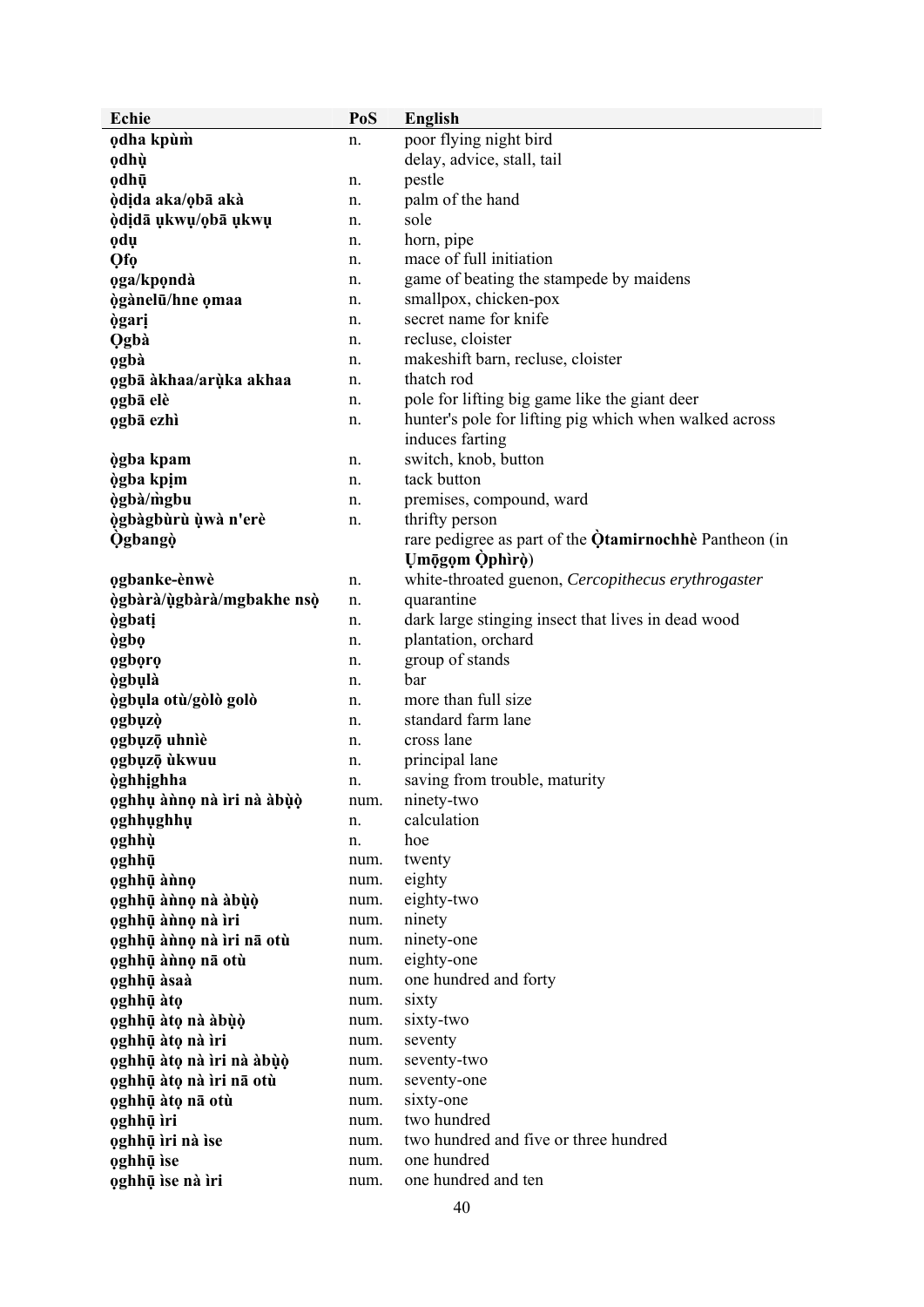| Echie                         | PoS  | <b>English</b>                                                |  |
|-------------------------------|------|---------------------------------------------------------------|--|
| oghhū ìse nà ìri nā otù       | num. | one hundred and eleven                                        |  |
| oghhū ise nā otù              | num. | one hundred and one                                           |  |
| oghhū ìshiì                   | num. | one hundred and twenty                                        |  |
| oghhụ ìshiì nà ìri            | num. | one hundred and thirty                                        |  |
| oghhụ nà àbùò                 | num. | twenty-two                                                    |  |
| oghhụ nà ànno                 | num. | twenty-four                                                   |  |
| oghhụ nà àto                  | num. | twenty-three                                                  |  |
| oghhụ nà ìri                  | num. | thirty                                                        |  |
| oghhụ nà ìri nà àbùù          | num. | thirty-two                                                    |  |
| oghhụ nà ìri nā otù           | num. | thirty-one                                                    |  |
| oghhū na otù                  | num. | twenty-one                                                    |  |
| oghhū nam                     | num. | forty                                                         |  |
| oghhụ nam nà àbùò             | num. | forty-two                                                     |  |
| oghhụ nam nà ìri              | num. | fifty                                                         |  |
| oghhụ nam nà ìri nà àbùò      | num. | fifty-two                                                     |  |
| oghhū nam nà ìri nā otù       | num. | fifty-one                                                     |  |
| <b>òghhughhu</b>              | n.   | counting, singing, recitation                                 |  |
| <b>òghhù</b>                  | n.   | war, fight                                                    |  |
| <b>òghhùghhù</b>              | n.   | luggage made up, constriction                                 |  |
| <b>òghìghà</b>                | n.   | relenting, death                                              |  |
| <b>òghigha</b>                | n.   | disorganization, disintegration, casting about                |  |
| oghuru                        | n.   | crevice, niche                                                |  |
| ògìgà                         | n.   | trail, rhinoceros beetle                                      |  |
| <b>ogò</b>                    | n.   | in-law                                                        |  |
| ògò/ògòlò                     | n.   | laminate shin believed to be the common bane of <b>Egwii</b>  |  |
|                               |      | people                                                        |  |
| ogwhù                         | n.   | medication, concoction, witchcraft                            |  |
| ogwhùgwhù                     | n.   | root                                                          |  |
| ogwhùgwhù                     | n.   | stump                                                         |  |
| òhnà/òhnùhnà                  | n.   | plateful                                                      |  |
| <b>òhnuhna</b>                | n.   | extraction, bestowal                                          |  |
| òhnùhnà                       | n.   | arrangement                                                   |  |
| ojoō                          | a.   | bad, ugly                                                     |  |
| 0jhì                          | n.   | iroko tree, Milicia excelsa                                   |  |
| <b>ojhì</b>                   | n.   | welcome present, kola nut                                     |  |
| ojhi ùghhò                    | n.   | local multi-lobed kola nut                                    |  |
| <b>Qkāhia</b> Ùrashì          | p.n. | Coven (in <b>Ndashi</b> )                                     |  |
| okāhia/okhohi&;a              | n.   | virgin forest                                                 |  |
| okhà                          | n.   | corn, maize<br>hard leaf                                      |  |
| <b>òkashì</b><br>okhìrìkhà    | n.   | stumbling block, sharp obstacle                               |  |
|                               | n.   | light, fire, wood                                             |  |
| okhu<br>okhụ àzìzà            | n.   | tattoo of glowing broom stick                                 |  |
| <b>Qkhụ Ghàra Ìtè Gbuo Jī</b> | n.   | mystery of the aspergillum in which a bunch of tender palm    |  |
|                               | p.n. | fronds is dipped alternatively in cold and boiling cauldrons; |  |
|                               |      | whereas the juice drawn from the cauldron on the bare         |  |
|                               |      | earth scalds the patient, that from the cauldron steaming on  |  |
|                               |      | fire has a cooling effect                                     |  |
| <b>Qkhụ Mmà</b>               | p.n. | magical ritual at which matchets roasting in the fire are     |  |
|                               |      | drawn and lashed into the disciple                            |  |
| ọkhù                          | n.   | means of livelihood                                           |  |
| okpà                          | n.   | tiny leg, limb                                                |  |
| <b>okiri</b>                  | n.   | noisy brown bird that lives in an unimpressive nest           |  |
|                               |      |                                                               |  |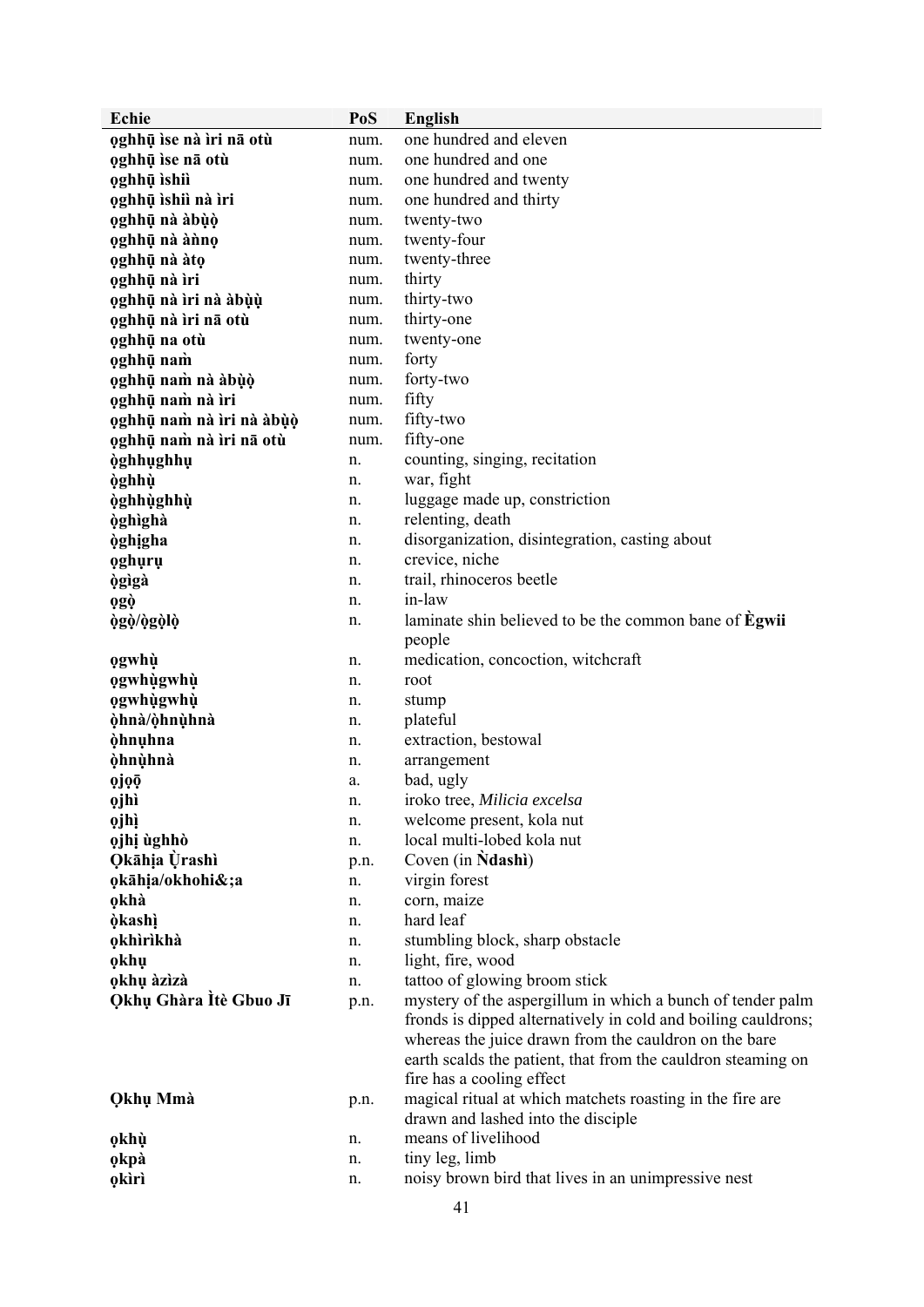| <b>Echie</b>              | PoS      | <b>English</b>                                     |
|---------------------------|----------|----------------------------------------------------|
| òkpà egbè                 | n.       | wielder of firearms password for male person       |
| òkpasham/nkwhaā okhu      | n.       | match for lighting                                 |
| okpòbhià                  | n.       | hare                                               |
| òkpọ                      | n.       | crack, knock, game demanding silence               |
| òkpọ                      | n.       | three spiked catfish                               |
| òkpo ògùrù                | n.       | yellow coloured three spiked catfish               |
| okpobia                   | n.       | giant forest-squirrel, Protoxerus stangeri         |
| okpōchha ènwè             | n.       | red colobus, Procolobus bodius affpennanis         |
| <b>òkpokarara</b>         | n.       | snake sp. Atheris squamigera                       |
| ọkpọkọrọ                  | n.       | shell, bin, sherd                                  |
| òkpu/mgbāka               | n.       | ancient                                            |
| ọkpū                      | n.       | animal sp.                                         |
| òkpù                      | n.       | hips                                               |
| okpùkata                  | n.       | hard lump                                          |
| okpùkata ajhā             | n.       | clod of earth                                      |
| okpūrukpu anyà            | n.       | eyeball                                            |
| okpùrùkpù                 | n.       | ball like                                          |
| òkù                       | n.       | dish                                               |
| oku anyà                  | n.       | eye socket                                         |
| okų olà                   | n.       | chinaware                                          |
| òkwà                      | n.       | partridge                                          |
| okwā elu                  | n.       | elevation, awkward situation                       |
| okwā ènwè                 | n.       | low flying large black bird with long tail feather |
| okwa mirni                | n.       | heron                                              |
| okwa njala                | n.       | shallow                                            |
| òkwhùkwhù                 | n.       | funeral                                            |
| okwu/okwuru               | n.       | cork, screw cork, plug                             |
| okwùrò                    | n.       | okro                                               |
| òlòòloò                   | n.       | cramp                                              |
| òlulu                     | n.       | favourite wife                                     |
| òlù kpaà kpaà/òlù kparà   | n.       | lack of self-control, impatience                   |
| kparà                     |          | baldness                                           |
| òmà                       | n.       |                                                    |
| omaa                      | a.       | good, beautiful                                    |
| omirimà                   | n.       | pit of a plant<br>whetstone                        |
| omų mmà<br>omų uhie       | n.       | slab for crushing camwood                          |
|                           | n.<br>n. | stone                                              |
| ọmū<br>ọnụ                | n.       | mouth                                              |
| ọnụ mgbù                  | n.       | fishing port                                       |
| <b>onų mīrni</b>          | n.       | mouth of a river                                   |
| ọnų òtùlè                 | n.       | anus                                               |
| Qnuhniam                  | p.n.     | Logos (in Abhara)                                  |
| onwa                      | n.       | moon, month, oval face (derogatory)                |
| onwu                      | n.       | death                                              |
| onyà                      | n.       | trap                                               |
| onyā igwè                 | n.       | metal trap                                         |
| onyā igwe ahàrà/onyā igwe | n.       | metal trap with teeth                              |
| eze                       |          |                                                    |
| onyā mirni                | n.       | fish trap                                          |
| onyā nnùnù                | n.       | bird snare                                         |
| ọnyā òknà                 | n.       | partridge snare                                    |
| <b>ònùnù</b>              | n.       | incense                                            |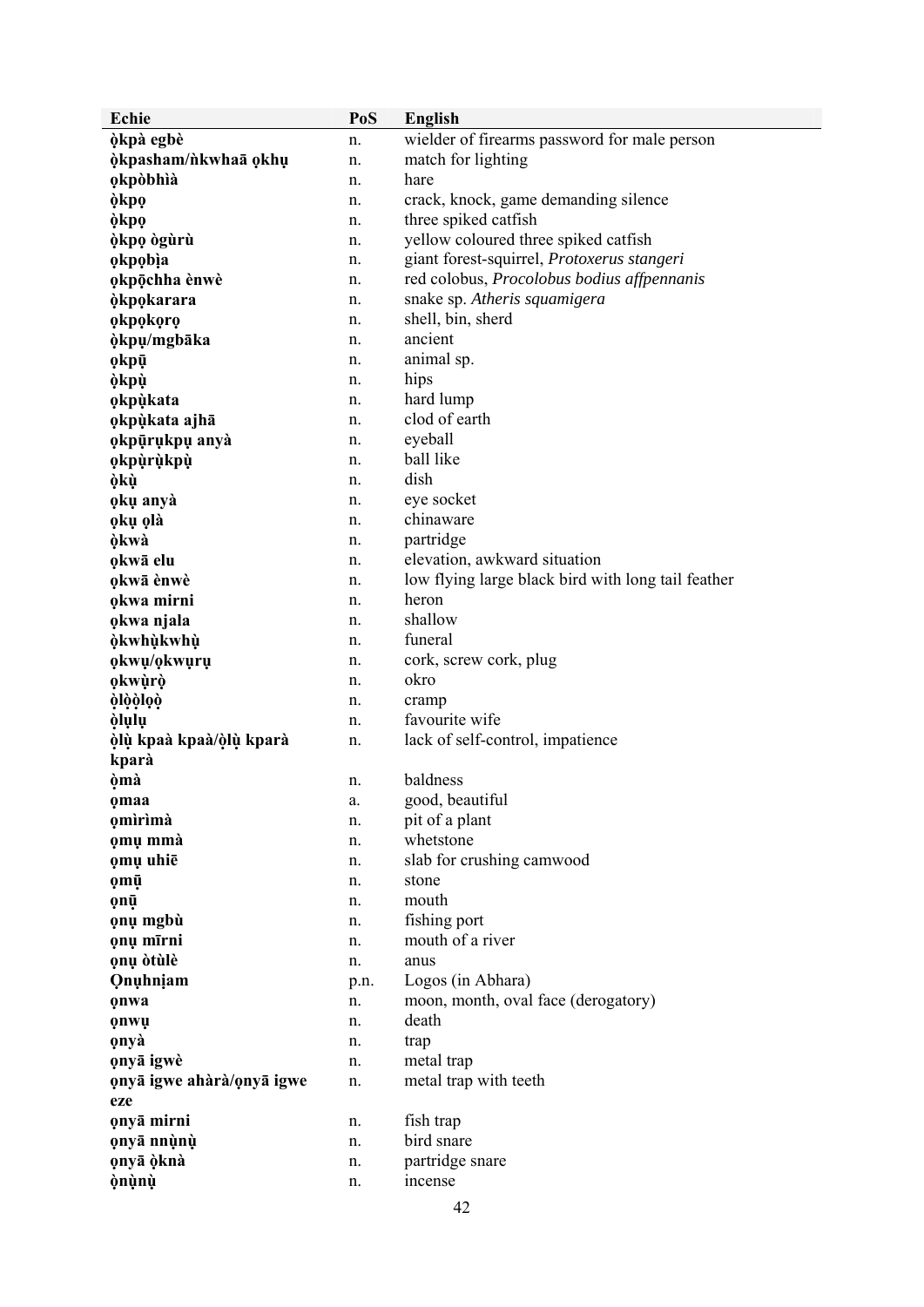| Echie               | PoS | English                                                                           |
|---------------------|-----|-----------------------------------------------------------------------------------|
| <b>opà</b>          | n.  | Derby's flying squirrel, Anomalurus derbianus                                     |
| òpà                 | n.  | mark, stain, spot, discoloration, patchwork                                       |
| opòlì/nshi egbè     | n.  | gun powder                                                                        |
| oràrà/oròrà         | n.  | crossbars in barn building                                                        |
| òrìrà               | n.  | red-lined snake, Bothrophthalmus lineatus                                         |
| ornų                | n.  | means of livelihood                                                               |
| <b>oro</b>          | n.  | portion                                                                           |
| òrò/ìrò             | n.  | telluric matter used on the eyelids by religious heads                            |
| ọrū/òrụrụ           | n.  | deformity, imperfection                                                           |
| òsa                 | n.  | squirrel spp. orange-headed tree squirrel, <i>Funisciurus</i>                     |
|                     |     | leucogenys and firefooted tree squirrel, Funisciurus                              |
|                     |     | pyrrhopus                                                                         |
| oshà                | n.  | filter, maracas                                                                   |
| <b>QSQ</b>          | n.  | flight, race                                                                      |
| oso ibù             | n.  | flight from forced labour in the colonial days                                    |
| <b>osù</b>          | n.  | sigh                                                                              |
| osù/òsùsù           | n.  | bunch                                                                             |
| òthị                | n.  | green vegetable worm                                                              |
| òtụ kelu kelu       | n.  | prolonged session of hiccup, asthma                                               |
| òtų mkpishi         | n.  | bringer of vicissitudes                                                           |
| òtù nkha/mbele onyà | n.  | gangrene                                                                          |
| <b>QW</b> a         | n.  | sharp piece (of bamboo)                                                           |
| owa mmu             | n.  | dragon, torch (especially from a bit of beaten climber of the<br>same name)       |
| owā/owara           | n.  | part                                                                              |
| owhnu/ohnu          | n.  | vagina                                                                            |
| owiriwà             | n.  | tree with spiky trunk good as firewood                                            |
| òyòrò               | n.  | prawn, crayfish, fingerling                                                       |
| <b>ozà</b>          | n.  | gorilla                                                                           |
| <b>òzhì</b>         | n.  | haemorrhage                                                                       |
| òzhì imì            | n.  | nose bleeding                                                                     |
| <b>òzhia</b>        | n.  | worm that destroys crops by eating through the shoots<br>especially near the base |

### **P.**

| pòkòpòkò      | id.  | smooth and plump |
|---------------|------|------------------|
| pukū          | num. | one thousand     |
| pukū ndè      | num. | ten million      |
| pukū pukū ndè |      | num. one billion |

## **R.**

| ràbò rabò                 | 1d. | broad face (derogatory)       |
|---------------------------|-----|-------------------------------|
| rikō rikō òtùlè/nweke ntù | n.  | intestinal worm               |
| riri riri                 | id. | precisely, safely, peacefully |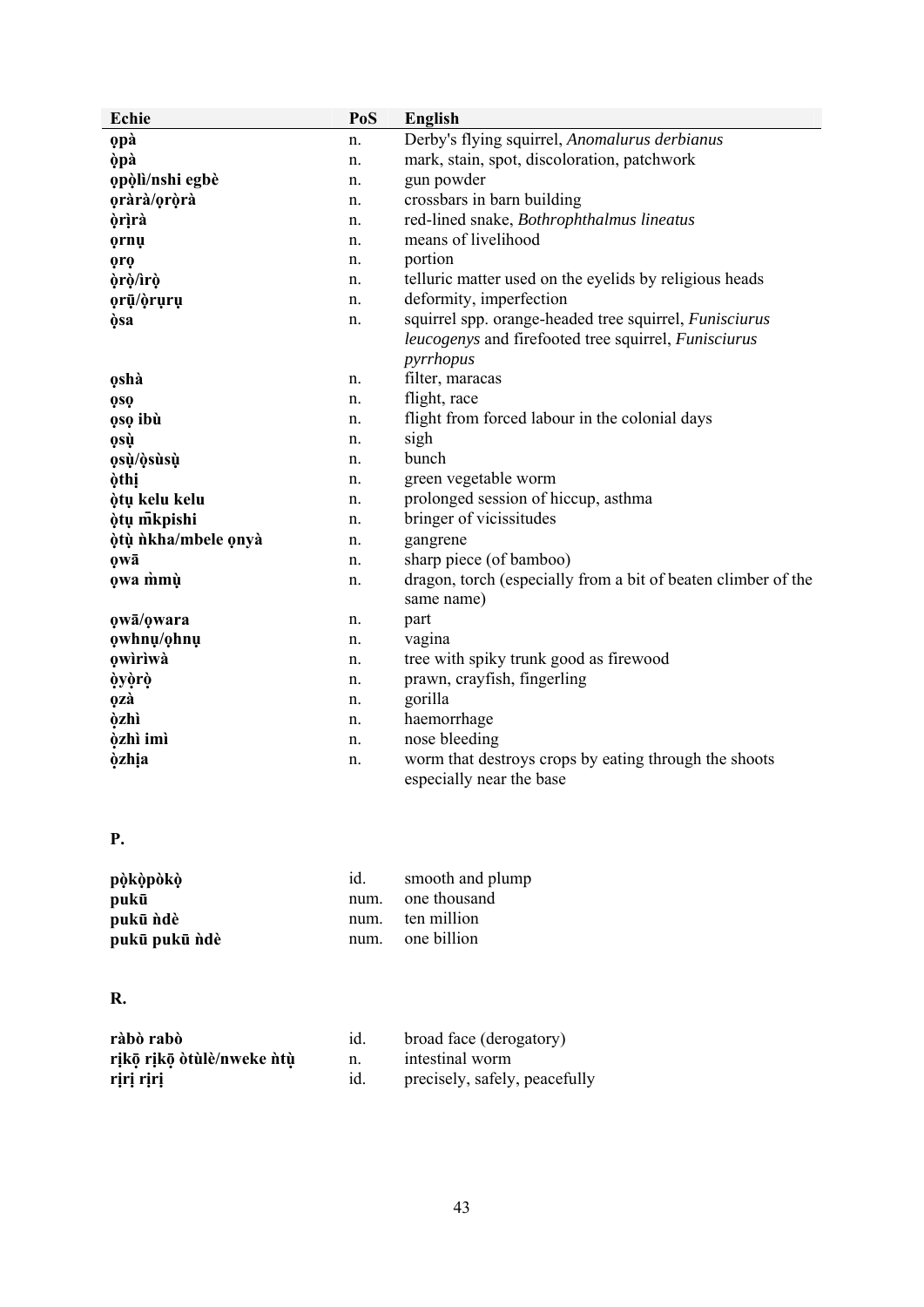| Echie                       | PoS            | <b>English</b>                                               |
|-----------------------------|----------------|--------------------------------------------------------------|
| S.                          |                |                                                              |
|                             |                |                                                              |
| sa                          | conj.          | when, as                                                     |
| sà                          | conj.          | or, is it?                                                   |
| sàko                        | n.             | dogfish                                                      |
| salò                        | n.             | royal python, <i>Python regius</i> . also eke nwaikputu      |
| sambì                       | n.<br>id.      | key                                                          |
| sere sere                   |                | lightly                                                      |
| serè serè/nserē<br>shakalam | n.             | chatter, idle talk                                           |
| shì                         | n.<br>conj.    | ray<br>or, whether                                           |
| shị                         | n.             | excrement                                                    |
| shi ngwuru                  | n.             | laziness, loss of pep, lack of fillip                        |
| shìishìi                    | n.             | chicken                                                      |
| su                          | excl.          | cry for shooing off beasts                                   |
| sù                          |                | indeed, really                                               |
|                             |                |                                                              |
|                             |                |                                                              |
|                             |                |                                                              |
| T.                          |                |                                                              |
|                             |                |                                                              |
| tàatà                       | n.             | baby                                                         |
| tàatā ishi ugbò/tàatā mgbè  | n.             | perpetual baby, childish person                              |
| èwheè                       |                |                                                              |
| tàatā mgbè èwheè            | n.             | perpetual baby, a childish adult<br>small                    |
| tìị<br>tòrotòro             | a.             |                                                              |
|                             | n.             | peacock<br>before                                            |
| tupu<br>tụmà                | conj.          | instead of                                                   |
| tụmàshị                     | conj.<br>conj. | although                                                     |
| tụtụ                        | conj.          | since                                                        |
|                             |                |                                                              |
| U.                          |                |                                                              |
| ubè                         | n.             | trap-pole, hoe with very long handle                         |
| ùbhe                        | n.             | pear                                                         |
| ubhēne/ubhēle/àgba          | n.             | wild cherry                                                  |
| èzekē/àdhanaghhū            |                |                                                              |
| ùbhene ōsa                  | n.             | redless tree squirrel, Funisciurus anerythrus                |
| ubhùbhò                     | n.             | soft wood that spreads out as shelter at low height trunk of |
|                             |                | which was tabooed as firewood                                |
| ùbu/ùbu àgàlà/ùbu òrìmà     | n.             | excessive desire, loss of self-control                       |
| ùbùbè                       | n.             | ladder                                                       |
| ubuubu                      | n.             | unimpressive heap                                            |
| ùchichì                     | n.             | seal                                                         |
| udhe                        | n.             | heavy breath                                                 |
| ùdù mkpōrọ                  | n.             | insect like wasp that doesn't sting                          |
| uduudu                      | id.            | fat and dull                                                 |
| ufè                         | n.             | deceit, lie                                                  |
| ùfe                         | n.             | folk tale, chant                                             |
| ùfè/ùfèm/òkpò               | n.             | trail, track                                                 |
| ugirī                       | n.             | wild mango                                                   |
|                             |                |                                                              |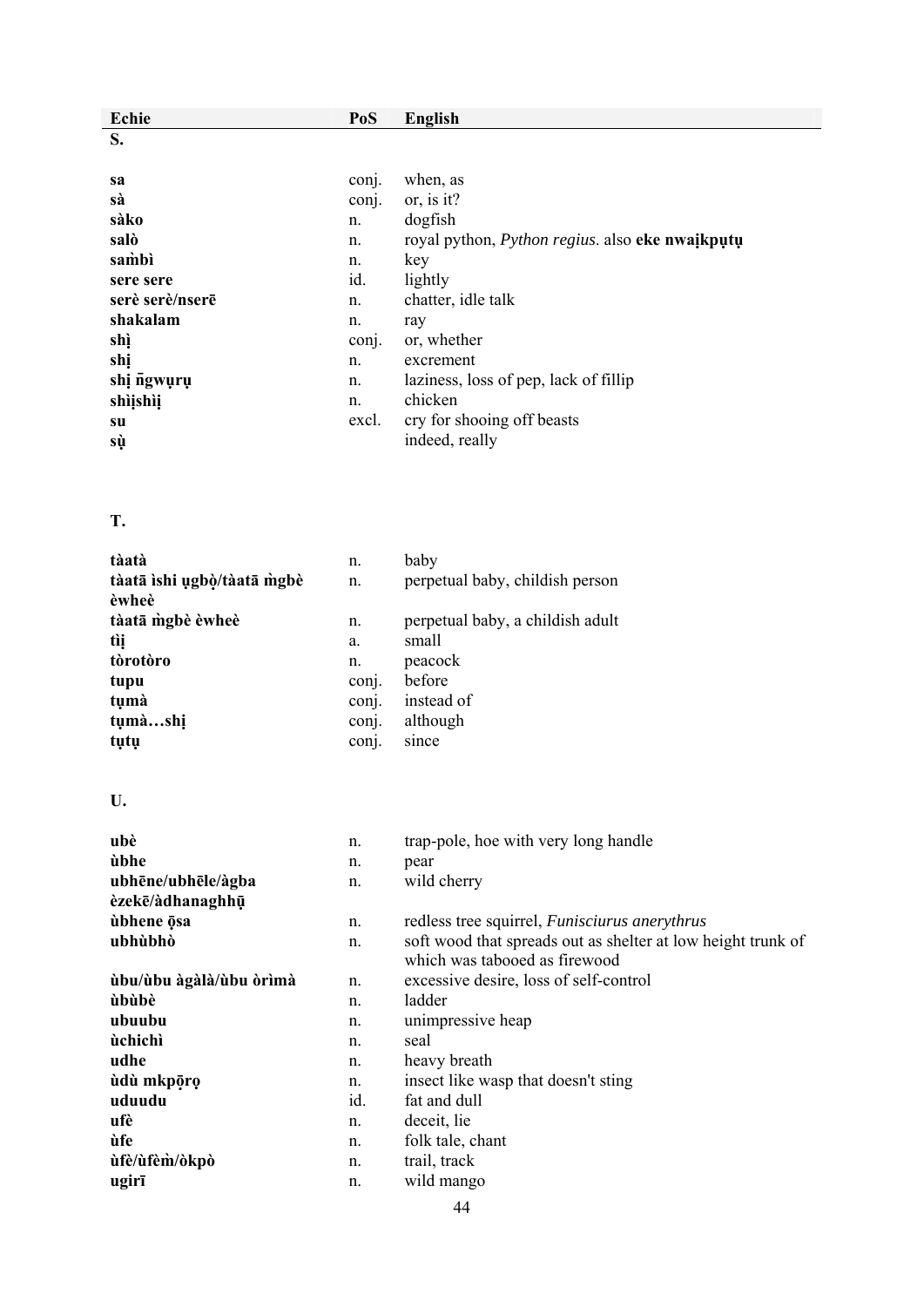| Echie            | PoS  | <b>English</b>                                           |
|------------------|------|----------------------------------------------------------|
| ugùrù            | n.   | belch                                                    |
| ugwhùmàgàlà      | n.   | chameleon                                                |
| uhe              | n.   | spermatozoa collection                                   |
| ùhu              | n.   | obverse                                                  |
| ùhu/ùlo          | n.   | repercussion                                             |
| ùhù              | n.   | marsh mongoose, Atilax paludineus and long nosed         |
|                  |      | mongoose, Herpestes naso                                 |
| ujē/aka          | n.   | handle                                                   |
| uju              | n.   | lake                                                     |
| ùke              | n.   | brightness, sparkling nature                             |
| Ùkè              | p.n. | Kindred Spirits                                          |
| uketu            | n.   | large climber producing delicious fruits                 |
| ukhe             | n.   | sharp spiked climber                                     |
| ùkho             | n.   | rafter over fireplace for storing                        |
| ukhòm            | n.   | fowl                                                     |
| ukpō             | n.   | screwpine                                                |
| ukwe             | n.   | matching, fitting, befitting                             |
| ukwhē            | n.   | dye                                                      |
| ukwhù            | n.   | waist                                                    |
| ukwhù            | n.   | waist pain, lumbago                                      |
| ukwuu            | a.   | big, large                                               |
| ùle              | n.   | examination                                              |
| ùle mkpàjàrà     | n.   | mock examination                                         |
| ùli              | n.   | web                                                      |
| ùlì              | n.   | manner of burial                                         |
| ùli/ùlili/àkpòrì | n.   | resultant effect                                         |
| ulu              | n.   | balminess                                                |
| ùme              | n.   | severe loss through death                                |
| umernē           | n.   | conduct                                                  |
| ùnè              | n.   | musical bow                                              |
| ùre              | n.   | decay                                                    |
| ùreūre           | n.   | rottenness                                               |
| urù              | n.   | flesh, profit                                            |
| uruburu          | n.   | monitor lizard                                           |
| ùse              | n.   | profit                                                   |
| ùse              | n.   | reward                                                   |
| utā              | n.   | bow, tentacle                                            |
| ùto              | n.   | growth                                                   |
| uwe àhù          | n.   | shirt                                                    |
| uwe nghhù        | n.   | blouse                                                   |
| uwe òtùlè        | n.   | shorts, trousers                                         |
| uwe ukwhù        | n.   | shorts                                                   |
| uwè/mweyi        | n.   | dress                                                    |
| uzè              | n.   | red-legged sun squirrel, Heliosciurus rufobrachium       |
| uzhi             | n.   | large forest tree. The leaf and bark are boiled to treat |
|                  |      | malaria                                                  |
| uzhie/nkwèkè     | n.   | batch                                                    |
|                  |      |                                                          |

**Ụ**

| ùba       |     | multitude, prosperity                     |
|-----------|-----|-------------------------------------------|
| ùbàkiribā | 11. | low branching tree that grows in colonies |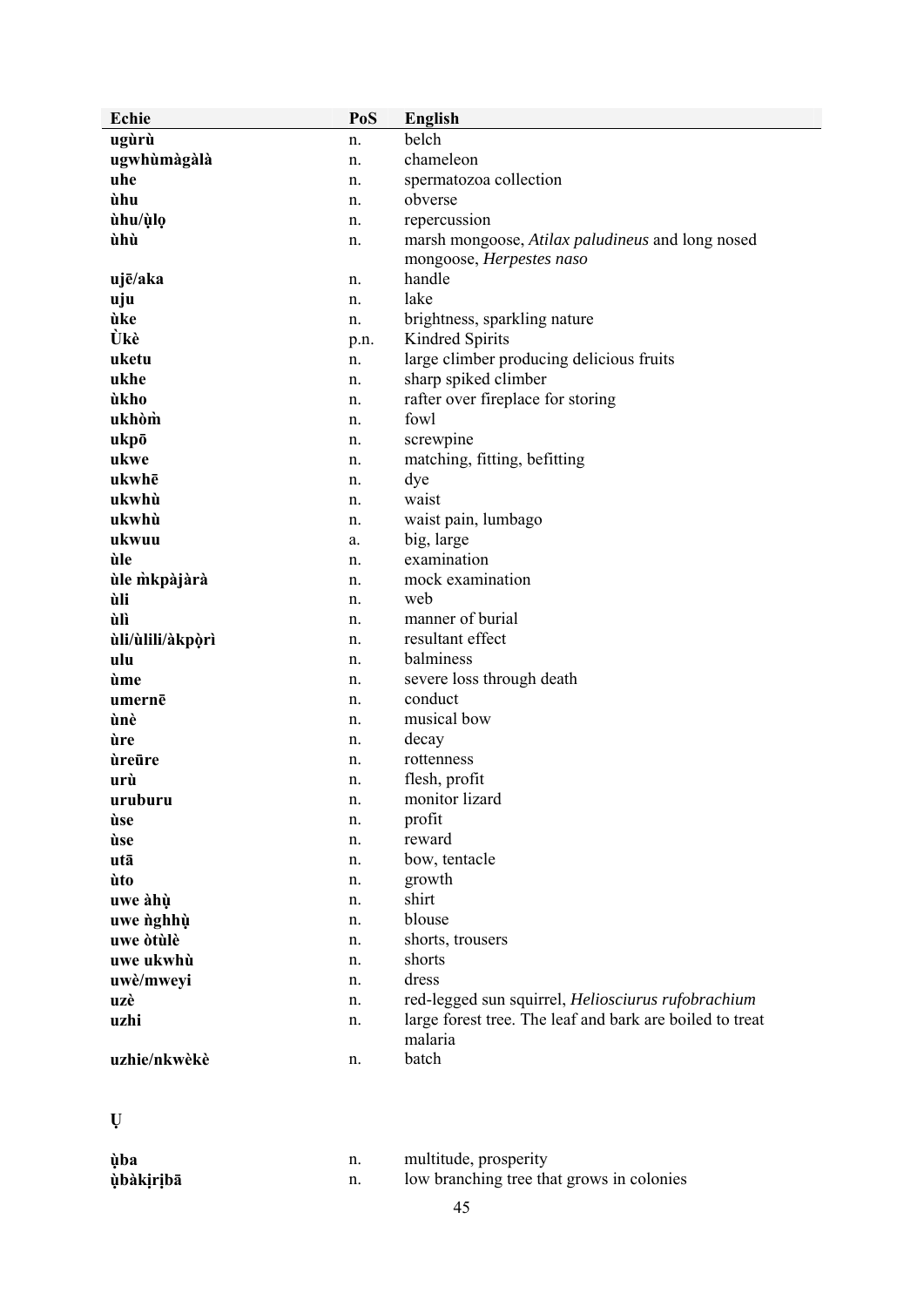| <b>Echie</b>                | PoS      | <b>English</b>                                          |
|-----------------------------|----------|---------------------------------------------------------|
| ùbhanì                      | p.n.     | Ibani, Bonny                                            |
| ùbhụ                        |          | scramble                                                |
| ubò                         | n.       | vengeance                                               |
| ùbòlò                       | n.       | ostracism                                               |
| ùchhakā                     | n.       | bright flat fish broadest near the tail                 |
| <b>ùdarà</b>                | n.       | African apple                                           |
| ùdụ nthì/ọlā nthì           | n.       | earring                                                 |
| ùdu/ùgbu                    | adv.     | now                                                     |
| ùfọ                         | n.       | remainder                                               |
| ūfodų                       | quant    | some                                                    |
|                             |          |                                                         |
| ùfụ                         | n.       | pain                                                    |
| ùfufù/ùfùtuu                | n.       | foam, bubble                                            |
| ùgbọ                        | n.       | rumour, hint                                            |
| ùghà                        | n.       | giant rattan                                            |
| ùghàlàmà                    | n.       | crookishness                                            |
| ùghàlàmà ọnụ                | n.       | hair-splitting drivel                                   |
| ùghhà                       | n.       | rattan, climbing rope                                   |
| ùgòrò (omugwo)              | n.       | post-natal flow                                         |
| ugwhū                       | n.       | fishing net                                             |
| ugwhu àbasha                | n.       | small aperture net                                      |
| ugwhų èkpò                  | n.       | medium aperture net                                     |
| ụgwhụ ezè bụ àkhù           | n.       | large aperture net                                      |
| ugwhų nku òtùlè             | n.       | crescent shaped net with loop                           |
| ugwhu nku                   | n.       | crescent shaped net                                     |
| ugwhụ ùlàrì                 | n.       | expansive net                                           |
| ùhà                         | n.       | major part                                              |
| ukà                         |          | dispute, disputation                                    |
| ùkha                        | n.<br>n. | length                                                  |
| ùkha ezē                    |          | roofing raft                                            |
|                             | n.       | parallel line                                           |
| ùkhukha                     | n.       | shrub that produces fruits that cluster at branch tips  |
| ụkhùkhụrū<br>ùkọ            | n.       | scarcity, bracket, coincidence                          |
|                             | n.       | climber producing round fruits of hard shell            |
| ukpà                        | n.       |                                                         |
| ukpa/akhu/akpo/ùdi          | n.       | type, kind, species<br>association                      |
| ùkpa                        | n.       |                                                         |
| ukpō                        | n.       | cowpea<br>public exhibition of persons guilty of incest |
| ùkwhụ                       | n.       | silken material (especially head-tie)                   |
| ùlàrì/ùlọkō                 | n.       | abode                                                   |
| ulò                         | n.       |                                                         |
| ųlō                         | n.       | ringworm<br>aftermath                                   |
| ùlọ                         | n.       | ember                                                   |
| ùlòshara okhū/ibìshara okhū | n.       | second child                                            |
| ulu                         | n.       | endless chatter                                         |
| umarnį akuko                | n.       |                                                         |
| ùmàrnà                      | n.       | premature ripening<br>endless                           |
| ùmàrnì                      | n.       | Goddess of Possession (in Qzuzu)                        |
| <b>Úmarnù</b>               | p.n.     |                                                         |
| ùmì<br>ùmi/ùmià/ùmi àlà     | n.       | marrow<br>well                                          |
|                             | n.       | offspring, children                                     |
| ųmù                         | n.       |                                                         |
| umūshìi                     | n.       | boys and girls                                          |
| unu                         | n.       | sack cloth                                              |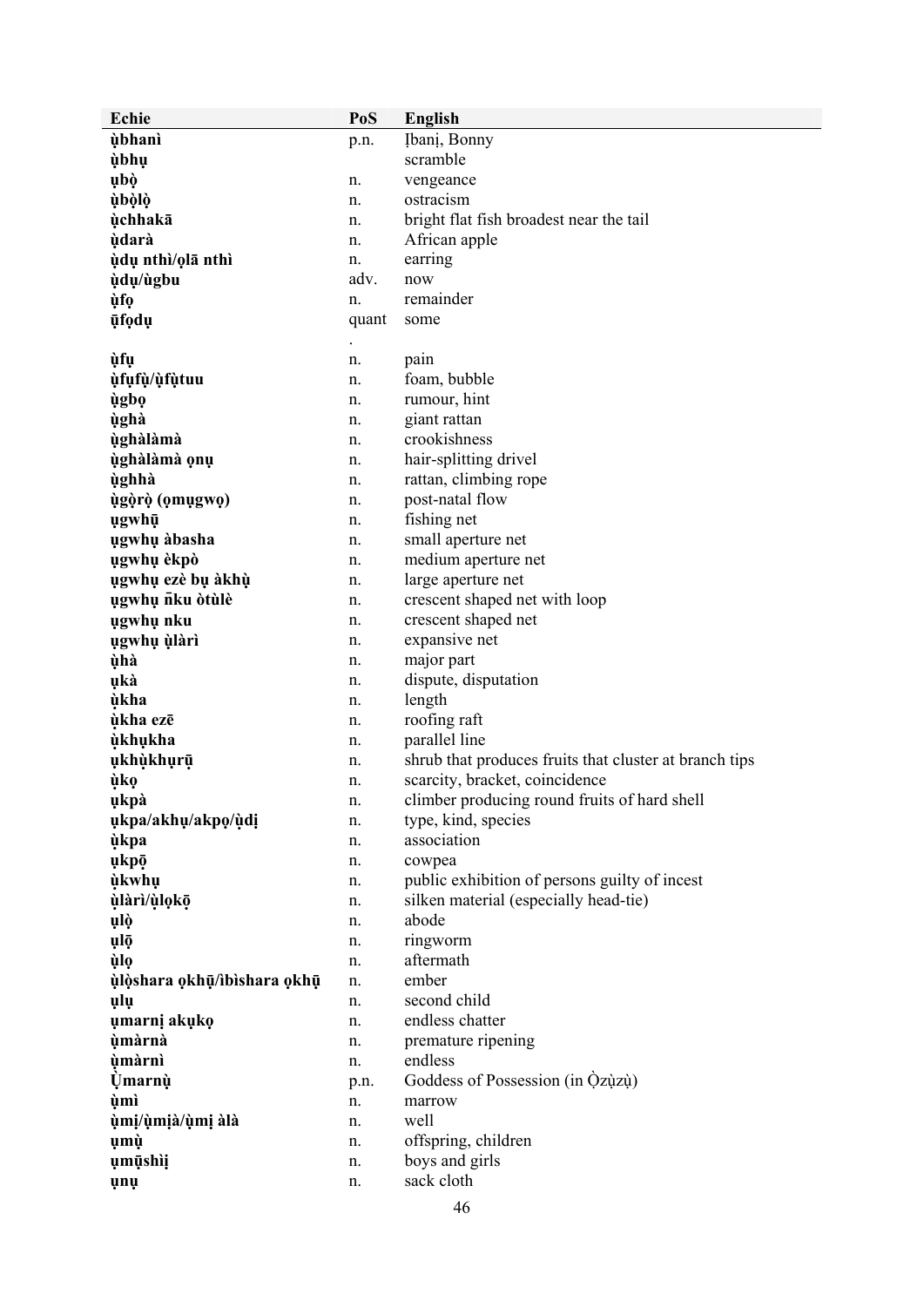| Echie              | PoS   | <b>English</b>                                   |
|--------------------|-------|--------------------------------------------------|
| ùpụrù              | n.    | brain                                            |
| ùpù                | n.    | exit                                             |
| <b>Úrashì</b>      | p.n.  | River Cult (in $\dot{Q}z\dot{q}z\dot{q}$ )       |
| <b>Urashi Mkpa</b> | p.n.  | God of Healing (in $\dot{Q}z\dot{q}z\dot{q}$ )   |
| ùsọ                | n.    | (roaring of) water current, terminal             |
| ùso mirni          | n.    | ocean current                                    |
| ùsò                | n.    | extremity                                        |
| ùsò                | n.    | terminal                                         |
| ùsò ekwhu          | n.    | obscure cooking end                              |
| ùso nwā            | n.    | last child                                       |
| uthàrà             | n.    | fufu                                             |
| uthāra miīrni      | n.    | paste for thickening soup                        |
| ùzọ                | n.    | scramble                                         |
| V.                 |       |                                                  |
| vàm                | id.   | in a flash                                       |
| vòm                | id.   | in a swoop                                       |
| W.                 |       |                                                  |
| $w\bar{a}/\bar{m}$ | det.  | the                                              |
| we                 | pron. | they, their                                      |
| wè                 | dem.  | follows kaa, 'this', kem, 'these' to mark plural |
| Y.                 |       |                                                  |
| ya                 | dem.  | this                                             |
| ya/àya             | pron. | he/she/it                                        |
| yā/nyā/nā/nà/yà    | det.  | this                                             |
| уà                 | int.  | what of                                          |
| Z.                 |       |                                                  |
| zagų zagų          | id.   | elegant poise                                    |
| zàm                | id.   | quick rise                                       |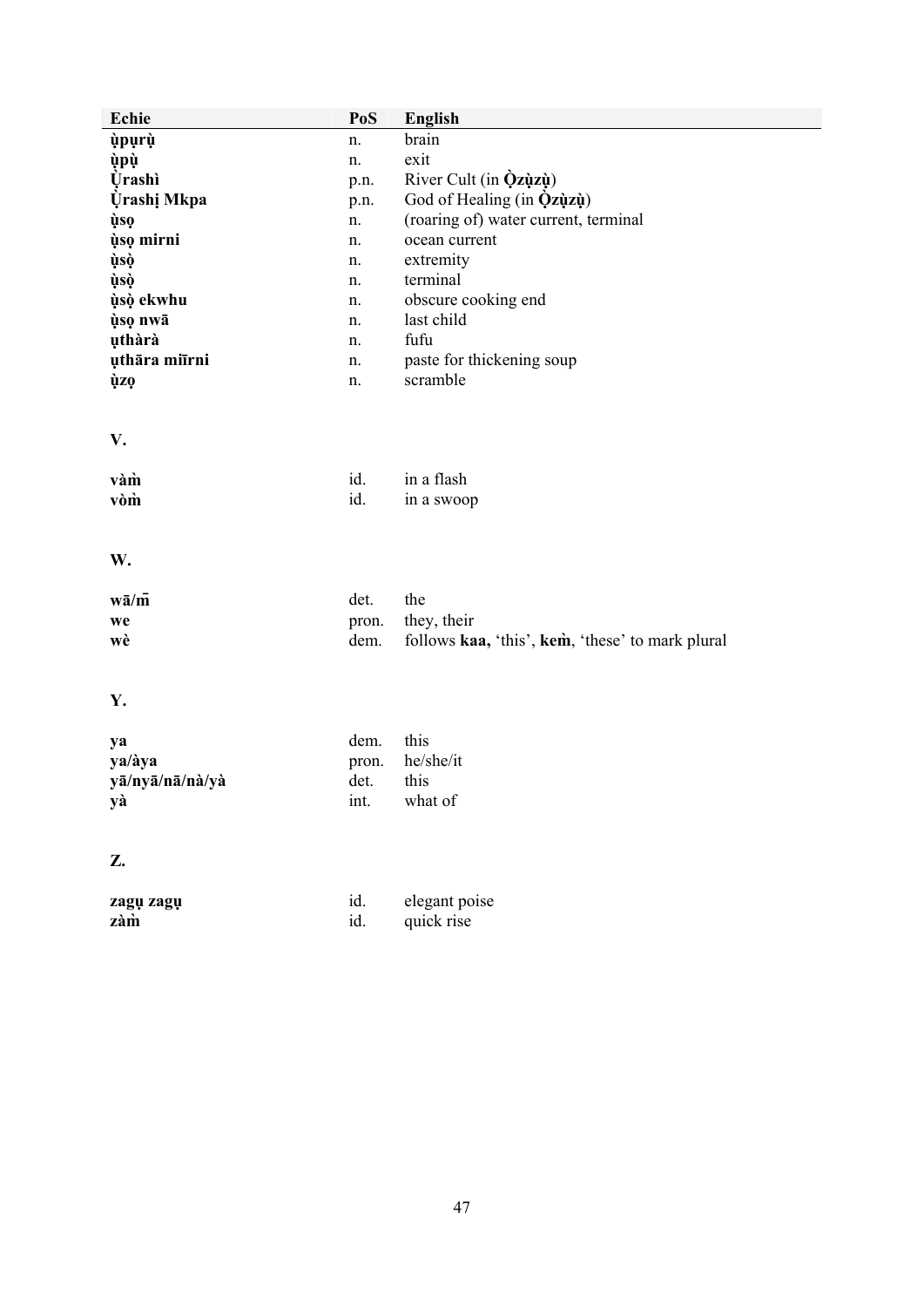#### **Male names**

If proverbs are short sentences based on long experiences, our names being short proverbs, condense the figurative plurisignificance feature of our proverbs, rendering phrasic interpretation difficult. When common entries appear under male and female Echie names, male bearers of such names could, as with epithets of profession be further identified by the suffix **nwokhò** (male); thus, **Nwụwā** being both male and female name, distinguishes the male bearer as **Nwụwā nwokhò** and a male **Nwamkpà** is **Nwamkpā nwokhò**. Here are common Echie names of male persons:-

| <b>Abadinekè</b>         | Children are gifts from nature                                   |
|--------------------------|------------------------------------------------------------------|
| Achinefù                 | It is all cosmetic laughter                                      |
| Achònwa                  | May I never lack children                                        |
| Adièle/Alele/Anele/Amele | Future will tell                                                 |
| Adindhù                  |                                                                  |
|                          | All depends on life<br>Let the many crush the few, reconsider    |
| Agbàgbuo                 |                                                                  |
| Agbagwaa                 | United people shall never be vanquished<br>He has taken after me |
| <b>Agbam</b>             |                                                                  |
| Agbàràghham              | The gods will vindicate me                                       |
| Aghhūbolom               | Do not segregate against me                                      |
| Àgnùba                   | One never beats the crowd                                        |
| Agnùchhaa                | We shall never tire of celebrating your arrival                  |
| Agūnàa                   | He has taken after the father                                    |
| Ahnàmefùlè               | May my name never perish                                         |
| Akaahnàotù               | The five fingers are never equal                                 |
| Akàgbuo                  | Words do violence to perfection                                  |
| Akhùbuòghhù              | No thorn no crown                                                |
| <b>Akhùmefule</b>        | May I never lose the investment                                  |
| <b>Akodinobi</b>         | Wisdom has multiple dimensions                                   |
| Akpùnonū/lelē            | Avoid public disparagement                                       |
| Akujobì                  | You have come to assuage my sorrows                              |
| Àkwhegbū/Àkwhùkwhegbū    | Scolding does not harm the child                                 |
| Àlàribhòle               | The neighbourhood is hostile                                     |
| Amadi                    | May the lineage perpetuate                                       |
| Amakōlonwa               | May the lineage never lack young ones                            |
| Amechhi/Amefulè          | May the lineage never cease                                      |
| Amonwū                   | The lineage has known bereavement                                |
| Amugwù                   | The lineage has known hatred                                     |
| Anebho                   | The raise false accusation against me                            |
| Anèmotù                  | There are many issues facing a man                               |
| Anòkwuru                 | I am glad to have lived to witness this                          |
| Anugbùo                  | One without a brother is the first target in a brawl             |
| Anyalèbechì/Lenchi       | Trust in better fortune                                          |
| Anyalèbibhèkàra          | Why should anyone not endure what everyone                       |
|                          | else bears?                                                      |
| Anyāmele                 | They would not listen but we shall see                           |
| Anyasō                   | When you face the brave chastisement hides the                   |
|                          | head                                                             |
| Asònye                   | One without a brother is an easy target                          |
| Àwam                     | Death persists in invading my household                          |
| Awhnunanya               | Seeing is believing                                              |
| <b>Azatālam</b>          | Many more people follow in my lineage                            |
| <b>Azoghhù</b>           | But for dispute setbacks would not be many                       |
| Azonwū                   | But for bereavement setbacks would not be many                   |
| Àzụnàa                   | You have come when the father is no more                         |
|                          |                                                                  |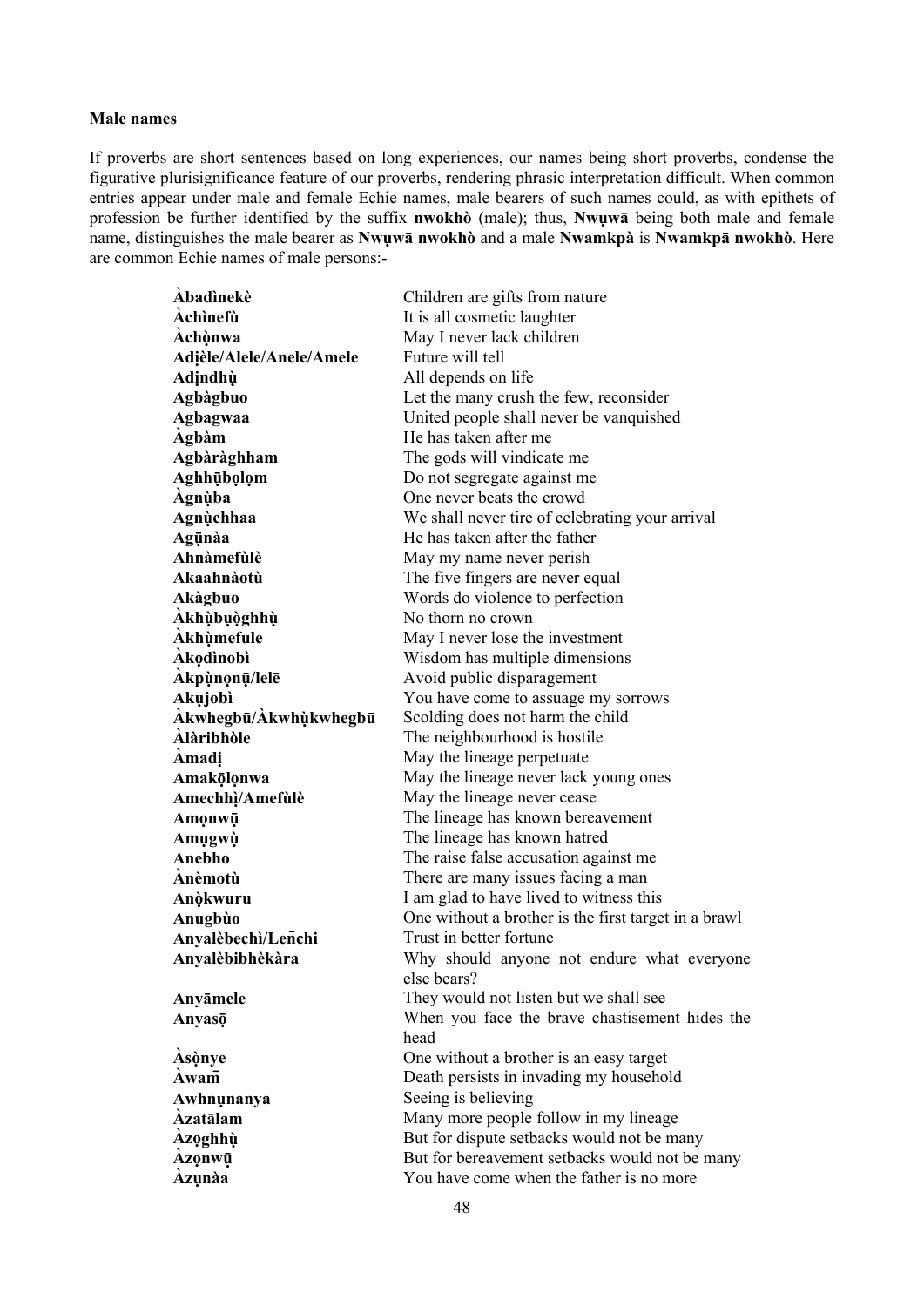**Chibèe Destiny prevails Chibùo** May the gods avenge me **Chịbūẓ ọ** Destiny prevails **Chịkè** Destiny prevails **Chishòkwū** May fortune silence gossips **Echēfù/Echèzòlọ̀ ̣** Remember **Egbe** Agile like the kite **Ejīlùwà ̣** Boast not of material things **Èlàzụ/Enyàzù ̣** Majority interest prevails **Elemùwà ̣** Cosmic laws prevail **Emesọbụm/Hneēm** I am unfairly treated **Gòzhiem** Bless me **Hanàcho** May posterity perpetuate **Hnedìọ̀hnà ̣** You are desired all **HneE**mem They persecute me **Hnejhēnihni** The future holds more hope **Hnekōronye ̣** Those that lack you lament **Hnekwhàbha They boast that possess you Hnemèfo** May i be spared **Hnemēnachị** Destiny prevails **Hnezùrùmeè** Their wishes are not god's **Ignēchì** Destiny prevails **Ìgnèrnè/Ìnwèrnè/M̀ Ikhadìim** I am powerless against them **Ikiriko** Talking drum **Kèmjìka** You are compensating **Kwekètà As it was in the beginning Manùme Man** is god to man **Màrnizù** Be prudent **Màrnizù** Be prudent **Mmeni/Mmèrnènnì** For what crime do I suffer? **Mmetà/M<b>megbu** Oppression **Ndhùbishi** *Life is all that matters* 

**Chikèzhie May destiny turn a more favourable countenance Echònwu** All plans take death into account **Egbūchulem** Do not kill me when my time is not due **Ègbùlēlfù/Ègbùnefù/Èlèelè** May they be thwarted that persecute the innocent **Eghhèjuru** I have been maligned enouth **Emejuru Have i not tried enough to secure a child? Emùka** Much is mockery and gossip **Ewùnonū Much is chromatic sensibility Hnejìrìka** You have come to elevate me **Hnemètu** Experience is the best teacher **mezhi** May i not suffer for trying to please **Irnokā/Irnụlò ̣** Hatred in the neighbourhood is more lethal **Iwejoo/Iwezòo** You have come to sooth my privation **Kèmakōlm Private** ownerships secures greater happiness than public **Mànyìshi** Have you mere come to tantalize me? **M̀ bhakōghhù ̣ ̣** Vaunting is much of the fight **Mbònye** Notwithstanding my insignificance spare me **Mèebhōm** They attribute their flaws to me **M̀ gbakàbàlà** Wealth will come when it will **Mmechhaa** Procrastination leads to failure **Ndhùbezè ̣** Wealth comes when there is life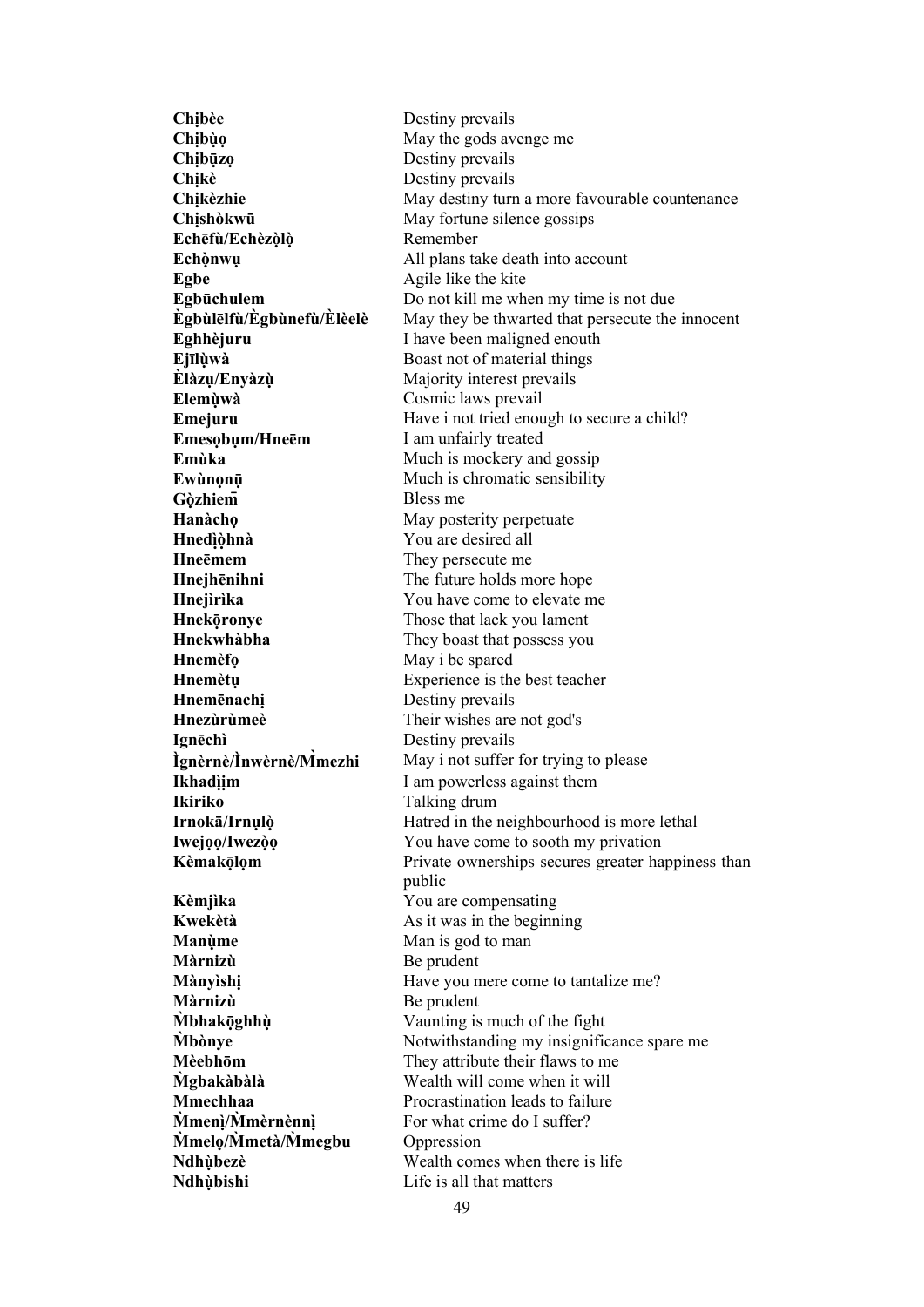| Ndimèle/Nnamèle/Nnòdim/N    | Hope lies in the future                                     |
|-----------------------------|-------------------------------------------------------------|
| wanlem                      |                                                             |
| Nghhèkata                   | I no longer worry when their tongues wag                    |
| <b>Njikonye</b>             | Who have i robbed?                                          |
| <b>Nlemögù</b>              | My prayers may yet be answered                              |
| <b>Nnadi</b>                | Power derives from the lineage                              |
| Nnàmdì                      | My father lives                                             |
| <b>Nnanna</b>               | Grandpa reincarnates                                        |
| Nnànyịbūnọnū                | We can do minus certain kinsmen                             |
| Nshidinanya                 | I read their evil wishes from their gaze                    |
| <b>Nshìrimobì</b>           | My consolation                                              |
| Nwagō                       | I am absolved                                               |
| Nwagwhù                     | I have known afflictions                                    |
| Nwakākhù                    | Wealth cannot be valued above the possessor                 |
| Nwakōhù                     | A slave cannot be valued above the master                   |
| Nwakpākà                    | Spare him                                                   |
| Nwalà/Nwalezhi              | Patriot                                                     |
| Nwamkpà                     | I have known afflictions                                    |
| Nwanyanwu                   | Light                                                       |
| Nwarishi                    | I have known afflictions                                    |
| <b>Nwechèfòm</b>            | Great surprise                                              |
| Nweēmem                     | Threatened posterity has been my undoing                    |
| Nwegbè/Nwankiregbè          | Heralded                                                    |
| Nw'ejil'efù/Nwekēpùronwū    | Held in trust for death                                     |
| Nwekè                       | Destiny                                                     |
| Nwèkhe                      | Born on the Sabbath                                         |
| Nwelemmā                    | Elegant like the deer                                       |
| Nwelèndhù                   | Where there is life there is hope                           |
| Nwemenefù                   | Will it be another wasted labour?                           |
|                             |                                                             |
| Nwigwè                      | Of strong mettle<br>Gift from above                         |
| Nwigwē                      |                                                             |
| Nwirnegbū<br><b>Nwobilo</b> | It matters little that they hate me                         |
| Nwodim/Nwubhani             | You have come to sooth my agony<br>Fair complexioned        |
|                             | Patriot                                                     |
| Nwobò/Nwuzhì                |                                                             |
| Nwokhogbàa<br>Nwokhōshòle   | May your tribe increase                                     |
|                             | Great surprise                                              |
| Nwokhuwā                    | Rare pedigree                                               |
| Nwukè                       | Child of my puberty                                         |
| Obiajūnwa                   | It may be in vain but i adore you<br>Precious to the father |
| Obīnà                       |                                                             |
| <b>Obùnezhi</b><br>Òdìkà    | Too good to be true!                                        |
|                             | Rare pedigree                                               |
| <b>O</b> diurù              | I value nothing above you<br>God's time is the best         |
| <b>Qdu</b>                  |                                                             |
| Odudu/Òdùm                  | Pathfinder                                                  |
| <b>Ogazhi/Opurum</b>        | He guides me aright                                         |
| Qgbāji/Ojiji                | You come from a lineage of great yam farmers                |
| <b>Ogbònnàa</b>             | You took after your father                                  |
| <b>Ogòokhò</b>              | Father-in-law                                               |
| Ogùamānam                   | May the fault not come from me                              |
| Ogùndhù                     | We pray for life                                            |
| Ogùzhie                     | Prayer answered                                             |
| Ogwele/Ogwuum               | You extricate me from vicissitudes                          |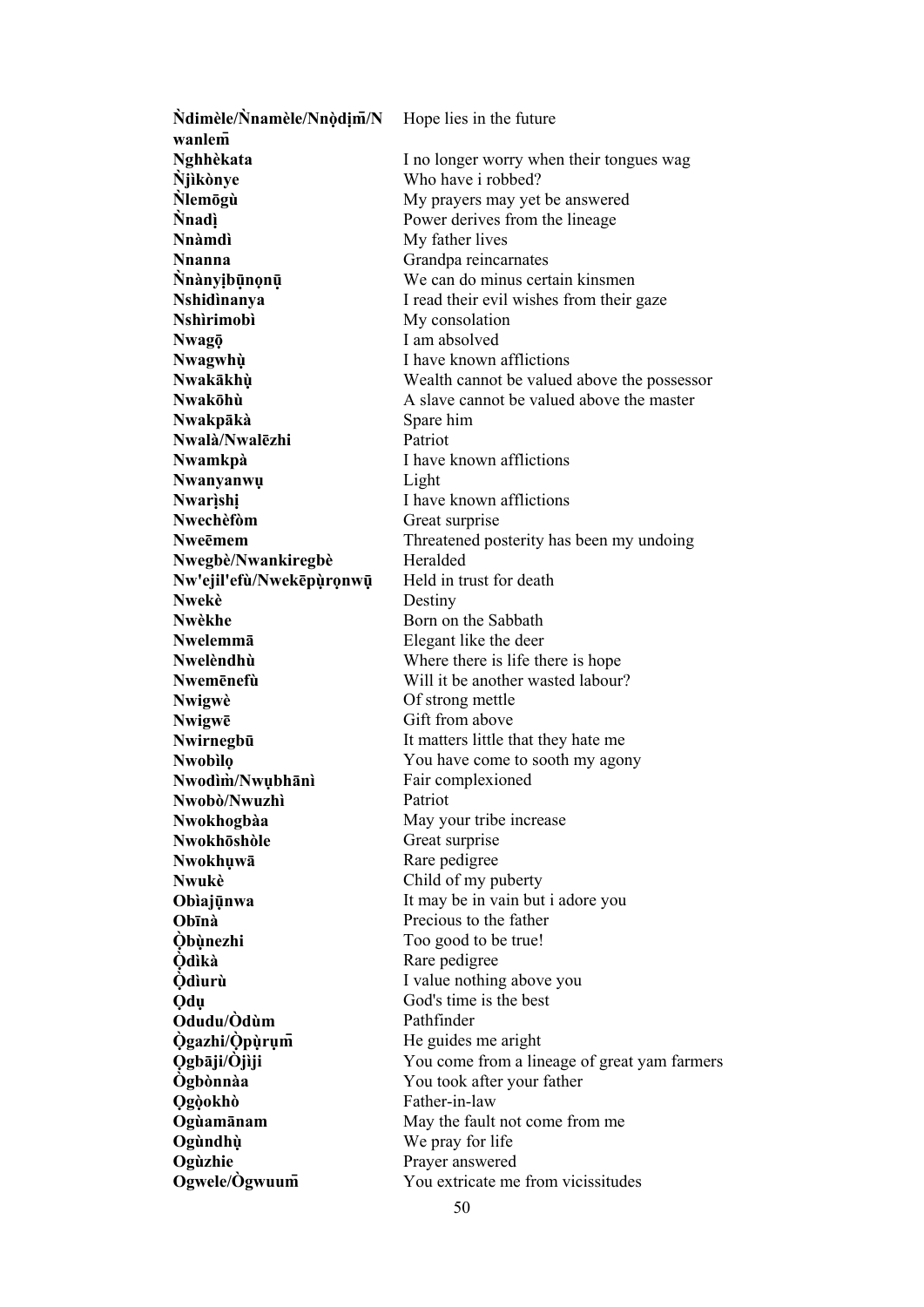**Ọhnagnùnà ̣** You have stopped their mockery **Òhnàle** Behold, all ye! **Òjìmmùo** Weight not your valour against weaklings like me **Òketù** Destiny prevails **Okholù/Olobō/Òlùo** Commanding personality **Òkorobìà** Young fellow **Òkponaa** You are my light **Òkpori/Òkpo** You have come to feast with us **Òmèsùrùm** I am neither the first nor would I be the last to suffer thus **Onū** The mouth talks so much that it contradicts itself **Onūkwùfo** The mouth should not disclose all it knows *Y* ou have silenced their detractions **Ọnwakàlàgbule/Ọnwụtebe** Relent awhile death **Ọnwamēgbu** Death is a bad reaper **Onwamonvikhe Death fears no warrior Ọnwanākhù ̣** Death cannot be suborned **OnwanIkpe Death** brooks no negotiations **Ọnwụbàlìlì/Ọnwụbàlìrì/Ọnw ụlì**  Decimation breeds contempt **O**nwuchūruba We are few on account of death **Onwudhèbe** Spare him death **Ọnwụkà/Ọnwụmē** Death decides it all **Onwumēlu** Death is killsport **Ọnwụzò/̣Ọnwụbikhō** Death I implore thee **Ònyagnùna** Too good to be true **Ònyechè** Great surprise **Ònyeghhām** I pleaded but none came to my aid **Ònyegorom** Who vouchsafes for me **Onyegbule** Spare him **Ònyekọnwụ** Who is above death? **Ònyemuchè** Who can predict god's will **Ònyenām/Ònyewè** They would wish you for themselves but god wills otherwise **Ònyesò** We are not many **Otegbè** One gun that is mightier than many **Òzemènè ̣** None desires a repeat of bitter experiences **Ùbabikhē** The multitude prevails over the few **Ùbadìnekè Prosperity comes from god Ụbò ̣** Restitution **Ùḅ ịà** Rare pedigree **Uchēnnà** It is as father wills **Uchēnwa** I solicited for offspring **Ùdhezhī** May peace reign in the land Ugwadū **Circumstances** are that check malice **Ụgwegbū** In vain they hate me **Ụgwụlọ/Ụkūlọ̀ ̣** There is hatred in the neighbourhood **Ụkāchì** Destiny prevails **Ụkōhnà ̣** You came at the time of dispute  $\dot{U}$ **konwa** We lacked children **Ùme** Bereavement **Ùmenwā** Infantile mortality Umerne **Morals Ùmeshì** It has happened several times but jolts each time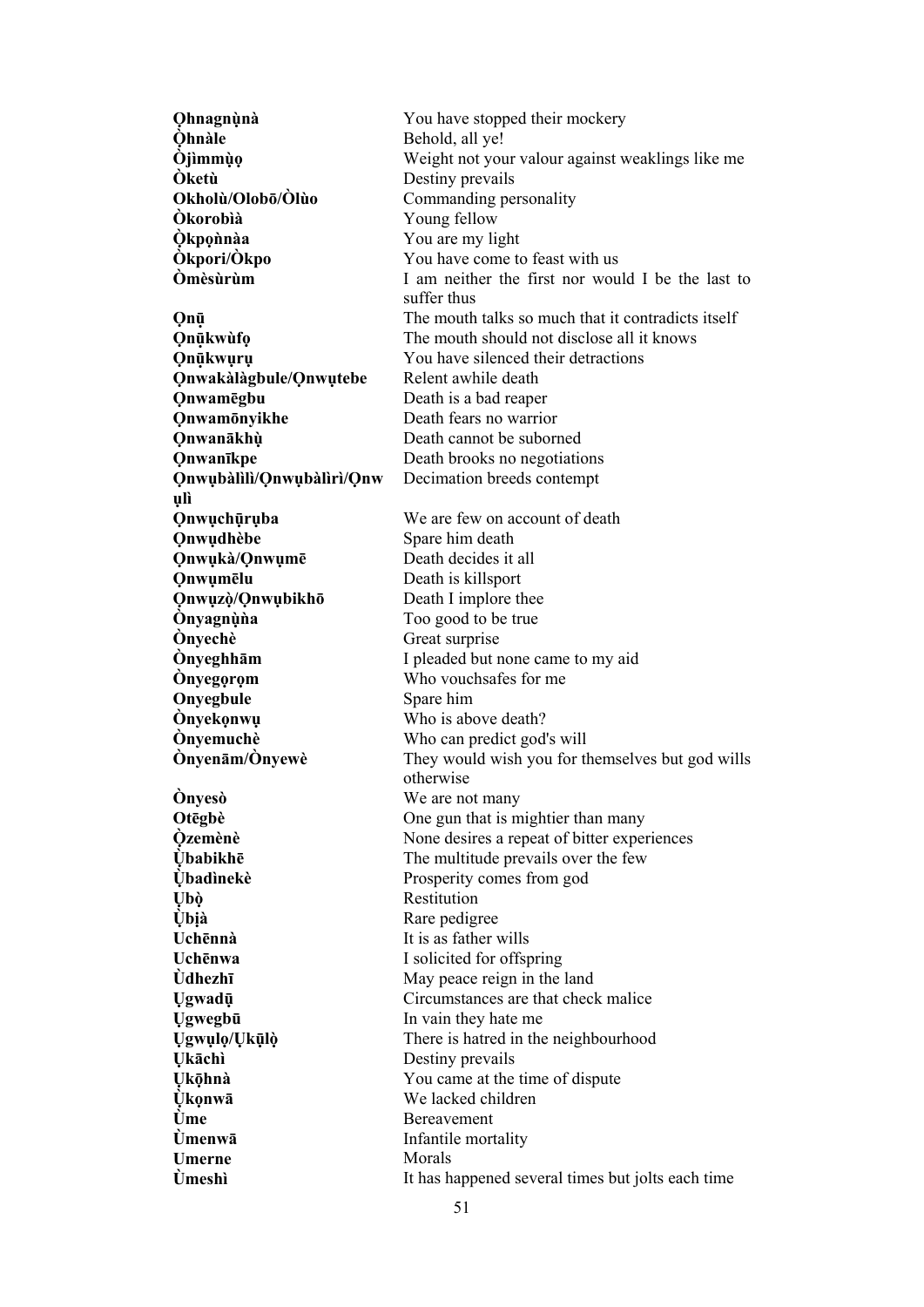Ùmezhìrikhē

May bereavements abate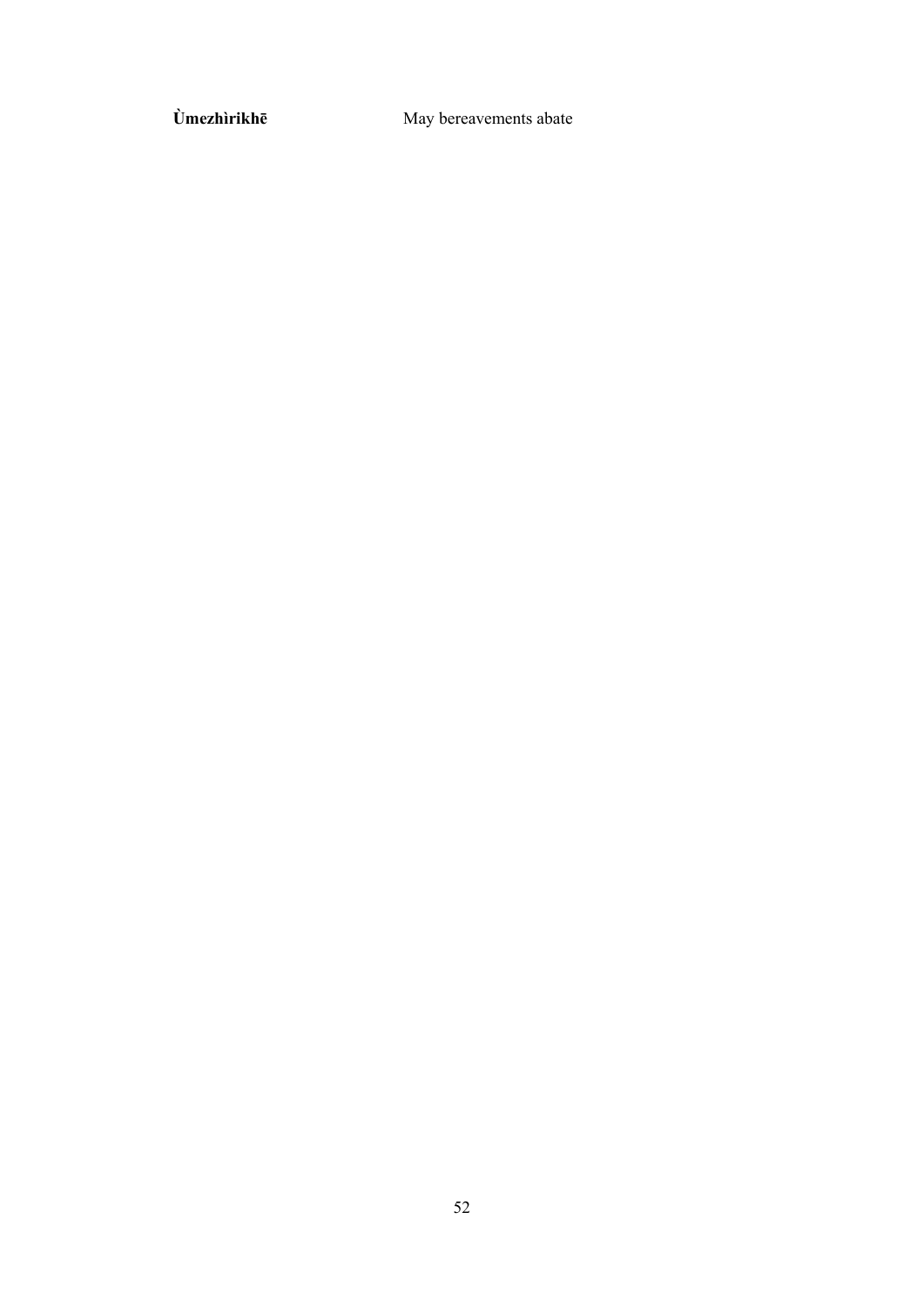#### **Female names**

 $\lambda$ gbọò/Mgbọò Lady **Àdhagbàrà/Àdhagwhù** You came at my time of great afflictions  $\hat{\mathbf{A}}$ **dhakhù** Born into plenty **Àdhibhè** Child of my puberty **Afer<sub>Inwa</sub>** The womb is magnanimous to grant us this **Ahịụkà** Tongues wagged **Akājàa/Akājìa** Words do violence to perfection **Akhọhnà** Every new child makes the society richer **Akwheke** I will protect you as the python the egg **Àkwhughhò** Like the eagle's egg it's not easy to come by your kind **Àjùrụ̀ wàmi ̣** The worst is to cease struggle **Àmama** Your beauty rises daily **Amandhem̀** Galaxy of beauty<br> **Anvaghhā** They devour you They devour you with their gaze **Awhnewerè** We don't choose their sex **Àwhnìrnìle/Òlejùrụlò ̣** I wish i had a full house of your sex **Awhnùdha** Rare pedigree **Chanākwalam** I have been robbed enough by nature **Chikà/Chikānelè** It is what god sends that we receive **Chishàa** God may yet silence my detractors **Eghhekwhuo** I tire of gossips **Eghhobūchha ̣** Wealth paves the way to brightness **Èghòlu/Nghhèbụkà** No point paying attention to all their gossips **Ègwemā** Paragon of beauty **Èjhiè** You will never desert me **Èjìnwanyèmennì/Nwanyìmennì** A woman is not capable of much they say **Èjìrè** God is on my side **Èjụkà** Disputations are setbacks **Ejụwà** Boast not of material things **Èlogù** Our prayers may yet be answered **Eligwe**<br> **Eligwe**<br> **Eligwa**<br> **We hope on cosmic favours**<br> **Eligwa**<br> **We hope on cosmic favours** We hope on cosmic favours **Emejiakà/Nwemèjiekà** Could this be another wasted labour? **Eriabaa** The wealthy exploited **Èrìbhu** Rare pedigree **Èrìmmā** Beauty does not pacify hunger **Èrìngà** The well to do do not feed the poor **figbògò** Plumpy **Ihnigba/Ihnishàa** You have come to brighten my life **Kèchinyèrnè/Èwèkèchinyerne/N wèwèkèchinyèrnè**  We don't dictate to god **M<u></u> gborè God's** time is the best **M<sup><b>n**</sup> **M** *M* **M Ndhem/Amandhem Galaxy of beauty Ndhem̀jiònū**<br> **Ndhemmànanya**<br> **I** Forgive women of their gossips<br> **Ndhemmànanya**<br> **I** Their beauty is external Their beauty is external **Ǹgìkànnì ̣** I reserve my comments **Nnàlụ/Nyēnàa** Father's darling **Nnennà** Father's mother **Nnenne Mother is great Nnène** *Mother's mother* **Nwabàlàmà** They wished otherwise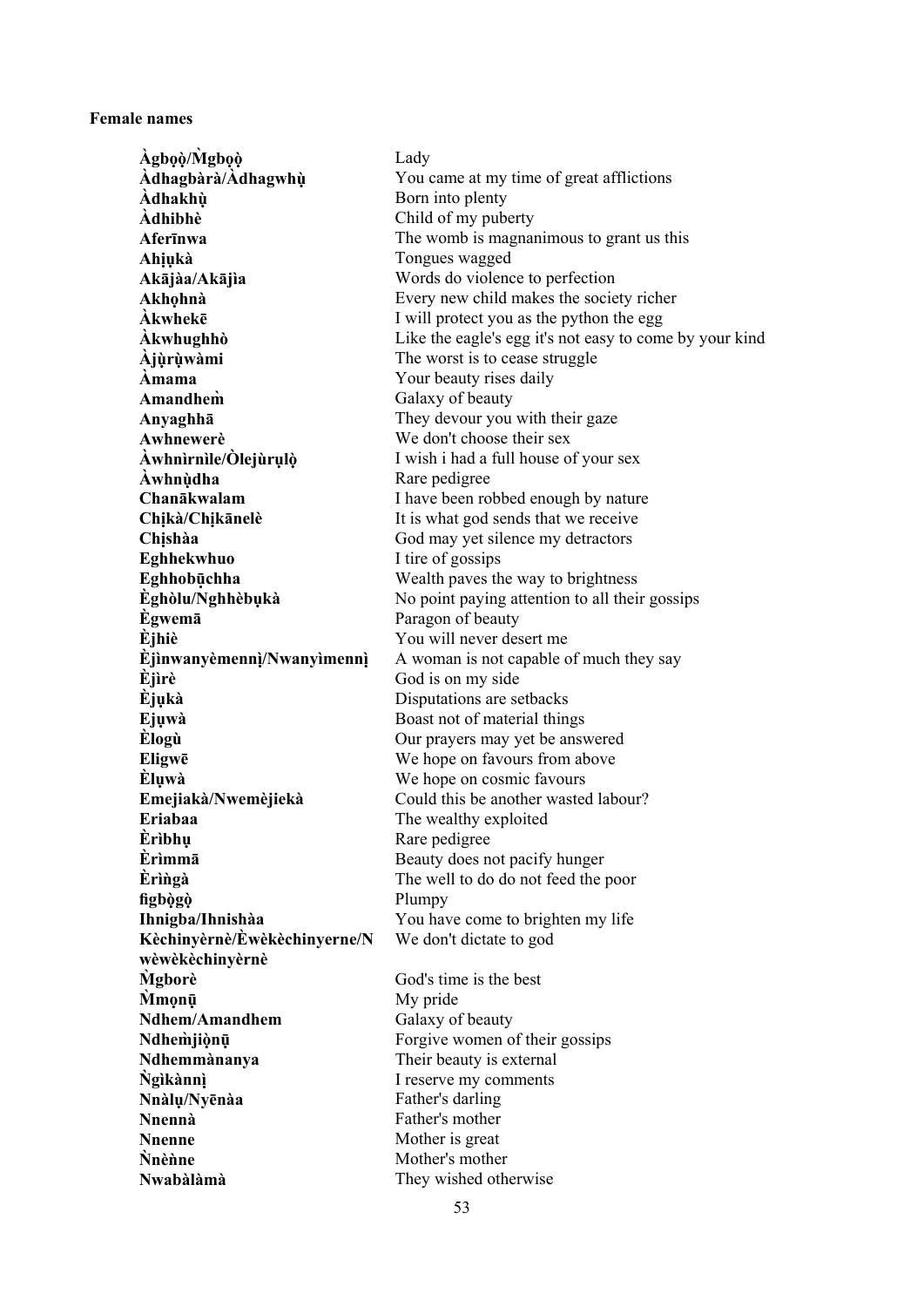**Nwaghàa** May your kind increase **Nwagọ** Absolution **Nwajī** Born into plenty yams **Nwakefù** Is this indeed a free gift **Nwakhù Born** into wealth **Nwalōgbà/Nwalà ̣** Patriot **Nwamānà** Paragon of beauty **Nwam̀gbàlà** Well breed **Nwamkpà/Nwagwhù/ ̣ Nwanyìagwhù ̣ Nwamuka** Too beautiful to last **Nwamgbè** Child of my puberty **Nwam̀** $\alpha$ **bùle** Fit for exhibition **Nwamkpà/Nwagwhù/ ̣ Nwanyìagwhù ̣ Nwamma** Great beauty **Nwamuka** Too beautiful to last Nwandù Great surprise **Nwaǹdùrù** Child of my puberty **Nwanyì/Nyēnàa** Father's wife **Nwanyiarn'y Imposing Nwanyìkwa** Yet another girl **Nwazùturonwū Held** in trust for death **Nwehnishanyà Nwekhe/Mgbekhē** Born on the sabbath **Nwekwe** Heralded **Nwelube** Spare her **Nwịbàrì/Nwuzīgwe** Dazzling beauty **Nwodho/Nwuhīe** Child of my puberty **Nwọgnù ̣** Joy **Nwohēre** Destiny prevails **Nwọpìdà ̣** Slim beauty **Nwuchè/Nwuhnìa/Nwuwa** Great tribulation **Nwụdà/Nwanyìarnù ̣ ̣** Elegant **Nwụhā** Tempting like a choice dish **Nwụzigwe/Nwanyìgwe ̣** Dazzling beauty **Òbuhi<code>ē</code> May you elude the snatcher Òbùnezhi/Òbùnwa** Too good to be true  $\dot{O}$ **garam** My recompense **Ògbòròwu** Superb, princess **Ògèrì** Lady

**Nwabọlà** Great treasure **Nwachì** You have come to shape my destiny aright **Nwagbàrà/Nwanyìagbàrà** Born at my time of great afflictions **Nwakaji A** child worths more then yams **Nwakākwà** A child worths more than dresses Born at my time of great afflictions Born at my time of great afflictions **Nwanyìmmā/Nwanyìothube ̣** The one with the attractive navel **Nwapunanwu i** The sun shall never smite you by day nor by night **Nwehujie Is this another wasted labour? Nwelefùo** Is this another wasted labour? **Nwodhakhu** If children were for a fee/would not afford you **Nwulò/Nwapùnanwū** The sun shall never smite thee by day nor by Night **Òchham** *You have come to brighten my countenance*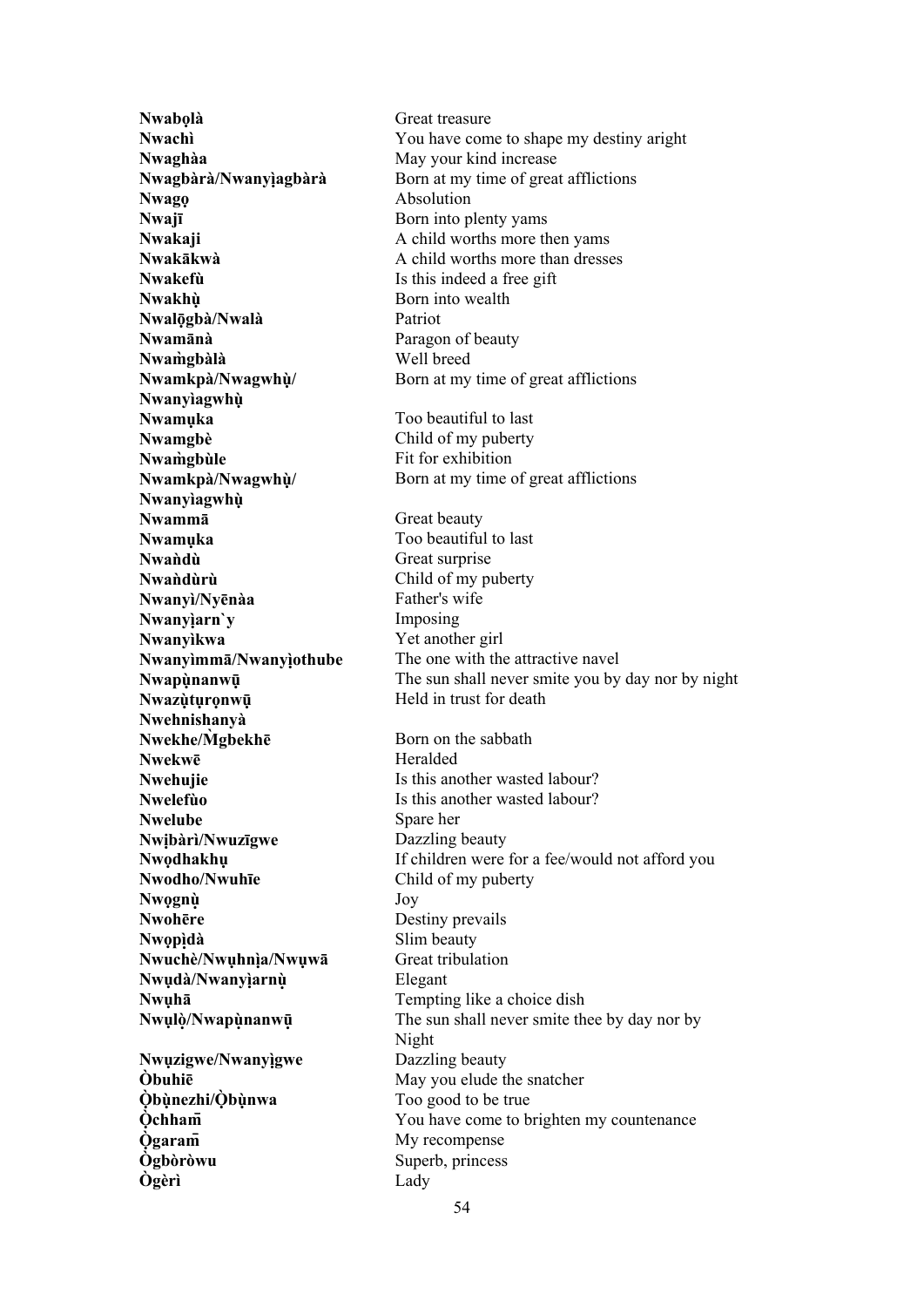**Ogōnnàa Ohnànūmma** Òkèdụ Okwubàko Olujie Òmeni **Onveghhè** Onyejihnekānwa **Onvejū** *<u>Onyemàzhu</u>* **Oarignarna Ovovo** *<u>Uganwā*</u> **Ugbakhù** Ugbodhò Ųgbommā/Ųzùmmā **<u>Ùghajī</u> Ugwajāmma** Ukāchì

Mother-in-law Not all that seen so are friends They deprive me Critics advise Your beauty will forever trap their gaze Let your hands be clean Spare yourself of listening to their evil tongues What do they have that excels you? We shall always need more of you The future is unpredictable Charming What perfection we deny at home we praise abroad Transit Wealth bedecks you Much will go to keep your state of beauty Your beauty advertises itself Born in the year of poor yam harvest None talks good of the enemy Destiny prevails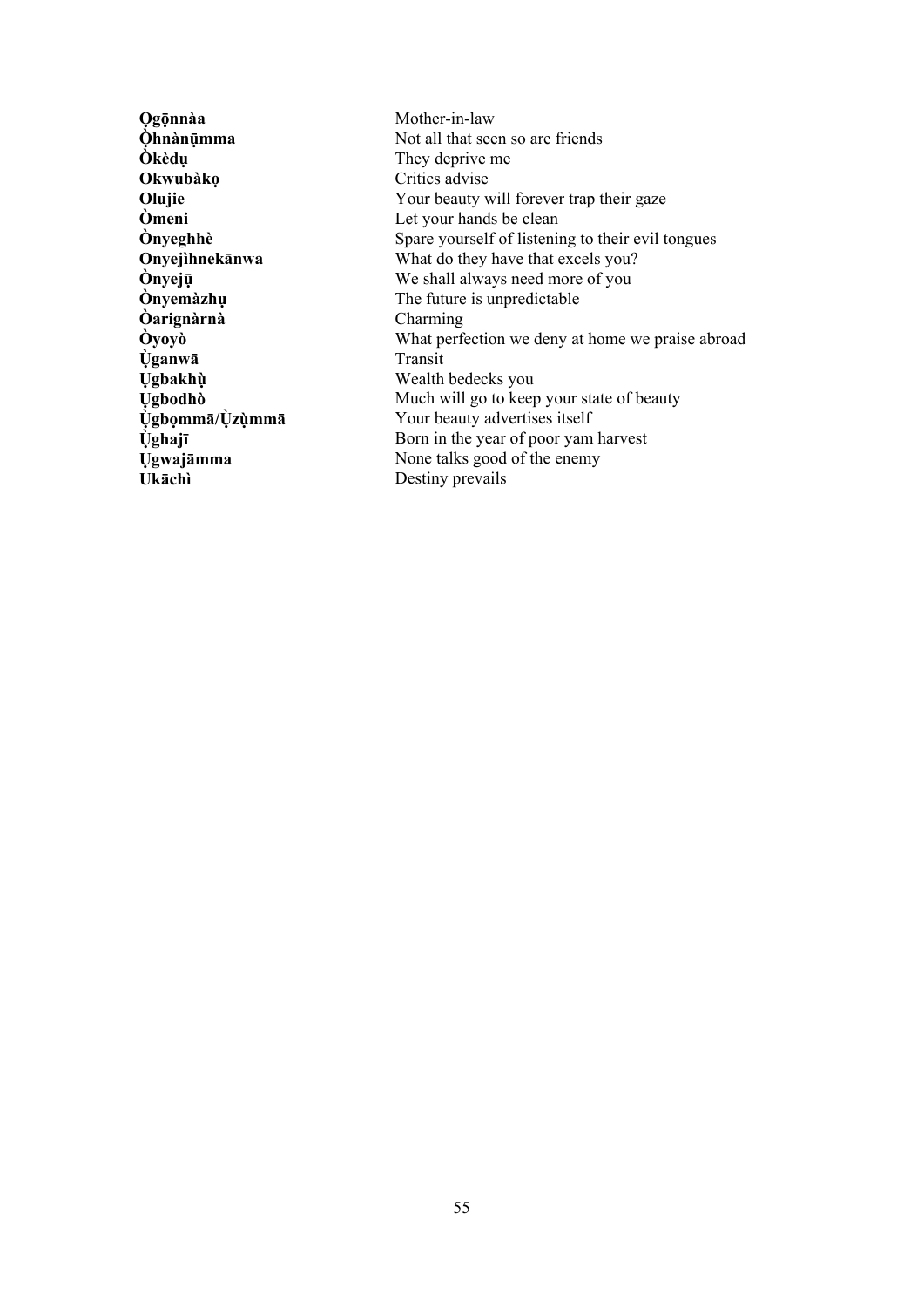**Common praise names for both sexes** 

| 1.  | Abàshìkolorī Nọ n'Agbàrà Nyụọ Shì Na Manù | From the spirit world the earthworm messes up<br>the world of the human       |
|-----|-------------------------------------------|-------------------------------------------------------------------------------|
| 2.  | Àdha Erīi Ishi jī Àdha Erīi Òtùlè Ya      | Neither the head nor the tail of the fat yam is fit<br>for the prime daughter |
| 3.  | Àdha Rèbe Urè Ègbuo Eghù                  | You slaughter rams to appease the frown of a<br>prime daughter                |
| 4.  | Àgbà Nam Bù Ìshi Mmā                      | Perfection lies between extremes                                              |
| 5.  | Àlà Tụrụ Ime Ji Àmụ Qzùrù                 | When the earth takes in she begets the anthill                                |
| 6.  | Aringèlesè/Nwikō/Nwikiligbā               | Little darling                                                                |
| 7.  | <b>Awhnulèlè</b>                          | Fit to be married to a whiteman                                               |
| 8.  | Egbutùo Qjhì Àzòchhịhu Qjhì               | When an iroko tree gives way its place can                                    |
|     |                                           | only be taken by the kind                                                     |
| 9.  | Ahu Dī ya                                 | She that never lives the husband's side                                       |
| 10. | Egbe Buru Ùzù Àtụ                         | The kite throws and draws tumult                                              |
| 11. | <b>Egèdegè/Egelege Egèlegè</b>            | Hard to handle                                                                |
| 12. | Ekpūu Ekpu Egnēe Egne                     | Hard to handle                                                                |
| 13. | Gnòrni Gnòrni Mmā                         | Cascade of beauty                                                             |
| 14. | Hne Qmaa Gnārna M Anyà                    | I drink of your beauty and it intoxicates me                                  |
| 15. | İbàri Mmā                                 | Cascade of beauty                                                             |
| 16. | Îkhere Bē N'Qwiriwà                       | The tsetse fly bites and waits between thorns                                 |
| 17. | Mbekwu Oshimirni Eji Ekwhe Udhè Kwu       | Deep sea turtle when you heave your breath it                                 |
|     | Ohnā                                      | speaks of majesty                                                             |
|     | Mbuzū Nwoche Ogbà N'Igwē                  |                                                                               |
| 18. |                                           | The cricket is in the earth yet she referees to<br>the heavens                |
| 19. | Mgbàdhà Nò N'Qhịa Èkwu Ukà N'Ulò          | The place of the deer is the forest yet she                                   |
|     |                                           | entertains the world of the human                                             |
| 20. | Mkpàkelebe Ji Èri Àwòm Mkpe               | Iron wood that survives seasons of bush                                       |
|     |                                           | burning                                                                       |
| 21. | Mirni Shì                                 | Faecal drain that all dread to face                                           |
| 22. | Mma Dī Ya                                 | The husband's glory                                                           |
| 23. | Ndanda Nwenwēe Ukwu Eji Agba Ajhā         | Do they not see the mound it raises they that                                 |
|     |                                           | laugh at the ant's limbs?                                                     |
| 24. | Nghhanghha Èbùlù                          | Stout rams are most dread                                                     |
| 25. | Nnyinyò M Èji Awhnụ Ųzọ                   | My image maker                                                                |
| 26. | Nwa Ihni Emēme Qdà N'Àhụdà                | They avail themselves of your countenance                                     |
|     |                                           | that travel to distant places like ahoada                                     |
| 27. | Nwanyì Mashila Dī Ya Nde Ukà Kà Fùo Qnū   | Needless molesting one endeared to the spouse                                 |
| 28. | Nwokho Dī Mma Mgboto Eji Agbara Utū       | Ladies struggle at much cost to behold your                                   |
|     |                                           | countenance                                                                   |
| 29. | Nwokho Nwanyi Jāra Mma                    | Your maidens confess your attraction inspite of                               |
|     |                                           | themselves                                                                    |
| 30. | Òdìdị Nwatà Èji Àkpa Ibhè e Akwhā         | Their sighs of envy salute your beauty/they                                   |
|     |                                           | flinch and cringe that you refuse                                             |
| 31. | Ògba Mgba Ùghhù                           | Tumult sits eagerly on the neck of your                                       |
|     |                                           | wrestling oponent                                                             |
| 32. | Ògbèdhè Lụọ Ikhōo Obì Àjụụ Yā Oyi         | One else can vex a youth spoused to the                                       |
|     |                                           | childhood lover!                                                              |
| 33. | Ogbètì                                    | Chief wife                                                                    |
| 34. | Ogwhu Dhụrụ N'Ama Akpā                    | Thorn that chooses the mark; a colony of                                      |
|     |                                           | soldier ants                                                                  |
| 35. | Ogwhu Dhụrụ N'Amāa Akpa                   | Thorn that lodges in a man where it is difficult                              |
|     |                                           | to reach                                                                      |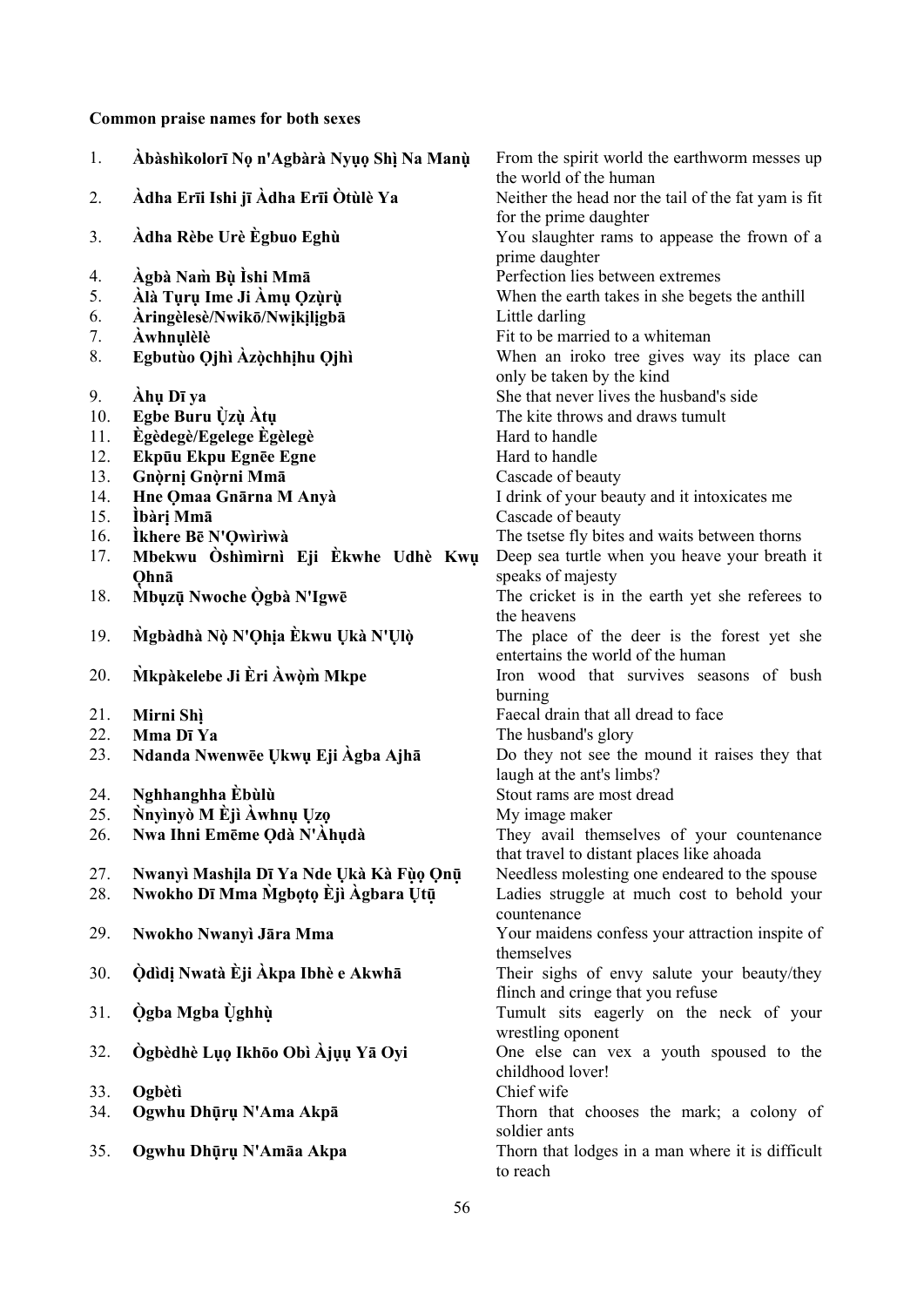| 36. | Olu Obō Adìi Ùsà Qbu                    | You speak up although you are not greedy                       |
|-----|-----------------------------------------|----------------------------------------------------------------|
| 37. | Olu Ubè                                 | Majestic poise                                                 |
| 38. | <b>Olulu Dī Ya</b>                      | Favourite wife                                                 |
| 39. | <b>Ornu Ji Gba Ola</b>                  | Your yams are crowned in the earth                             |
| 40. | Òrnų Jī N'Ogbo Ùghhà                    | Your yams grow where rattans did                               |
| 41. | <b>Ornu Jī N'Ogbo Ukhē</b>              | Your yams grow in plac oe thorny thickets                      |
| 42. | Ùgharà Àmaa Èzè                         | Lord of the mighty                                             |
| 43. | Ughhara Anāa Èfèrinarna Amāa Akpa       | You don't display your might in a sea of soldier               |
|     |                                         | ants/even the mightiest belong to a people                     |
| 44. | Ugri Adii Mma Òkpò Àsaà Àgaa Yā N'Ukwhù | They say the wild mango tastes acrid yet new                   |
|     |                                         | footpaths lead daily to it                                     |
| 45. | Ùgirì Àmaa Èzè                          | Being so sure of foot belies your spare frame                  |
| 46. | Ugiri Anāa Efèrinarna Amāa Akpa         | You can't be careful enough to escape a sea of<br>soldier ants |
| 47. | Ugūru Nkita Anāa Adi Ohna Mma           | Dog belch that violates all                                    |
| 48. | <b>Ühu Mirni Ekwee Nkwe Ogwùgwù</b>     | Counter current too strong for the brave                       |
|     |                                         | swimmer                                                        |
| 49. | Ùso Nwā Gburu Nwindò N'Ote Ihnī         | Rare pedigree with well spaced dentition                       |
|     |                                         |                                                                |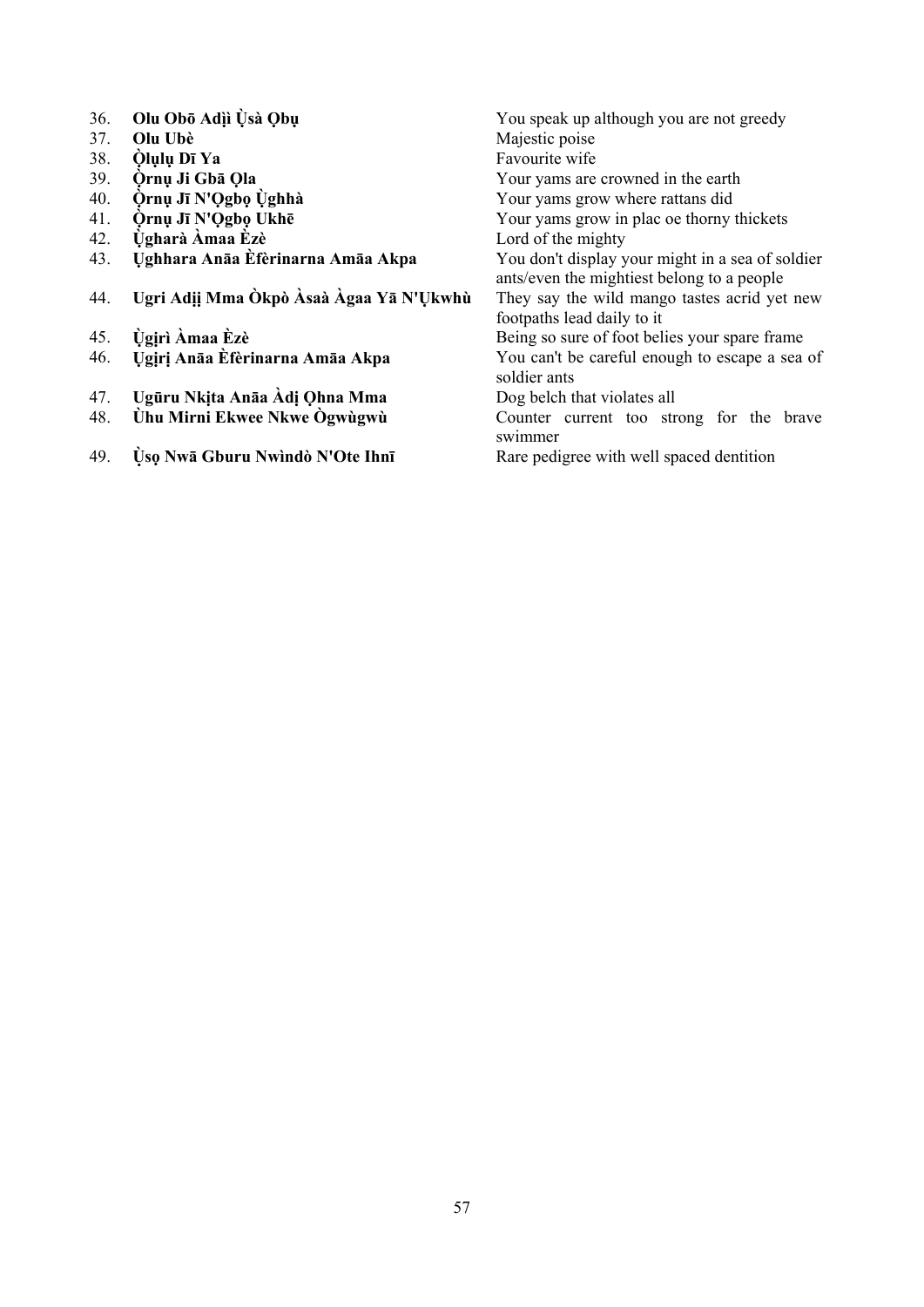### **Echie settlements**

| Àbharà           | Spirit Cult                               |
|------------------|-------------------------------------------|
| Àchàrà           | Cult (in Obibi)                           |
| Àfara            | <b>Diviners</b>                           |
| Àgbalụ           | Spirit Cult                               |
| Agbom            | Spirit Cult (in Owu)                      |
| Àgwam            | Spirit Cult (in Qwu)                      |
| Àkagbà           | Fertility Cult (in Nnihni)                |
| Àkàshimochhè     | Fertility Cult (in Ulakwō)                |
| Akirika          | Fertility Cult (in Ògidhà)                |
| Àkpọkhù          | <b>Forest Demon Cult</b>                  |
| Akwà             | Cult                                      |
| Akwhukabì        | Devotees of the Mighty Spirit             |
| Alabàchì         | Mighty Spirit (in Ophiro)                 |
| Amajhì           | Spirit Cult (in Nnihni, Omumā and Ulakwō) |
| Amakù            | Forest Demon Cult (in Igbodhò and Mba)    |
| Amokha           | Forest Demon Cult (in Ulakwō)             |
| Èbèrì            | <b>Cult of Traditionalists</b>            |
| Echie            | <b>Telluric Fraternity</b>                |
| <b>Edegelem</b>  | Cult of the Valorous (in Igbo)            |
| Egbekē           | Cult of the Valorous                      |
| Egbelū           | Family Cult (in Qmumā)                    |
| Egbelubì         | Cult of Mutual Protection (in Ndashi)     |
| Egbū             | Cult                                      |
| Ègwii            | Spirit                                    |
| <b>Ekpeledho</b> | Cult of the Matriarch (in Ulakwō)         |
| Elelē            | Cult of Common Root                       |
| Ezèlàkà          | Cult of Forest Dwellers (in Igbodho)      |
| Ezhamà           | Spirit Cult (in Qzùzù)                    |
| Ezhikōhia        | Cult of the Matriarch (in Qzùzù)          |
| Èzhikpe          | Spirit Cult (in Isu)                      |
| Ìgbo             | Cult                                      |
| Ìgbodhò          | Family Cult                               |
| Ihìè             | Cult of the Matriarch                     |
| Ìkhem            | Cult of the Valorous                      |
| Ìkpò             | Cult (in Obibi)                           |
| Ìkwerengwò       | Cult of the Valorous                      |
| Ìneè             | Spirit (in Igbo)                          |
| Ìsu              | Evil Spirit                               |
| Mbā              | Spirit Head                               |
| Mkpehnie         | River Cult (in Akwà)                      |
| .<br>Nchokochhè  | <b>Forest Demon Cult</b>                  |
| .<br>Nchokotà    | Cult of the Matriarch (in Igbo)           |
| Ndàshì           | Spirit Cult                               |
| Ñgèlehnìè        | Water Spirit Cult (in Ndashi)             |
| Ñnamārò          | Spirit of Possession Cult                 |
| Nnihnì           | Water Spirit Cult                         |
| Obhōnà           | Cult of the Matriarch (in Qzùzù)          |
| Obī              | Cult of the Matriarch (in Igbodho)        |
| Òbìbì            | Spirit of the Matriarch Cult              |
| Obīọhịa          | Fertility Cult (in Omuma)                 |
| Obītè            | Fraternity                                |
| Qbokwu           | Spirit of the Matriarch Cult (in Qzùzù)   |
|                  |                                           |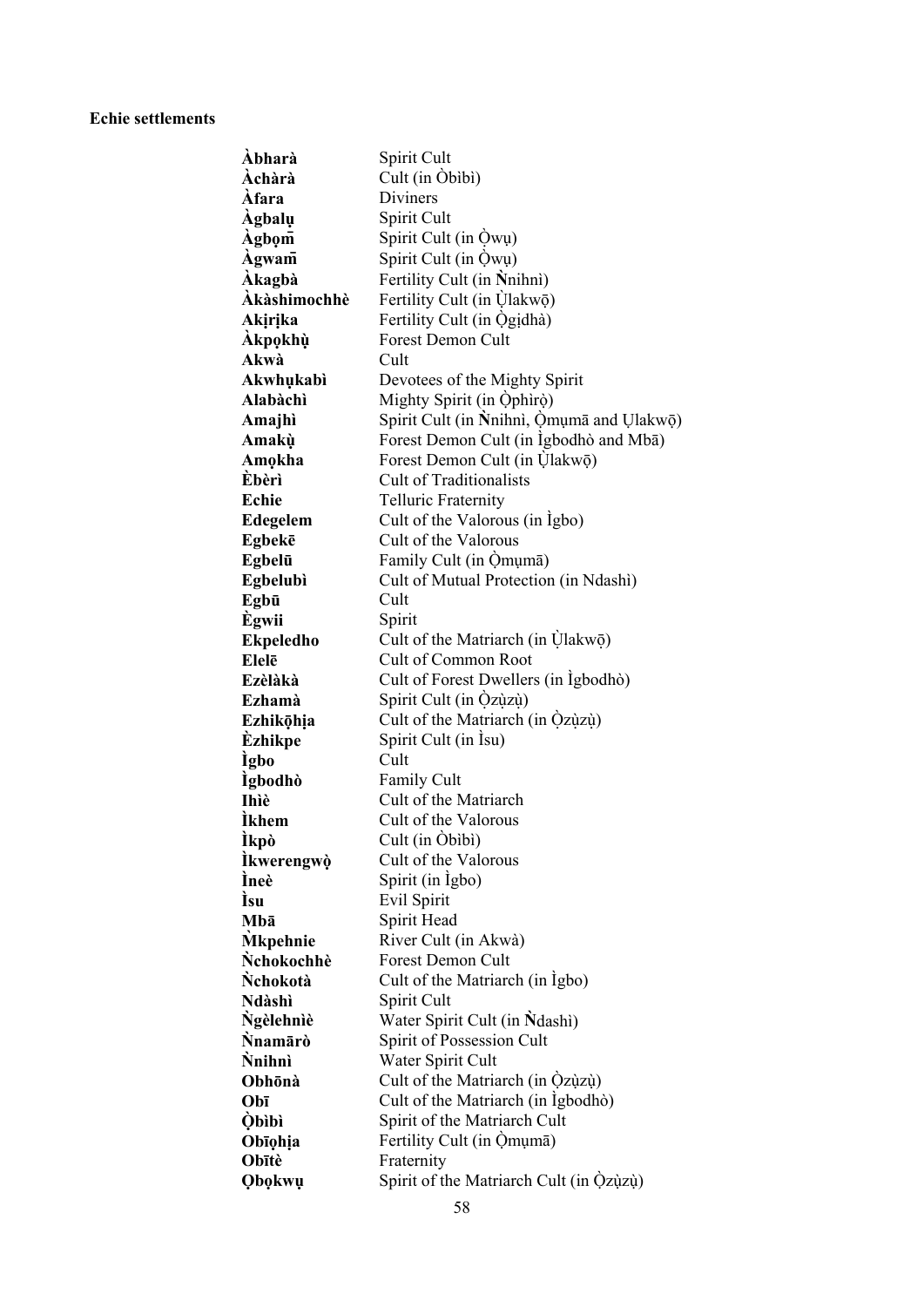| Obūo              | Cult of the Matriarch                 |
|-------------------|---------------------------------------|
| <b>Odagwha</b>    | <b>Family Cult</b>                    |
| <b>Odùfò</b>      | <b>Family Cult</b>                    |
| Òfè               | <b>Familty Cult</b>                   |
| <b>Ofeketà</b>    | Cult of the Matriarch (in Odagwha)    |
| Ògbọ Ngwò         | Spirit Cult (in Umobachi Odufo)       |
| <b>Ogbo Ogidì</b> | Fertility Cult (in Qzùzù)             |
| <b>Ogidhà</b>     | Cult of the Matriarch                 |
| <b>Ohnàntà</b>    | Cult of the Matriarch                 |
| <b>Ojia</b>       | Cult of the Matriarch (in Qzùzù)      |
| Okhehnī           | Fraternity                            |
| Òkhomokhò         | Forest Demon Cult (also near Akpokhù) |
| Òkhoraghhū        | <b>Forest Demon Cult</b>              |
| Okochhe           | Fertility Cult (in Igbo)              |
| Okōhịa            | Fertility Cult (in Elele)             |
| Okohia Oruashe    | Fertility Cult (in Ndashi)            |
| <b>Qkpalà</b>     | Mighty Spirit Cult (in Egwii)         |
| <b>Okpodim</b>    | Justice Cult (in Ulakwō)              |
| <b>Okpoko</b>     | Fertility Cult (in Odufo)             |
| Okudù             | Fertility Cult (in Mba)               |
| <b>Ophiro</b>     | <b>Family Cult</b>                    |
| Òwụ               | Guild                                 |
| <b>Ozùzù</b>      | Spirit of the Matriarch Cult          |
| Ùlakwō            | Fertility Cult                        |
|                   |                                       |